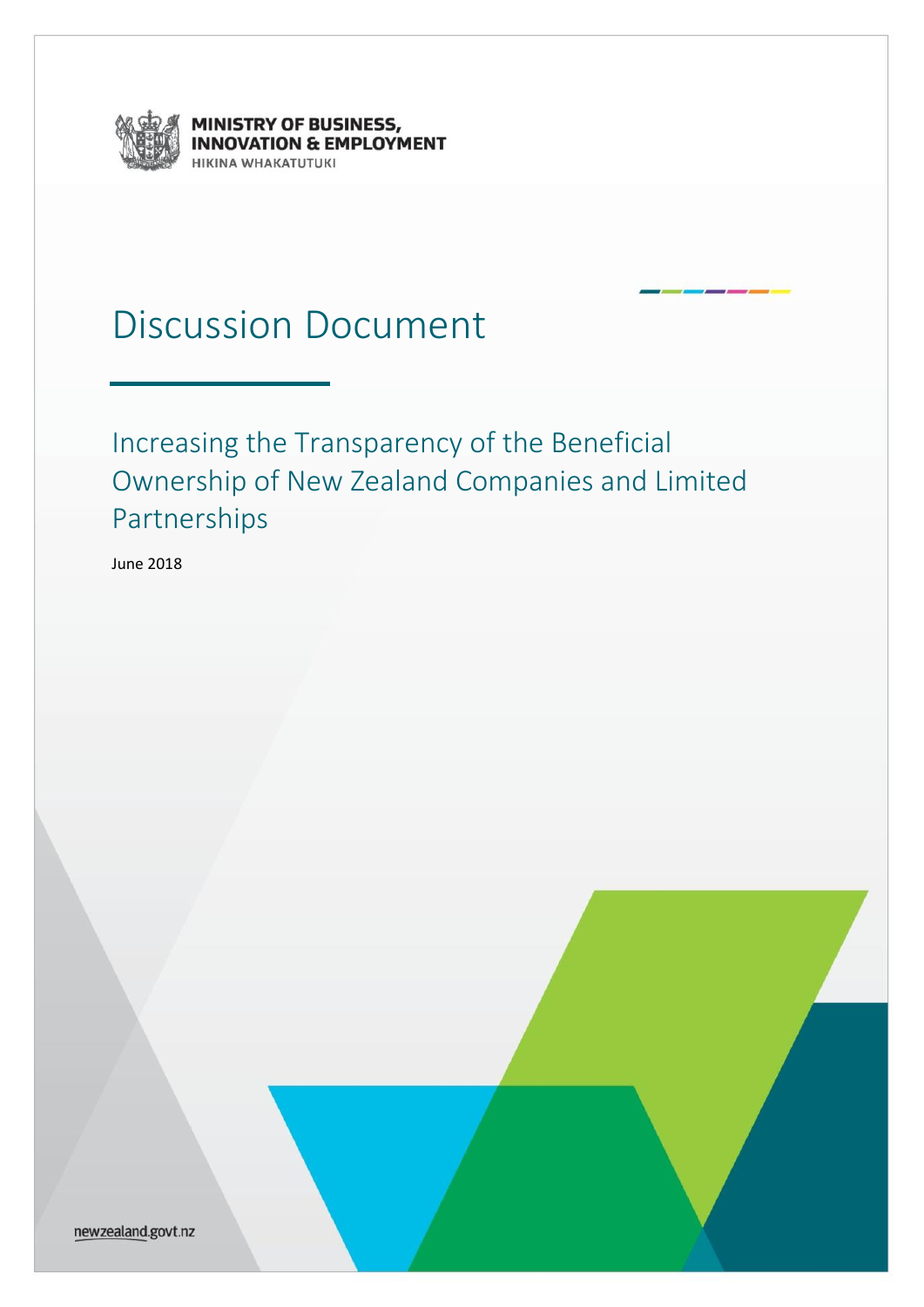## Permission to reproduce



Crown Copyright ©

This work is licensed under the Creative Commons Attribution 4.0 International License. To view a copy of this license, visit *<http://creativecommons.org/licenses/by/4.0/>*.

## Important notice

The opinions contained in this document are those of the Ministry of Business, Innovation and Employment and do not reflect official government policy. Readers are advised to seek specific legal advice from a qualified professional person before undertaking any action in reliance on the contents of this publication. The contents of this discussion document must not be construed as legal advice. The Ministry does not accept any responsibility or liability whatsoever whether in contract, tort, equity or otherwise for any action taken as a result of reading, or reliance placed on the Ministry because of having read, any part, or all, of the information in this discussion document or for any error, inadequacy, deficiency, flaw in or omission from the discussion document.

ISBN 978-1-98-853573-9 (online)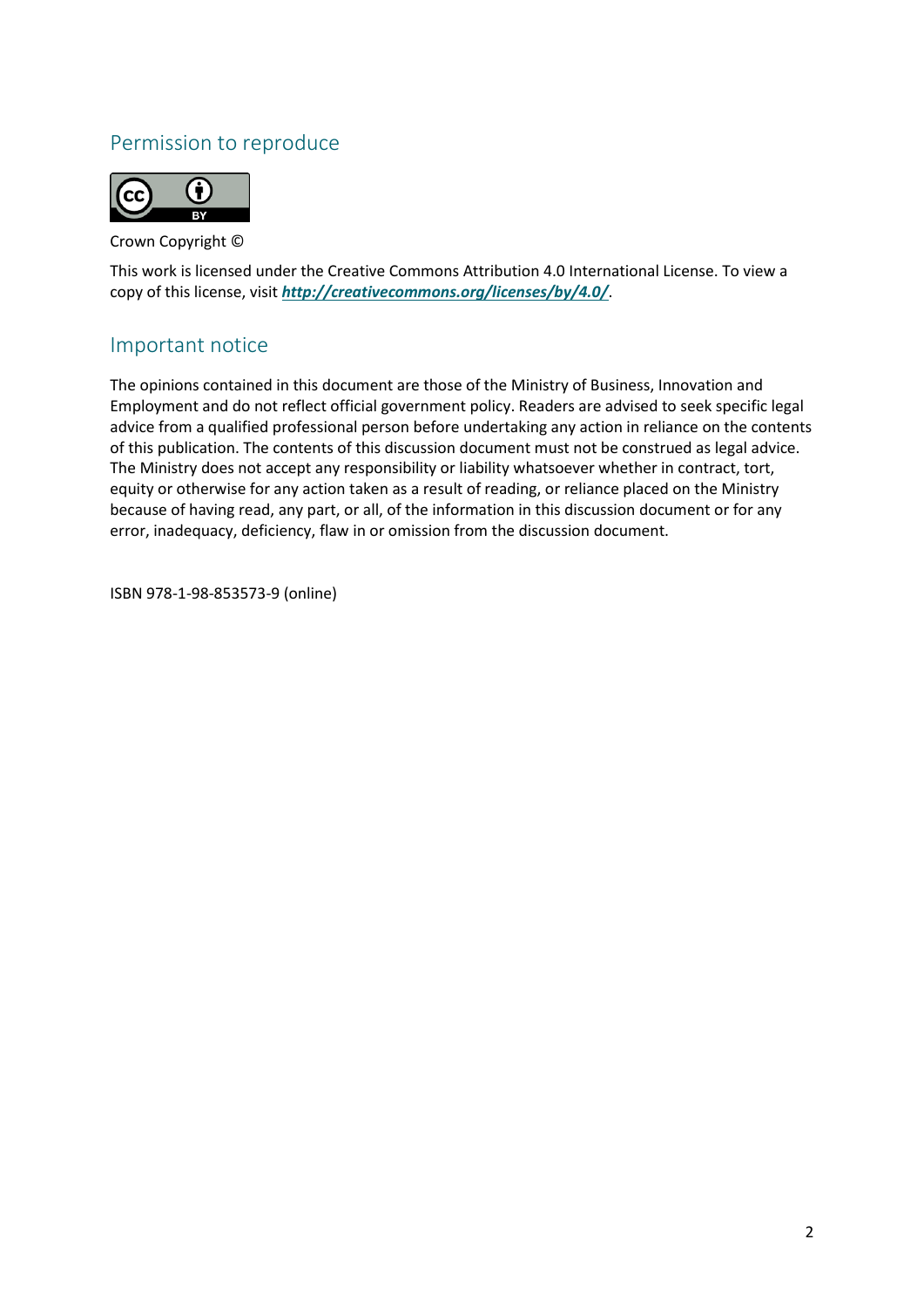## Contents

| $\mathbf{1}$   |  |  |
|----------------|--|--|
| $2^{\circ}$    |  |  |
| 3              |  |  |
| 4              |  |  |
| 5              |  |  |
| 6              |  |  |
| 7 <sup>7</sup> |  |  |
|                |  |  |
|                |  |  |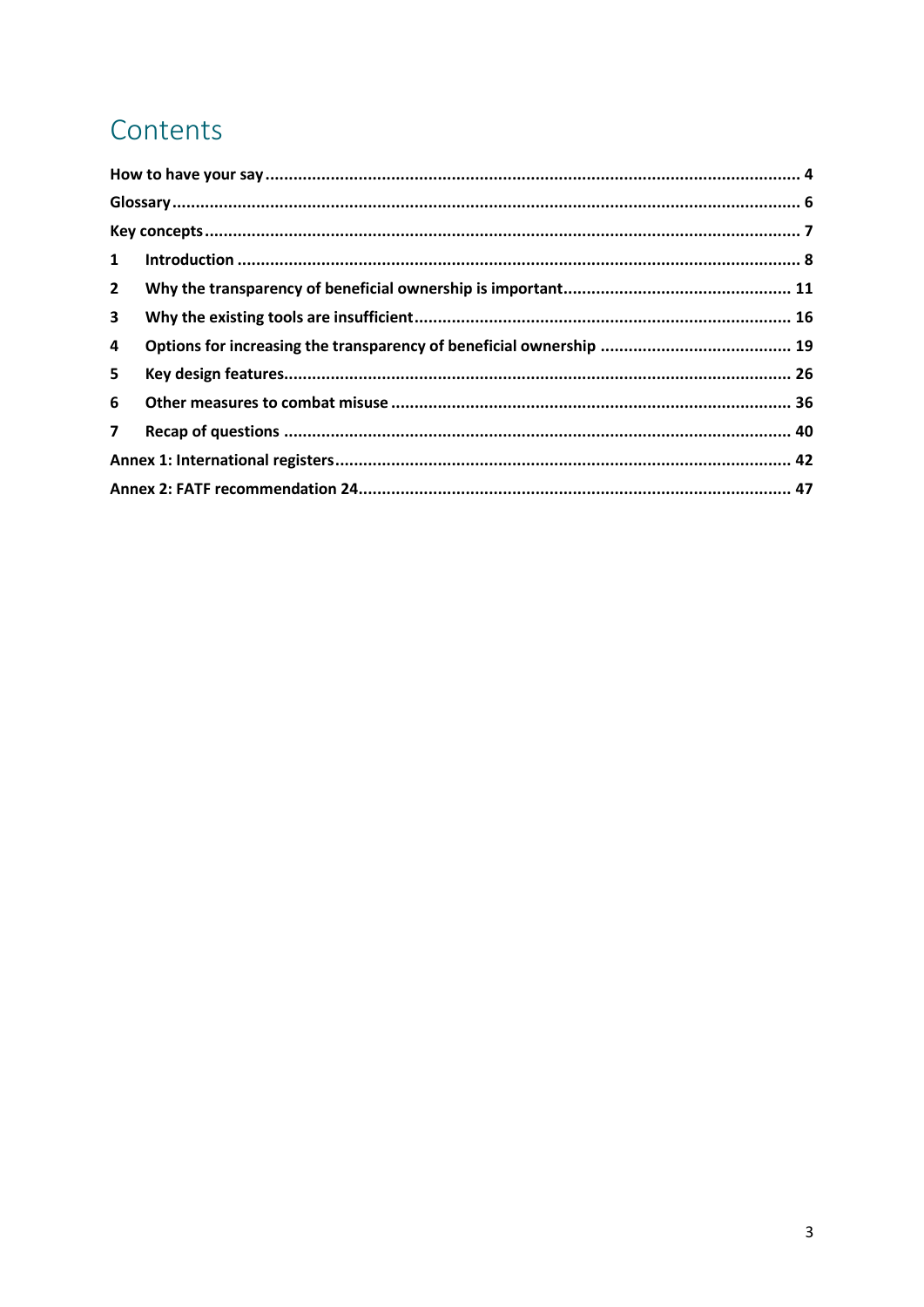## <span id="page-3-0"></span>How to have your say

## Submissions process

The Ministry of Business, Innovation and Employment (MBIE) seeks written submissions on increasing the transparency of the beneficial ownership of New Zealand companies and limited partnerships. Submissions close on Friday, 3 August 2018.

Questions are posed throughout the document to guide your submission. Your submission may respond to any or all of these questions. Where possible, please include evidence to support your views, for example references to independent research, facts and figures, or relevant examples.

Please use the submission template provided at: *[http://www.mbie.govt.nz/info](http://www.mbie.govt.nz/info-services/business/business-law/supporting-the-integrity-of-the-corporate-governance-system/increasing-transparency-beneficial-ownership-nz-companies-and-ltd-partnerships)[services/business/business-law/supporting-the-integrity-of-the-corporate-governance](http://www.mbie.govt.nz/info-services/business/business-law/supporting-the-integrity-of-the-corporate-governance-system/increasing-transparency-beneficial-ownership-nz-companies-and-ltd-partnerships)[system/increasing-transparency-beneficial-ownership-nz-companies-and-ltd-partnerships.](http://www.mbie.govt.nz/info-services/business/business-law/supporting-the-integrity-of-the-corporate-governance-system/increasing-transparency-beneficial-ownership-nz-companies-and-ltd-partnerships)* This will help us to collate submissions and ensure that your views are fully considered.

You can make your submission:

- by sending your submission (in a Microsoft Word or pdf document) to: *[corporate.law@mbie.govt.nz](mailto:corporate.law@mbie.govt.nz)*
- by mailing your submission to:

Business Law Building, Resources and Markets Ministry of Business, Innovation and Employment PO Box 1473 Wellington 6140 New Zealand

Please send any questions you have about the submissions process to: *[corporate.law@mbie.govt.nz](mailto:corporate.law@mbie.govt.nz)*.

## Use of information

The information provided in submissions will be used to inform MBIE's policy development process, and will inform advice to Ministers. We may contact submitters directly if we require clarification of any matters in submissions.

## Release of information

MBIE intends to upload PDF copies of submissions received to MBIE's website.

MBIE will consider you to have consented to uploading by making a submission, unless you clearly specify otherwise in your submission.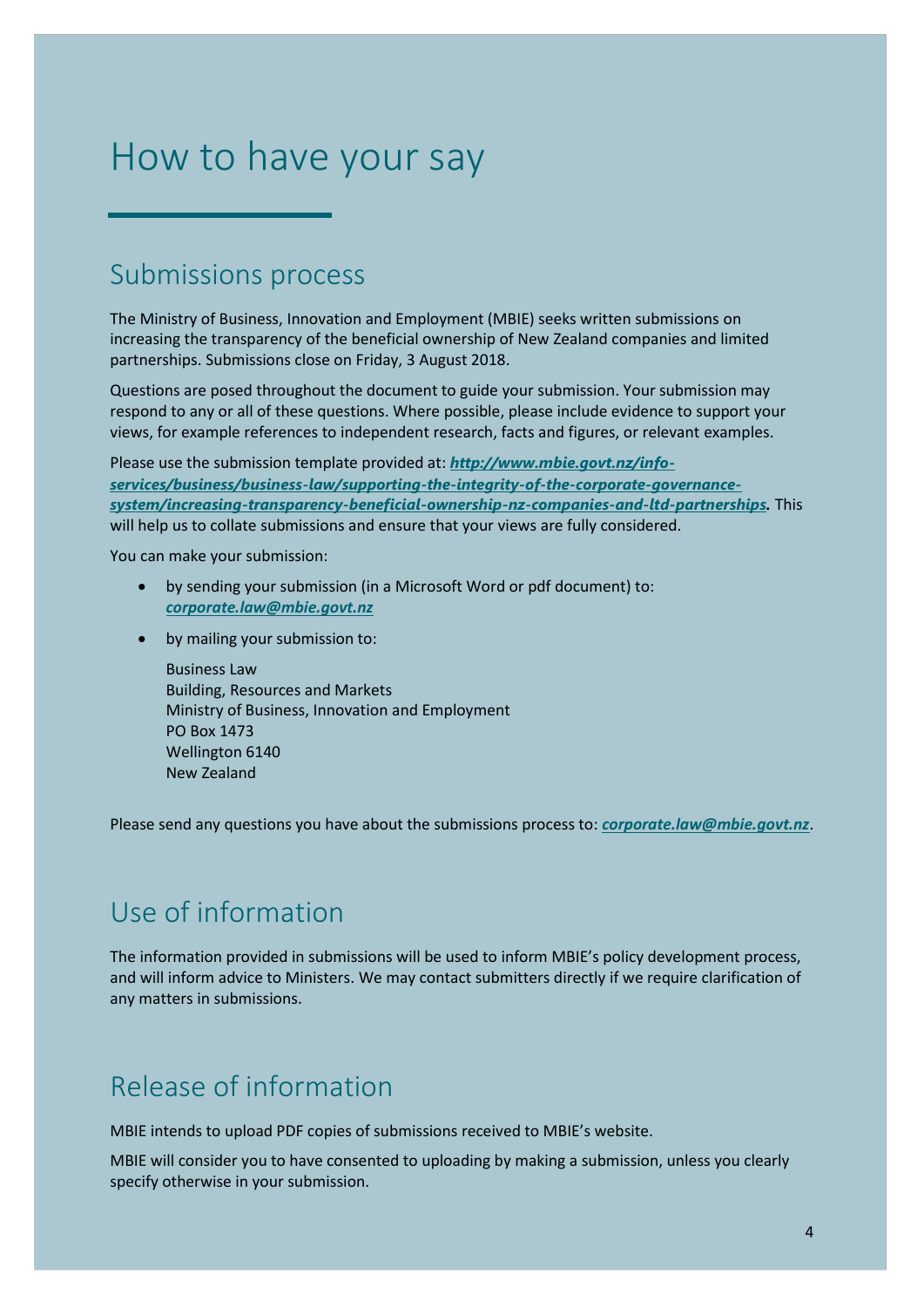If your submission contains any information that is confidential or that you wish us not to publish, please:

- indicate this on the front of the submission, with any confidential information clearly marked within the text
- provide a separate version excluding the relevant information for publication on our website.

Submissions remain subject to request under the *Official Information Act 1982*. Please set out clearly in your submission or in the email accompanying your submission if you have any objection to the release of any information in the submission, and in particular, which parts you consider should be withheld, together with the reasons for withholding the information. MBIE will take such objections into account and will consult with submitters when responding to requests under the *Official Information Act*.

## Private information

The *Privacy Act 1993* establishes certain principles with respect to the collection, use and disclosure of information about individuals by various agencies, including MBIE. Any personal information you supply to MBIE in the course of making a submission will only be used for the purpose of assisting in the development of policy advice in relation to this review. Please clearly indicate in the cover letter or email accompanying your submission if you do not wish your name, or any other personal information, to be included in any summary of submissions that MBIE may publish.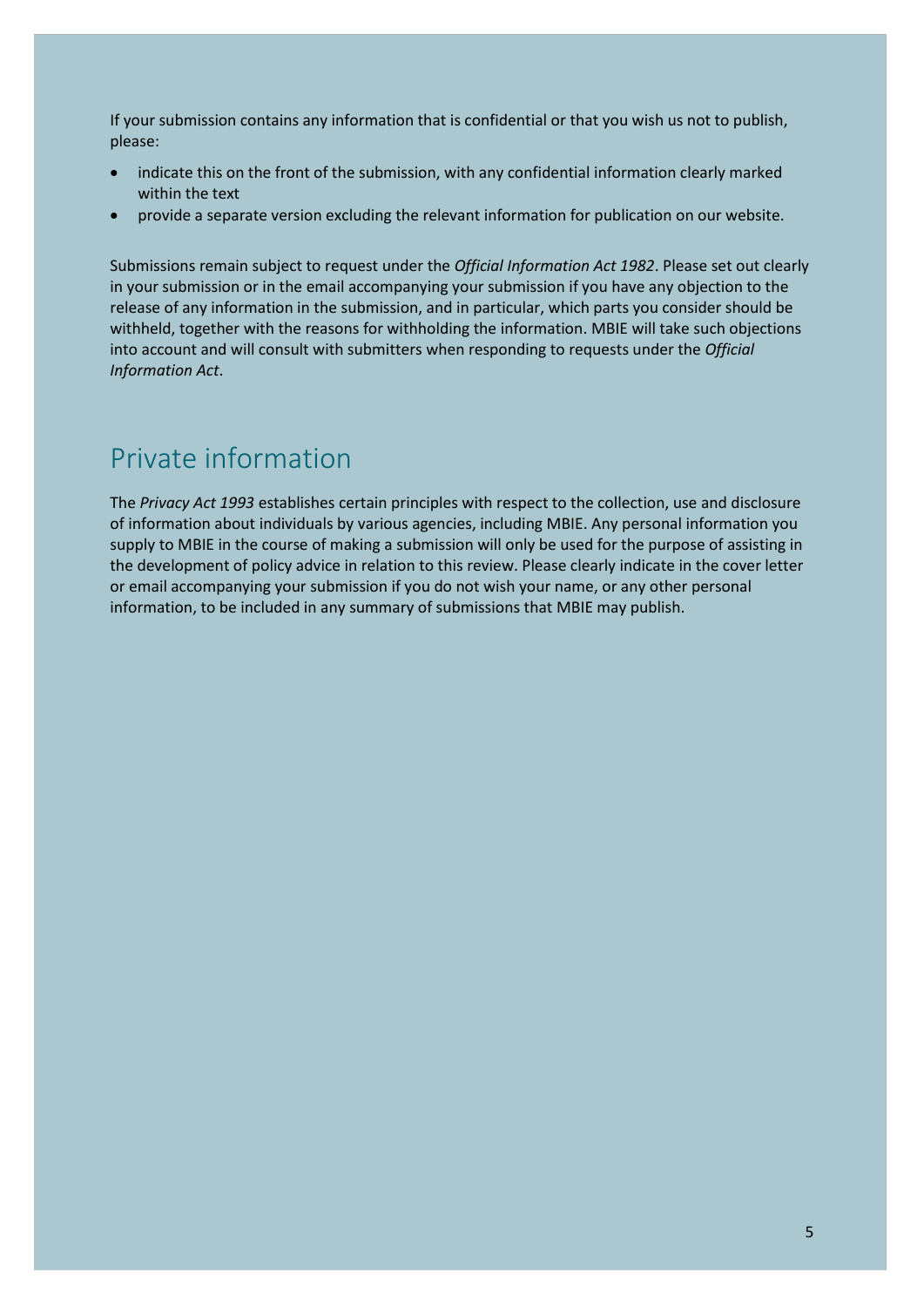# <span id="page-5-0"></span>Glossary

| <b>AML</b>         | Anti-money laundering                                                                                                                                   |
|--------------------|---------------------------------------------------------------------------------------------------------------------------------------------------------|
| <b>AML/CFT Act</b> | Anti-Money Laundering and Countering Financing of Terrorism Act 2009                                                                                    |
| EU                 | <b>European Union</b>                                                                                                                                   |
| <b>FATF</b>        | <b>Financial Action Task Force</b>                                                                                                                      |
|                    | An intergovernmental body established to develop and promote national and<br>international policies to combat money laundering and terrorist financing. |
| <b>GDP</b>         | Gross domestic product                                                                                                                                  |
| <b>IACCC</b>       | International Anti-Corruption Coordination Centre                                                                                                       |
| <b>IRD</b>         | <b>Inland Revenue Department</b>                                                                                                                        |
| <b>MBIE</b>        | Ministry of Business, Innovation and Employment                                                                                                         |
| <b>NGO</b>         | Non-governmental organisation                                                                                                                           |
| <b>NZBN</b>        | <b>New Zealand Business Number</b>                                                                                                                      |
| <b>OIO</b>         | <b>Overseas Investment Office</b>                                                                                                                       |
| <b>PSC</b>         | Person with significant control                                                                                                                         |
| <b>TCSP</b>        | Trust and company service provider                                                                                                                      |
| UK                 | United Kingdom of Great Britain and Northern Ireland                                                                                                    |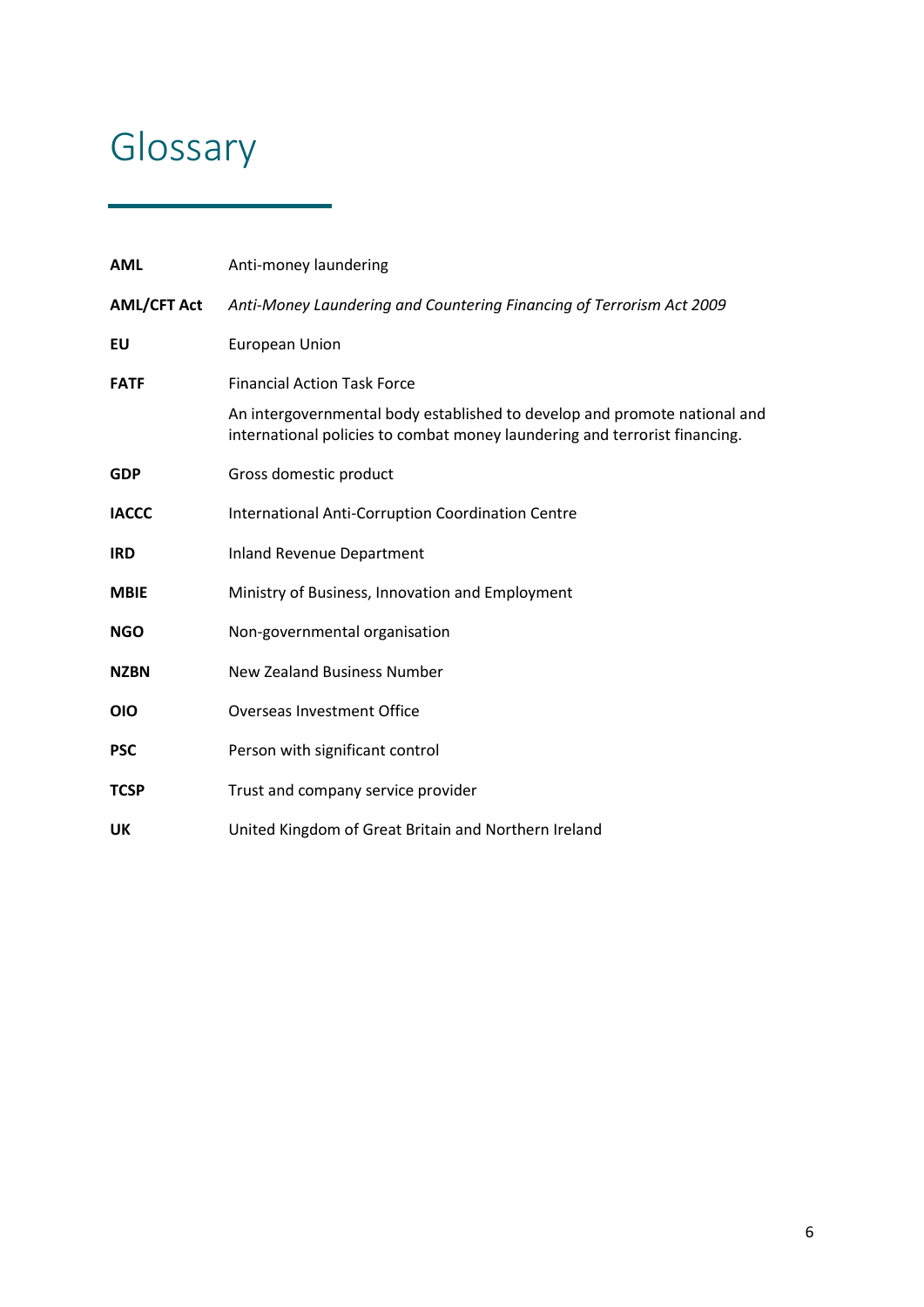## <span id="page-6-0"></span>Key concepts

| <b>AML/CFT reporting entity</b> | Persons and organisations who have obligations under the<br>AML/CFT Act. These obligations include carrying out due<br>diligence on customers and reporting suspicious transactions.<br>Reporting entities include most financial service providers and<br>certain professional service providers (eg lawyers,<br>accountants, real estate agents and TCSPs). |
|---------------------------------|---------------------------------------------------------------------------------------------------------------------------------------------------------------------------------------------------------------------------------------------------------------------------------------------------------------------------------------------------------------|
| <b>Beneficial owner</b>         | The natural person(s) who ultimately owns or exercises<br>effective control over a corporate entity.                                                                                                                                                                                                                                                          |
| <b>Corporate entities</b>       | In this paper, we are using 'corporate entities' to refer to<br>companies and limited partnerships.                                                                                                                                                                                                                                                           |
| <b>Nominee director</b>         | A director appointed to act on behalf of another person or<br>organisation.                                                                                                                                                                                                                                                                                   |
| Nominee shareholder             | Someone who holds shares on behalf of another person or<br>organisation.                                                                                                                                                                                                                                                                                      |
| Shell company                   | A company that is used as a vehicle to conduct transactions<br>but does not have significant operations or assets.                                                                                                                                                                                                                                            |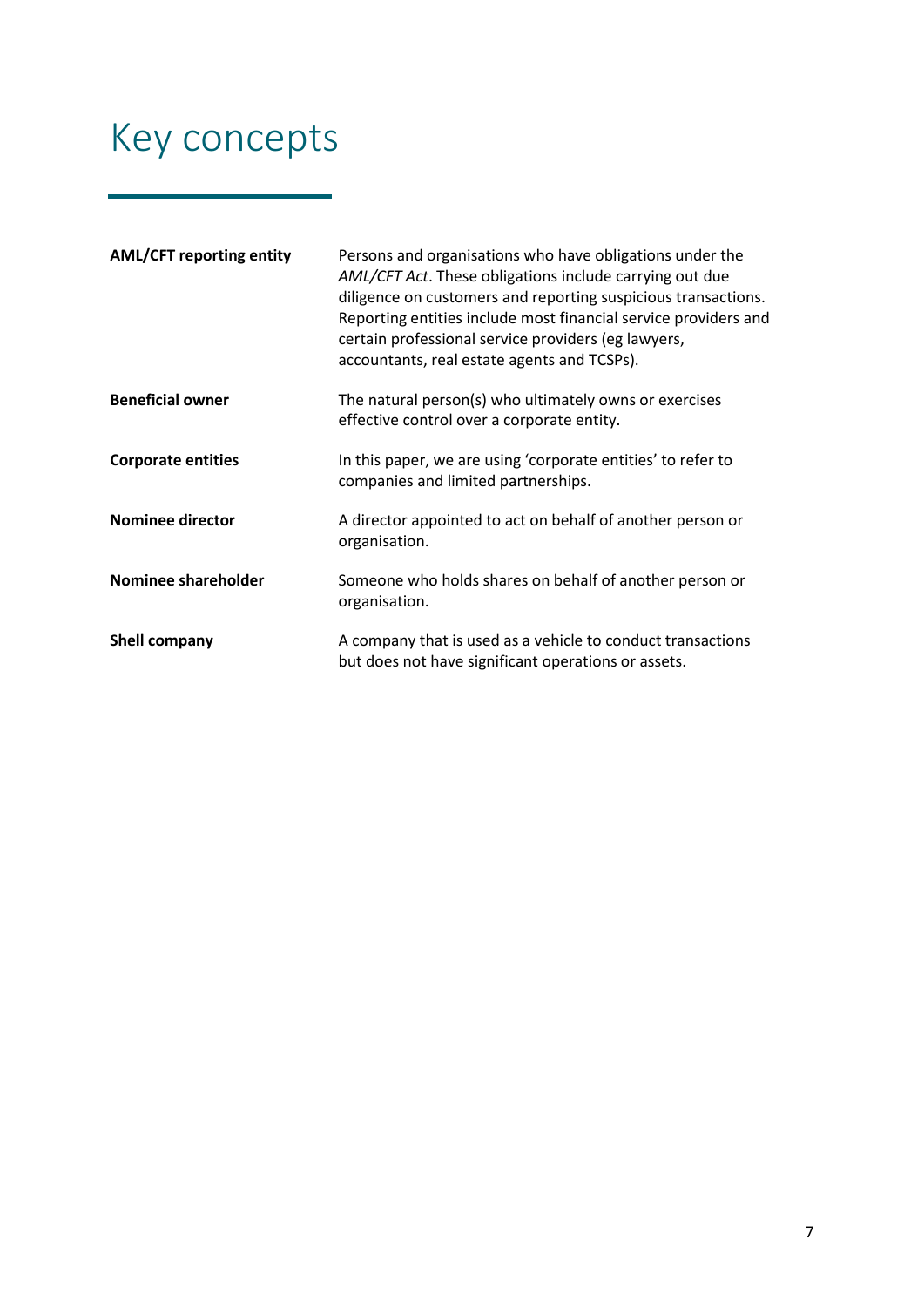# <span id="page-7-0"></span>1 Introduction

## New Zealand is a great place to do business…

- 1. New Zealand is one of the easiest places in the world to do business<sup>1</sup>. Starting a company is simple, quick and low cost – allowing firms to get on with growing their business.
- 2. New Zealand is also well regarded internationally. Our trustworthy reputation and low rates of corruption<sup>2</sup> give other countries confidence to do business with us and attract investment into New Zealand.

### …and we want to keep it that way

- 3. Unfortunately, our good reputation also makes New Zealand an attractive country for criminals who want to set up a company here to give a veneer of legitimacy to their activities. While New Zealand is not a major international centre for financial crime, there have been cases where New Zealand companies have been used for criminal purposes, particularly by criminals based overseas.
- 4. Corporate entities in this paper, companies and limited partnerships can be used by criminals to distance themselves from their activities. Complex ownership structures with multiple layers, including other corporate entities and trusts, make it difficult for law enforcement agencies to identify the individuals behind a corporate entity and hold them to account. Criminals can use corporate entities to launder money by moving the proceeds from crime into the economy to make it appear to be from legitimate sources.
- 5. The misuse of corporate entities by criminals is an international problem. Collective action is needed both to detect and prosecute criminals and to put in place laws and practices that reduce the opportunities for criminals to use corporate entities. If only a few countries make changes, criminals will simply relocate their activities.
- 6. New Zealand needs to play its part in the international community's efforts to combat crime, money laundering and terrorism financing. Failing to take action risks damaging our reputation. This may make it harder for our firms to do business and reduce foreign investment into the economy.

## New Zealand has already taken action

 $\overline{a}$ 

- 7. New Zealand has undertaken several steps in recent years to help combat the misuse of companies and other entities by criminals. These include:
	- a. extending the anti-money laundering and countering the financing of terrorism (AML/CFT) regime to cover more businesses (including real estate agents and conveyancers, lawyers and accountants, some businesses that deal in expensive goods, and betting on sports and racing)

 $1$  For example, New Zealand is ranked first in the ease of doing business and in starting a business categories in the World Bank's *Doing Business* rankings *[www.doingbusiness.org/reports/global-reports/doing-business-](http://www.doingbusiness.org/reports/global-reports/doing-business-2018)[2018](http://www.doingbusiness.org/reports/global-reports/doing-business-2018)* and second in Forbes' Best Countries for Business 2018 *[www.forbes.com/best-countries-for](http://www.forbes.com/best-countries-for-business/list/)[business/list/](http://www.forbes.com/best-countries-for-business/list/)*

<sup>2</sup> Transparency International's *Corruption Perceptions Index 2016 [www.transparency.org/country/NZL](http://www.transparency.org/country/NZL)*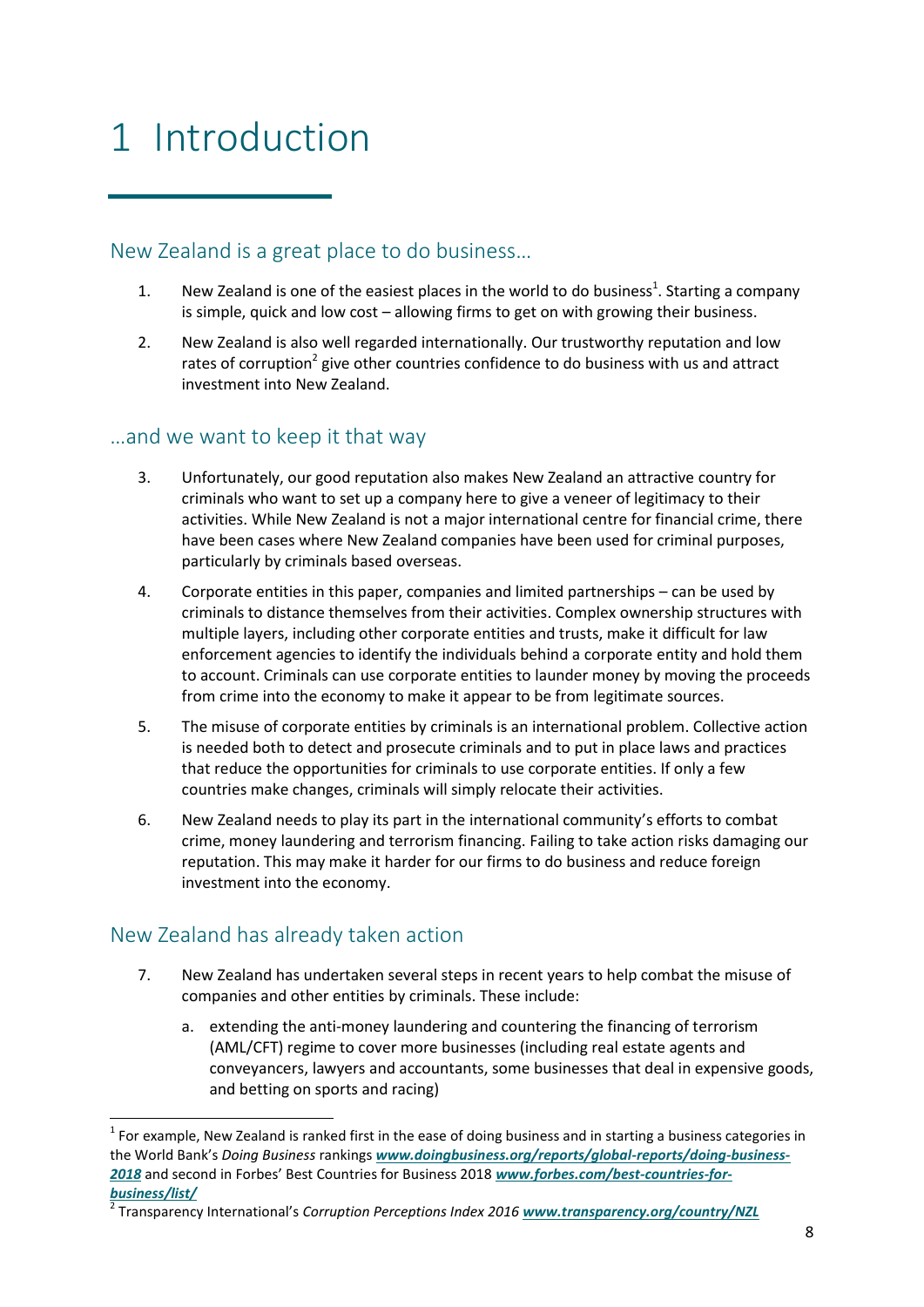- b. requiring the registration of foreign trusts with one or more New Zealand resident trustees (New Zealand foreign trusts)
- c. introducing a residency requirement for New Zealand company directors and the general partners of New Zealand limited partnerships
- d. providing the Registrar of Companies with new powers to investigate companies and limited partnerships.

## We want to know if more should be done

- 8. It is impossible for us to entirely prevent corporate entities being used to facilitate criminal activities. However, we can make it easier to detect criminal activities and reduce the attractiveness of New Zealand to criminals.
- 9. Knowing the identity of the actual person controlling a corporate entity the beneficial owner – is a crucial piece of information for law enforcement. Many countries are looking at ways to improve the transparency of the beneficial ownership of their corporate entities.
- 10. The main focus of this paper is on what requirements there should be on New Zealand companies and limited partnerships to hold and disclose information about their beneficial owners. Our preliminary assessment of the options is based on a number of assumptions that we need to test before we can finalise our advice to Ministers. We welcome your thoughts on the potential benefits and costs. We are also interested in hearing about any other actions that could be taken to address concerns about New Zealand corporate entities being used by criminals.

## This paper focuses on companies and limited partnerships

- 11. This paper is focused on combating the criminal misuse of New Zealand companies and limited partnerships. Where criminal misuse has been uncovered, the majority of cases have involved New Zealand companies. We have included limited partnerships in this paper because they have similar characteristics to companies<sup>3</sup> which may make them attractive to criminals. There is a risk that if only companies were considered, criminals would simply shift to using limited partnerships.
- 12. MBIE is responsible for a number of other types of entities (eg incorporated societies, friendly societies, credit unions). We have not included these other entities as they are less likely to be seen as an attractive alternative to companies or the concept of beneficial ownership would be difficult to apply (eg friendly societies and credit unions are mutual organisations where one member has one vote).
- 13. We are aware that trusts can also be used by criminals. Trusts would be captured by the options in this paper where the beneficial owners of corporate entities are people who control a trust. However, we have not considered a beneficial ownership register for trusts in this paper. Privacy and confidentiality have historically been recognised as among the essential virtues of trusts, and a register would be a significant departure from that. Further, a register would come with significant compliance costs to private individuals and businesses, and administrative costs to government. A register has the potential to be a significant change and require considerable analysis. As part of its review of the law of

 $3$  For example, limited partnerships are able to enter into contracts and open bank accounts in the name of the limited partnership.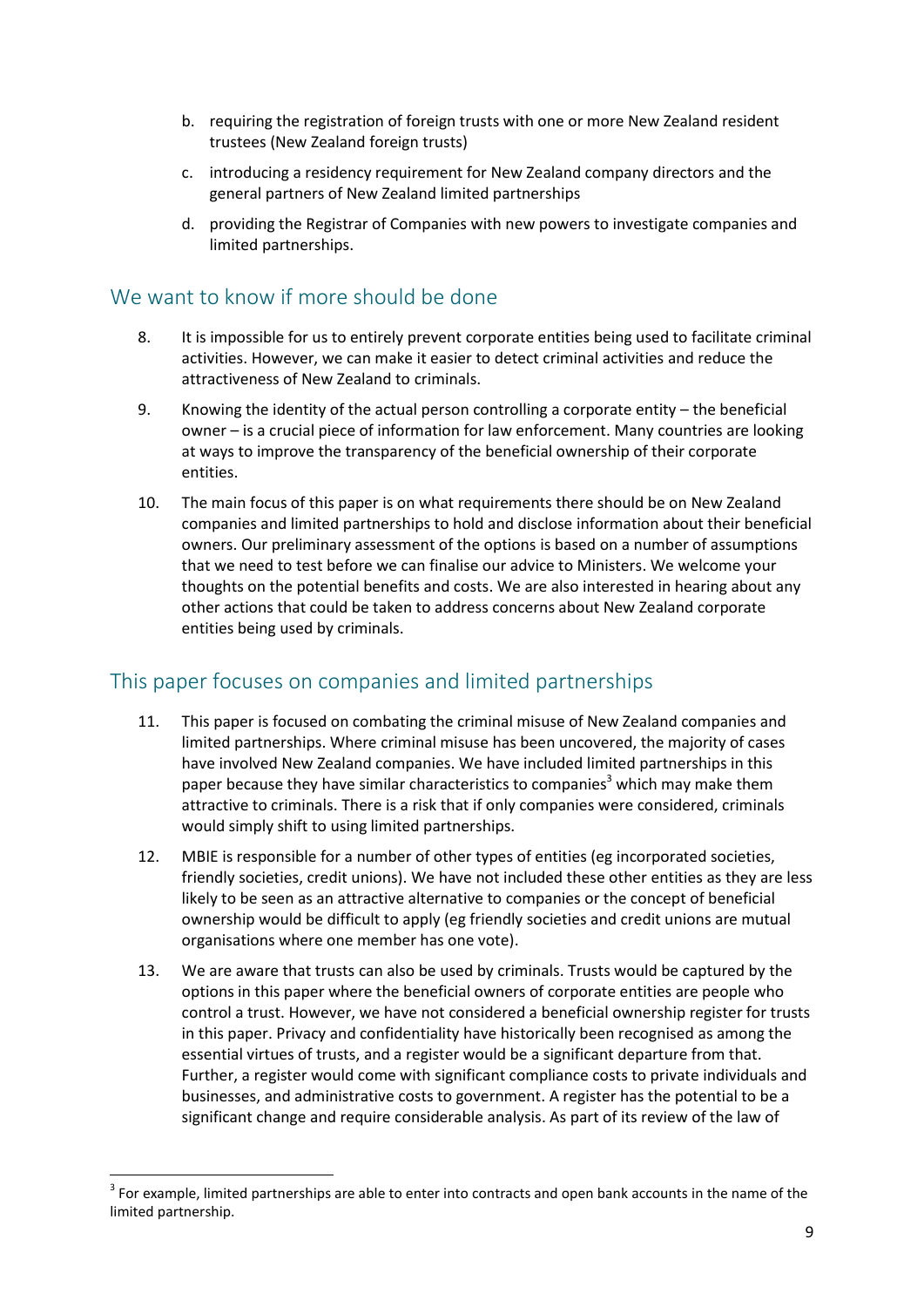trusts<sup>4</sup>, the Law Commission concluded that a system of registration for trusts should not be introduced for these reasons. The Law Commission also considered a compulsory or voluntary register of trusts engaged in business as part of a suite of measures for trusts that have a corporate trustee, in order to encourage disclosure of status as a trustee. The Law Commission concluded that all of the proposals relating to corporate trustees required future re-examination. This review of corporate trustees is not part of the Law Commission's current work programme. The focus of the Ministry of Justice has been on the *Trusts Bill 2017* and no policy work on the concept has been undertaken to date.

### What this paper covers

- 14. The five key parts of this paper are:
	- **Section 2** outlines what beneficial ownership is and why it is important to know who is controlling a corporate entity. This section also discusses the drivers for this work.
	- **Section 3** sets out why the existing tools for accessing beneficial ownership information are insufficient.
	- **Section 4** summarises our initial assessment of three options to improve access to beneficial ownership information.
	- **Section 5** discusses some key design features that relate to the three options in section 4.
	- **Section 6** asks if there are other actions that could combat the use by criminals of companies and limited partnerships in New Zealand.
- 15. There are questions throughout this paper to guide your submission. We welcome other relevant comments.

### What happens next

- 16. Submissions close on **Friday, 3 August 2018**. Instructions on how to make a submission are on pages 4-5.
- 17. All relevant matters raised in submissions will be taken into account in MBIE's advice to the Minister of Commerce and Consumer Affairs. We plan to also undertake further work to try to quantify the potential benefits and costs of the options before we finalise our advice to Ministers. Depending on which option the government decides on, MBIE may undertake further public consultation on the design of that option.
- 18. If the government decides to make legislative changes, the public would have another opportunity to comment on any changes as part of the Select Committee's consideration of those changes.

<sup>4</sup> For the Law Commission's review of trust law see: *[www.lawcom.govt.nz/our-projects/law-trusts](http://www.lawcom.govt.nz/our-projects/law-trusts)*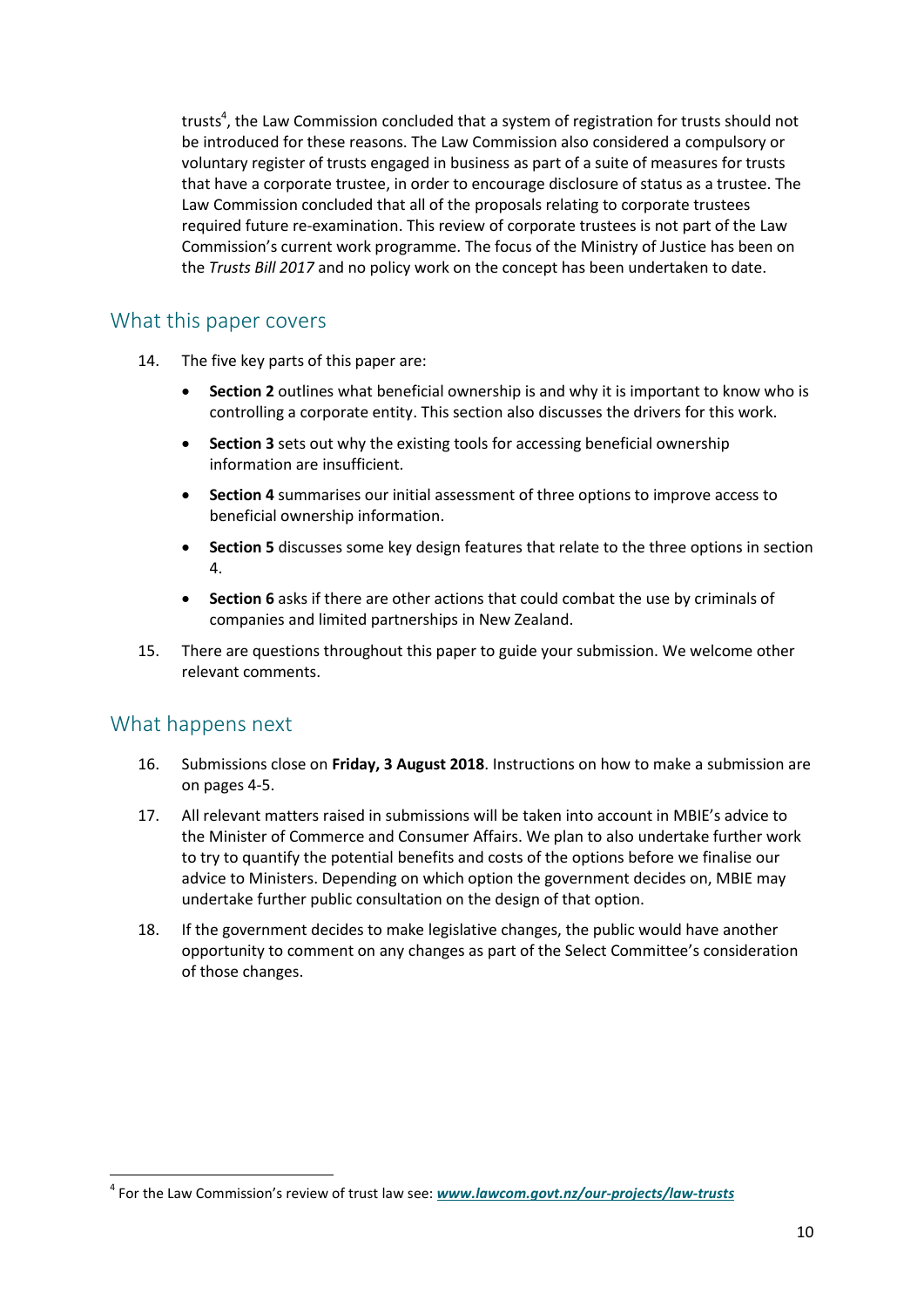# <span id="page-10-0"></span>2 Why the transparency of beneficial ownership is important

## Corporate entities can be used to hide criminal activities

- 19. Internationally there is concern about corporate entities being involved in money laundering. It is difficult to estimate how much money is laundered internationally each year. The United Nations Office on Drugs and Crime estimates that the amount of money laundered globally in one year is around 2 to 5 per cent of global GDP<sup>5</sup>.
- 20. New Zealand is not a major international centre for financial crime, but we are not immune. The Police Financial Intelligence Unit estimates that each year approximately \$1.35 billion from the proceeds of fraud and illegal drugs is generated for laundering in New Zealand<sup>6</sup>. We do not have a formal estimate of how much is laundered from New Zealand tax or other crimes. There is also not a satisfactory estimate of the amount of laundering into New Zealand, or through New Zealand based corporate entities, from the proceeds of crime generated offshore.
- 21. Information from overseas financial intelligence units indicates that money laundering involving New Zealand companies often originates overseas. Money laundering using New Zealand companies often involves company bank accounts that are in offshore jurisdictions.
- 22. The Police have identified the following characteristics as indicators of companies that may be involved in money laundering or terrorism financing<sup>7</sup>:
	- a. Companies are registered in New Zealand but do not undertake any business activities here. They may have no IRD number or New Zealand bank account and use a virtual office as their registered address.
	- b. Companies that use nominee directors and/or shareholders. If the same person is the director or shareholder for a large number of companies, this may be an indicator that they are a nominee director or shareholder.
	- c. Companies with complex ownership structures that are mostly based overseas.
	- d. New Zealand companies that are set up from overseas, for instance by an offshore trust and company service provider (TCSP).
- 23. While we believe that the vast majority of New Zealand corporate entities are legitimate businesses, we are unable to quantify how many are involved in illegal activities and it would be difficult to do so.
- 24. We do know that an analysis of 57 domestic cases involving the recovery of high value proceeds from crime found that shell companies and similar arrangements were used in

<sup>5</sup> UNODC website: *[www.unodc.org/unodc/en/money-laundering/globalization.html](http://www.unodc.org/unodc/en/money-laundering/globalization.html)*

<sup>6</sup> Ministry of Justice website: *[www.justice.govt.nz/justice-sector-policy/key-initiatives/aml-cft/](http://www.justice.govt.nz/justice-sector-policy/key-initiatives/aml-cft/)*

<sup>7</sup> Financial Intelligence Unit New Zealand Police (January 2015) *Quarterly Typology Report Second Quarter 2014-2015*. Available at: *[www.police.govt.nz/advice/businesses-and-organisations/fiu/news-and-documents](http://www.police.govt.nz/advice/businesses-and-organisations/fiu/news-and-documents)*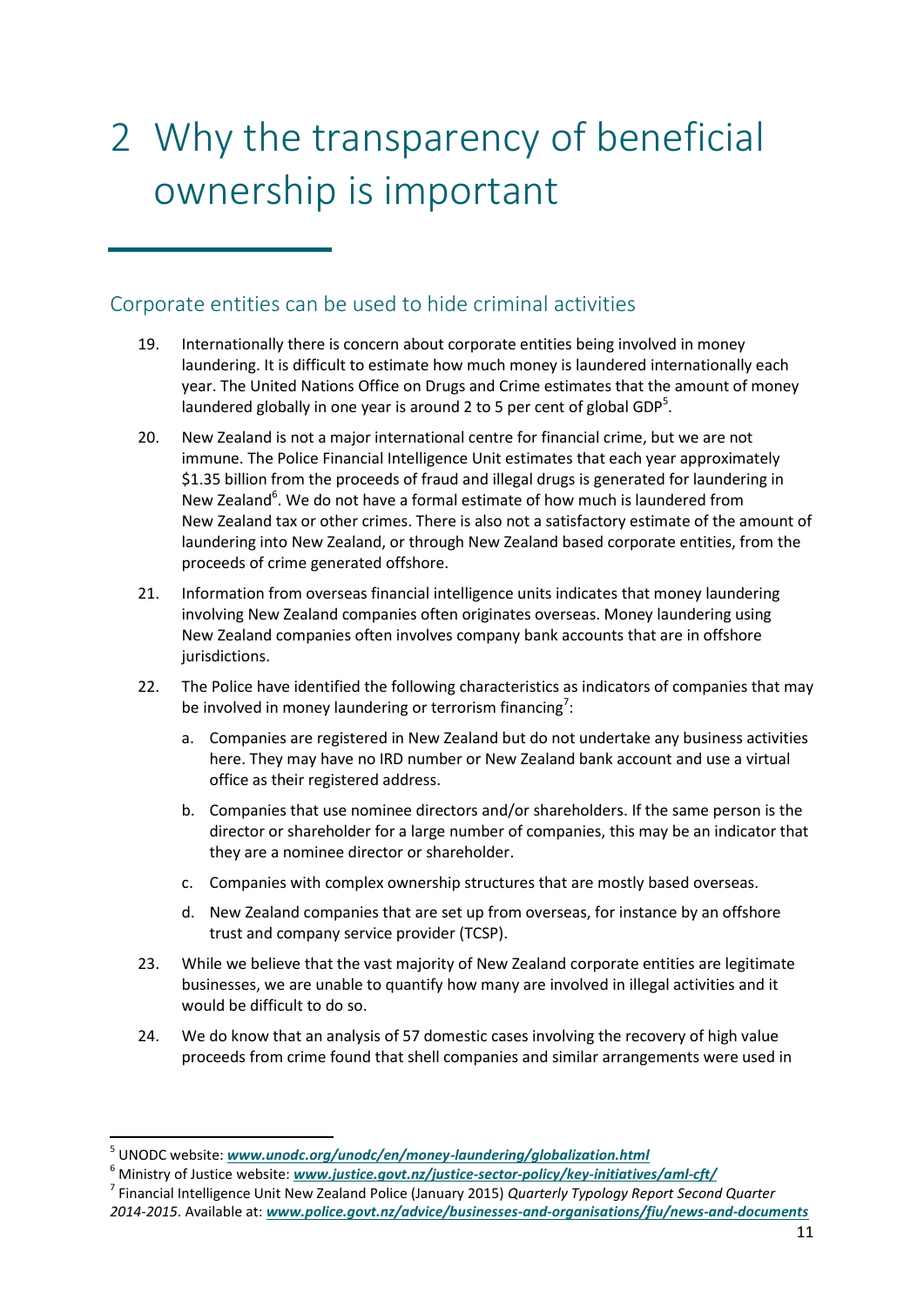cases accounting for 30 per cent of the total assets recovered<sup>8</sup>. In a sample of international requests for information to the Financial Intelligence Unit, 60 per cent of requests where a link to New Zealand was established related to a New Zealand company. In 75 per cent of those cases, no New Zealand bank accounts were identified. This indicates that a large proportion of companies that authorities are interested in may not have any business activities in New Zealand.

## Beneficial owners are the actual people who own or control a corporate entity

- 25. A 'beneficial owner' of a corporate entity is any natural person who ultimately owns or exercises effective control over the corporate entity<sup>9</sup>. This is distinct from the legal owners, exercises effective control over the corporate entity . This is distinct from the legal of<br>which may be another entity (eg another company) or an intermediary (eg nominee<br>charebolder) shareholder).
- 26. It is easy to determine beneficial ownership where the beneficial owners and legal owners are the same natural person.



- 27. In figure 1, both Ms A and Mr B are the shareholders (legal owners) and beneficial owners of Company X.
- 28. It can be more difficult to identify who is the beneficial owner of Company X if more complex ownership structures are used.

<sup>8</sup> Financial Intelligence Unit New Zealand Police (January 2015) *Quarterly Typology Report Second Quarter 2014-2015*. Available at: *[www.police.govt.nz/advice/businesses-and-organisations/fiu/news-and-documents](http://www.police.govt.nz/advice/businesses-and-organisations/fiu/news-and-documents)* 9 This is based on the definition of beneficial owner used by the Financial Action Task Force (FATF). *[www.fatf](http://www.fatf-gafi.org/media/fatf/documents/reports/Guidance-transparency-beneficial-ownership.pdf)[gafi.org/media/fatf/documents/reports/Guidance-transparency-beneficial-ownership.pdf](http://www.fatf-gafi.org/media/fatf/documents/reports/Guidance-transparency-beneficial-ownership.pdf)*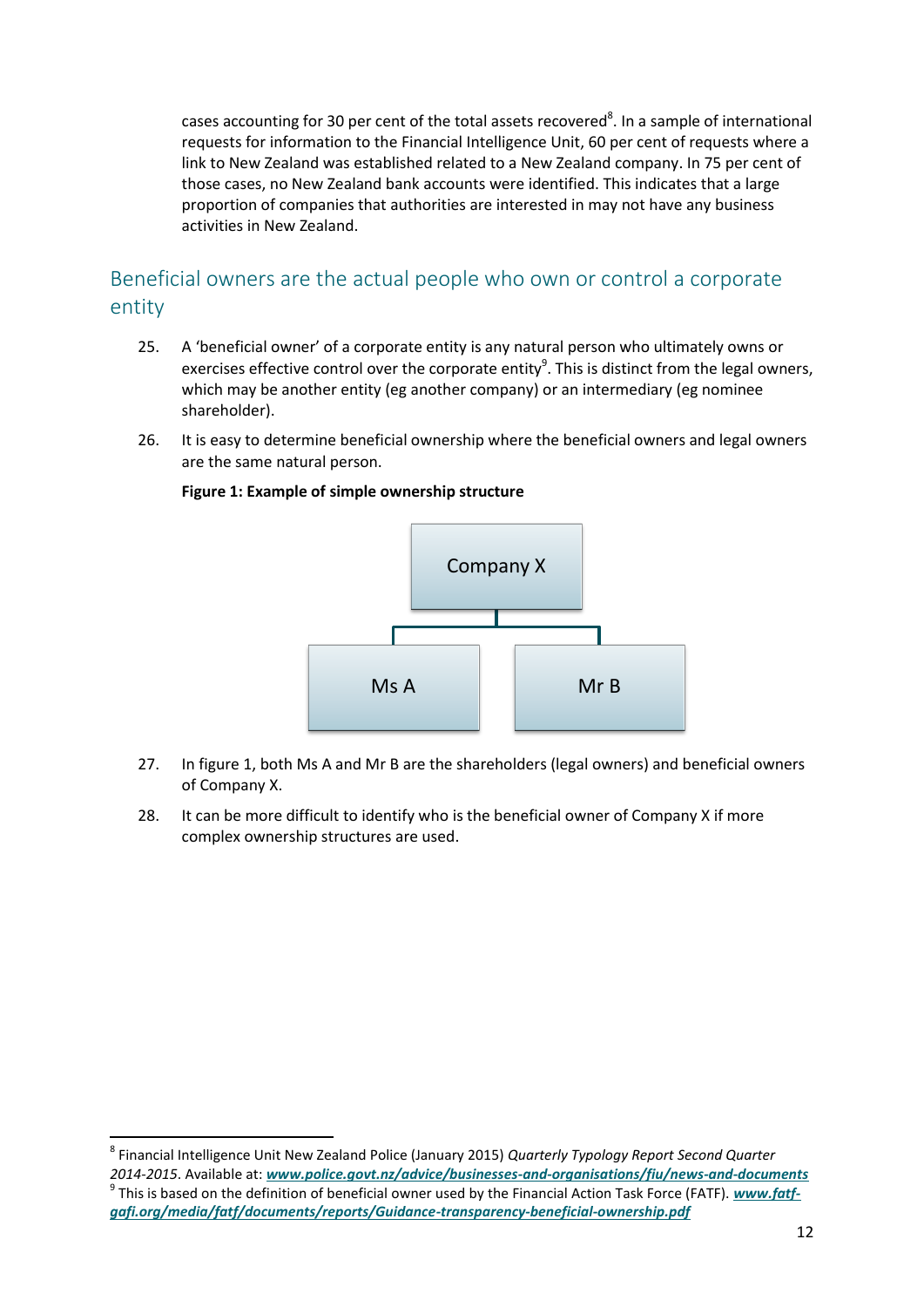#### **Figure 2: Example of complex ownership structure**



- 29. In figure 2, the shareholders of Company X are Mr B, Company Y and Company Z. However, the beneficial owner of Company X is Ms A.
- 30. Identifying a company's beneficial owner(s) may require looking through multiple layers of ownership. These layers could involve different types of entities and legal arrangements, such as trusts.

#### **Figure 3: Example of multiple layers of ownership**



31. In figure 3, the shareholder of Company X is Company Y. In this example, the beneficial owners may be Ms A and Mr B (as the trustees of Trust T) if there are no other individuals (eg a protector) who have effective control over Trust T.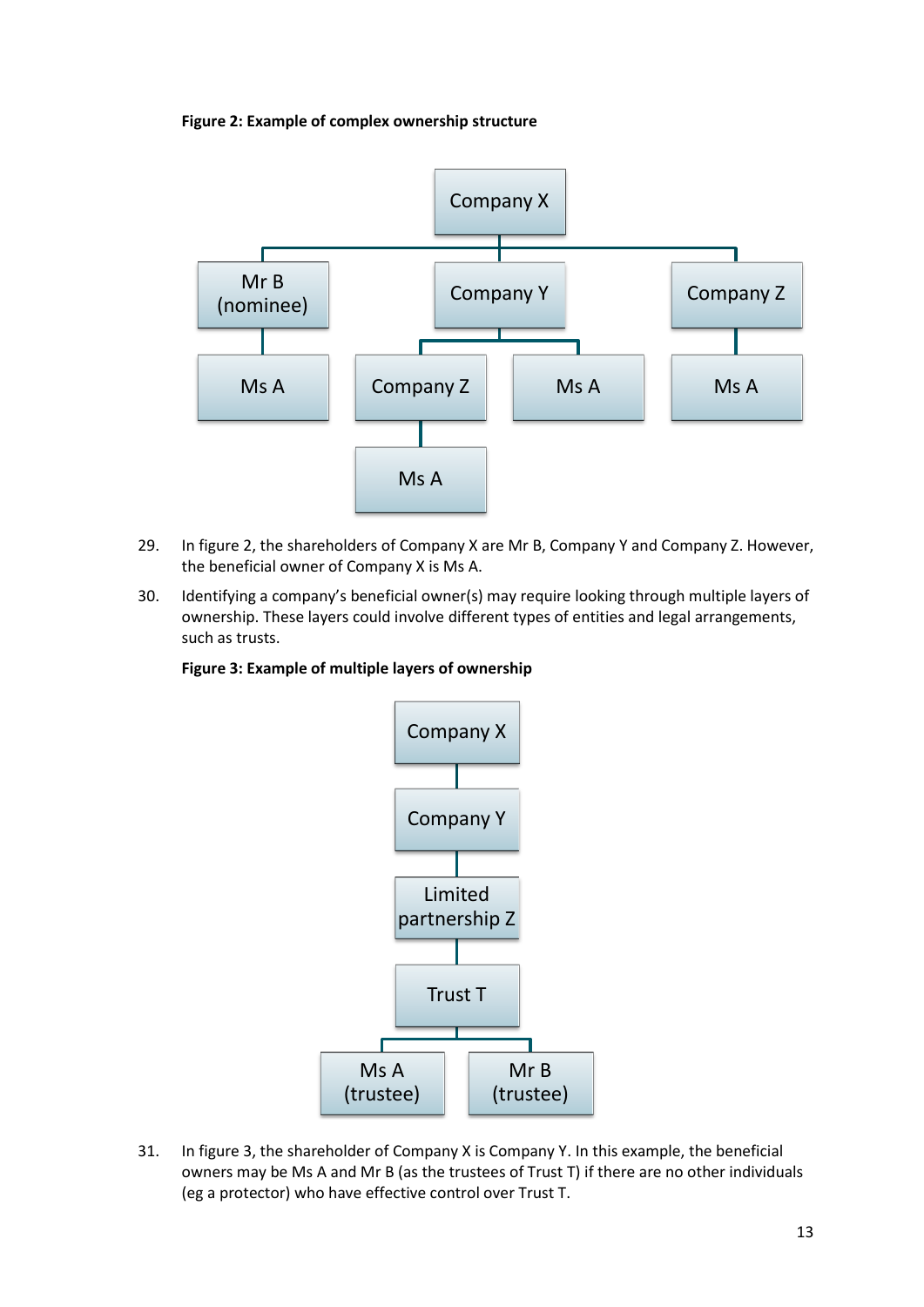## Identifying the beneficial owner is important for detecting and deterring crime…

- 32. Criminals can obscure the true ownership of a corporate entity using a web of intermediaries and different business structures based in multiple jurisdictions. It can be difficult to untangle this web and know who the actual person controlling the entity is because of the absence of information in many cases. These complex ownership structures can be used to enable money laundering, terrorism financing, drugs or arms trafficking, tax evasion and the hiding of assets.
- 33. Beneficial ownership information can assist law enforcement agencies to identify the natural persons who may be responsible for the underlying criminal activity or who may have relevant information to progress an investigation<sup>10</sup>.
- 34. There have been a limited number of high profile cases involving New Zealand companies, including:
	- a. SP Trading Limited: involved in smuggling military weapons from North Korea (possibly to Iran) in 2009.
	- b. Tormex Limited: over US\$680 million was moved through accounts held by Tormex during 2007 and 2008. Investigations revealed that Tormex was being used to facilitate money laundering for organised crime groups including the Sinaloa drug cartel in Mexico.
- 35. In these cases more effective access to beneficial ownership information could have played a role in detecting crime, prosecuting the individuals involved or deterring the use of New Zealand companies.
- 36. Access to beneficial ownership information would also support New Zealand's work with the newly established International Anti-Corruption Coordination Centre (IACCC) $^{11}$ .

## … and protecting legitimate businesses

- 37. Transparency is important for effective corporate governance and the efficient operation of markets. Transparency promotes accountability and informed decision making by businesses, investors and customers.
- 38. Knowing who owns and controls a company is important for other businesses. Beneficial ownership information can be used to assess the risks of doing businesses with a particular company. Unknowingly doing business with a company with a beneficial owner who has criminal links can open up a business to fraud or damage their reputation if they are inadvertently involved in a crime such as money laundering.
- 39. Under the *Anti-Money Laundering and Countering the Financing of Terrorism Act 2009* (AML/CFT Act), reporting entities<sup>12</sup> need to be able to identify the beneficial owner of a customer to make reliable estimates about the level of money laundering and terrorist financing risk associated with that customer.

 $\overline{\phantom{a}}$ <sup>10</sup> FATF *Guidance on Transparency and Beneficial Ownership [www.fatf-](http://www.fatf-gafi.org/media/fatf/documents/reports/Guidance-transparency-beneficial-ownership.pdf)*

*[gafi.org/media/fatf/documents/reports/Guidance-transparency-beneficial-ownership.pdf](http://www.fatf-gafi.org/media/fatf/documents/reports/Guidance-transparency-beneficial-ownership.pdf)*

The IACCC brings together specialist law enforcement officers from multiple agencies around the world, including the New Zealand Police and Serious Fraud Office, to tackle allegations of grand corruption.

<sup>&</sup>lt;sup>12</sup> Reporting entities include most financial service providers and certain professional service providers, such as lawyers, accountants, real estate agents, and trust and company service providers.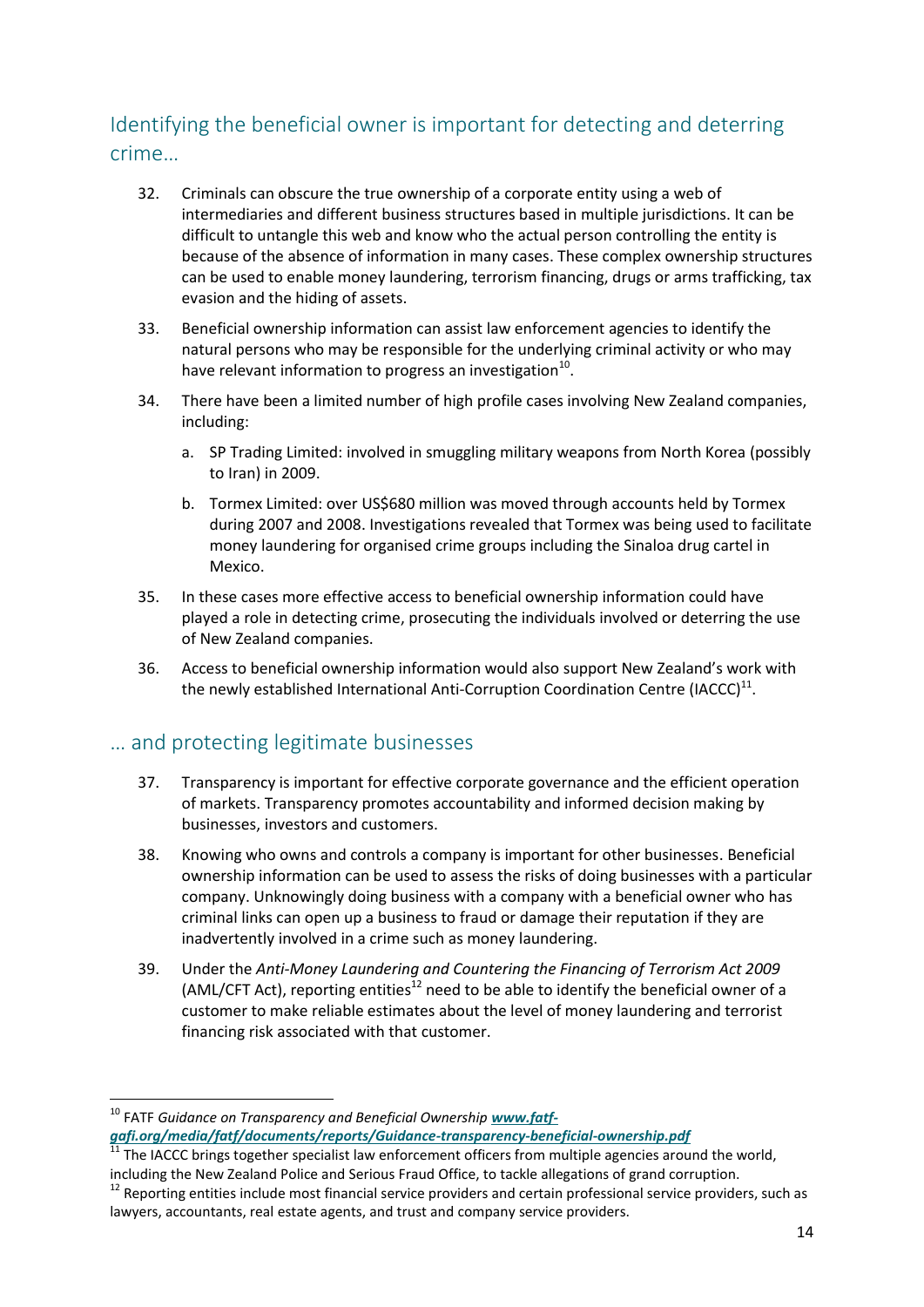## Other countries are increasing the transparency of beneficial ownership to help combat the misuse of companies

- 40. The international trend is towards more robust measures to counter the use of complex structures to hide criminal activity. High profile cases and document leaks have helped drive this trend. The 'Panama Papers' demonstrated the high scale of corruption and criminality that occurs through companies and other structures, such as trusts, internationally<sup>13</sup>. In response, international bodies, such as the Financial Action Task Force (FATF) and the Global Forum on the Transparency and Exchange of Information for Tax Purposes, are adopting higher standards for their members.
- 41. Within this broader trend, transparency of beneficial ownership has emerged as one of the priority areas for action. In 2016, following the release of the Panama Papers, a large anticorruption summit was held in London. Of all potential measures to combat corruption, transparency of beneficial ownership information generated the largest number of commitments from summit participants.
- 42. The most common solution emerging internationally is some form of beneficial ownership register. A register requires businesses to take reasonable steps to identify their beneficial owners and disclose that information. The use of beneficial ownership registers is a recent development and their effectiveness is yet to be evaluated. Annex 1 includes a summary of the key features of some overseas beneficial ownership registers.
- 43. At the London summit, New Zealand committed to "exploring the establishment of a public central register of company beneficial ownership information".

<sup>&</sup>lt;sup>13</sup> The Panama Papers were a leak of a reported 11.5 million files from the Panama-based law and trust services firm, Mossack Fonseca.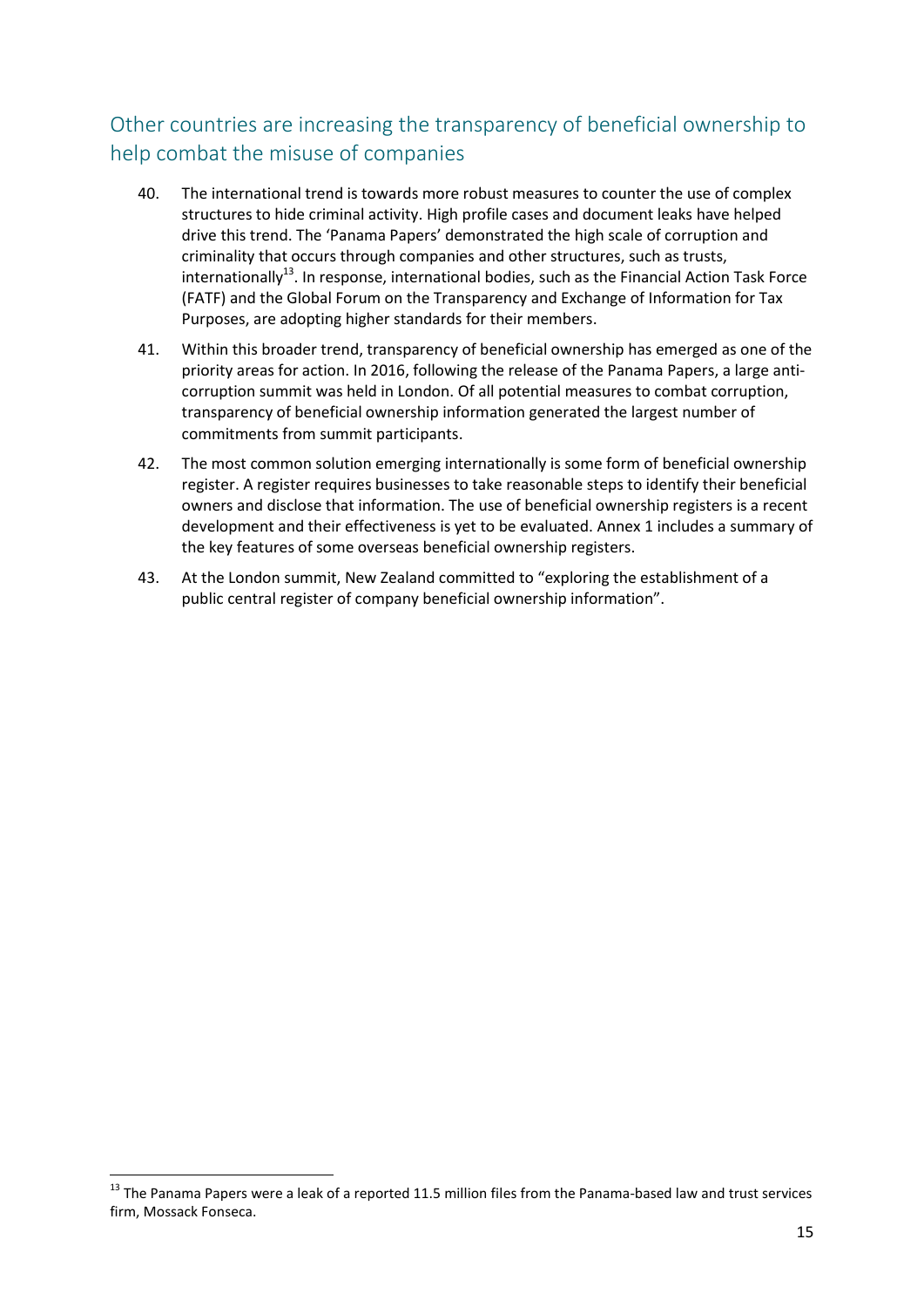# <span id="page-15-0"></span>3 Why the existing tools are insufficient

## There are existing tools to access beneficial ownership information

- 44. Beneficial ownership information is of particular interest to the domestic activities of the Police, Inland Revenue (IRD), Overseas Investment Office (OIO) and AML/CFT reporting entities.
- 45. Additionally, IRD and the Police have obligations to support equivalent overseas bodies to access information about businesses operating or incorporated in New Zealand. This includes information about their beneficial owners. Often these businesses are part of a chain of ownership that cuts across multiple jurisdictions.
- 46. The current tools available to access beneficial ownership information are outlined below.

#### AML/CFT Act

- 47. Under the AML/CFT Act, all reporting entities must conduct due diligence on any new customer as well as existing customers in certain circumstances. Where this customer is a corporate entity, due diligence includes identifying its beneficial owners.
- 48. The degree of verification done on the information provided is based on an assessment of the customer's risk. Verification is primarily conducted using publicly accessible sources, such as the companies register and overseas equivalents. Where there is insufficient public information, the reporting entity may need to undertake its own investigation.
- 49. The Police may be able to access and, as appropriate, further disseminate the beneficial ownership information collected by reporting entities.

#### Companies Act and Limited Partnerships Act

- 50. The companies register has publicly available information on company directors and some shareholders. The limited partnerships register has publicly available information on general partners. This information can sometimes be sufficient to identify a beneficial owner, although generally only for corporate entities that are at low risk of being involved in money laundering.
- 51. The Registrar of Companies has powers under the *Companies Act 1993* and *Limited Partnerships Act 2008* to require companies and limited partnerships to provide beneficial ownership information for law enforcement purposes. These provisions were put in place in 2014. However, the Registrar has not received a request from other regulators to exercise this power due to concerns about tipping off criminals of an investigation into the activities of the corporate entity (see discussion on this issue below).

#### Other tools

- 52. Once a formal investigation is underway, the Police may be able to source beneficial ownership information using their statutory powers and court orders.
- 53. IRD also has powers for accessing beneficial ownership information under the *Tax Administration Act 1994*.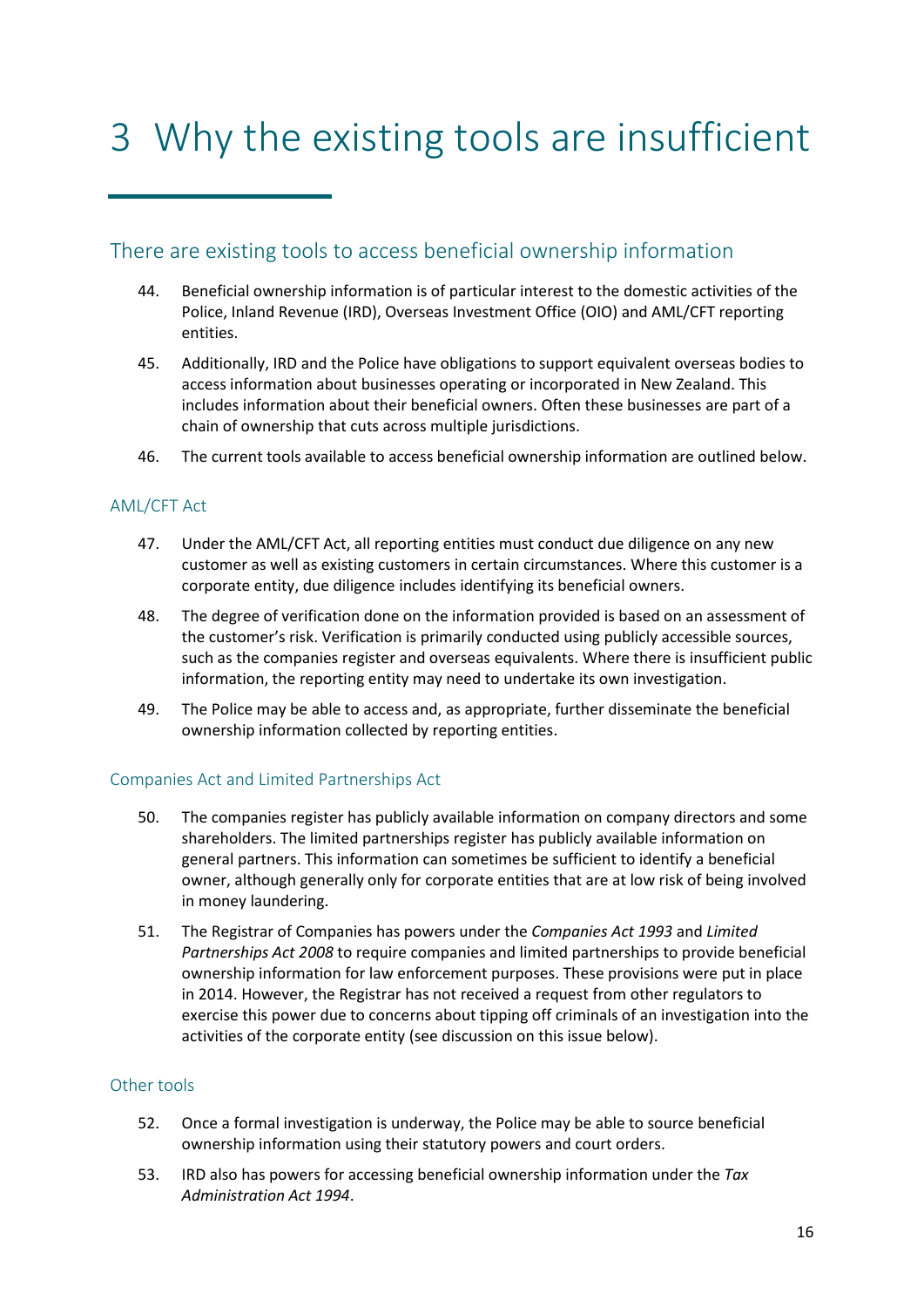## But our existing tools do not meet our needs…

- 54. The current tools to access beneficial ownership information have several shortcomings:
	- a. Beneficial ownership information is often difficult or impossible to access.
	- b. Where information is available, it cannot always be relied upon to be accurate.
	- c. Some existing tools can tip off criminals.

#### Beneficial ownership information is difficult to access

- 55. There are several situations in which beneficial ownership information is not accessible.
- 56. The most significant situation is where corporate entities are incorporated in New Zealand but not trading here. They are not required to register with IRD and may not engage with an AML/CFT reporting entity. This means that the information that is readily available on these corporate entities is limited to what is on the companies and limited partnerships registers. Beneficial ownership information could be requested under the *Companies Act* or *Limited Partnerships Act*, but this risks tipping off criminals (see below).
- 57. Where information about beneficial owners is currently collected, it is not widely accessible. For example, information collected by an AML/CFT reporting entity is not available to private businesses, anti-corruption non-governmental organisations (NGOs), journalists and other reporting entities. One consequence of this is a duplication of effort by reporting entities and their customers.
- 58. Beneficial ownership information is not centralised. This prevents the analysis of large quantities of data to identify patterns (eg a large number of corporate entities claiming the same individual as a beneficial owner) or to match information with other sources, such as overseas registers.

#### Information is not always accurate

- 59. Where information is available, it may not be reliable. Proactively verifying that the claimed beneficial owners are the true beneficial owners, and that no others exist, is time consuming and resource intensive. Some reporting entities may not have the resource or expertise to undertake full verification.
- 60. Reporting entities also have competing priorities. They want to provide customers with an experience that is as swift and easy as possible, while meeting their compliance requirements.

#### Requesting information will tip off criminals

61. Certain existing tools for accessing information risk tipping off criminals that there is interest in who is the beneficial owner of the corporate entity. This can be counterproductive to an investigation. International law enforcement agencies requesting assistance will typically not want any steps taken that may reveal their investigation.

### … which is leading to poor outcomes

- 62. The above shortcomings mean that:
	- a. Domestic law enforcement agencies find it difficult to get the information needed to deter and detect crime that involves the use of corporate entities with complex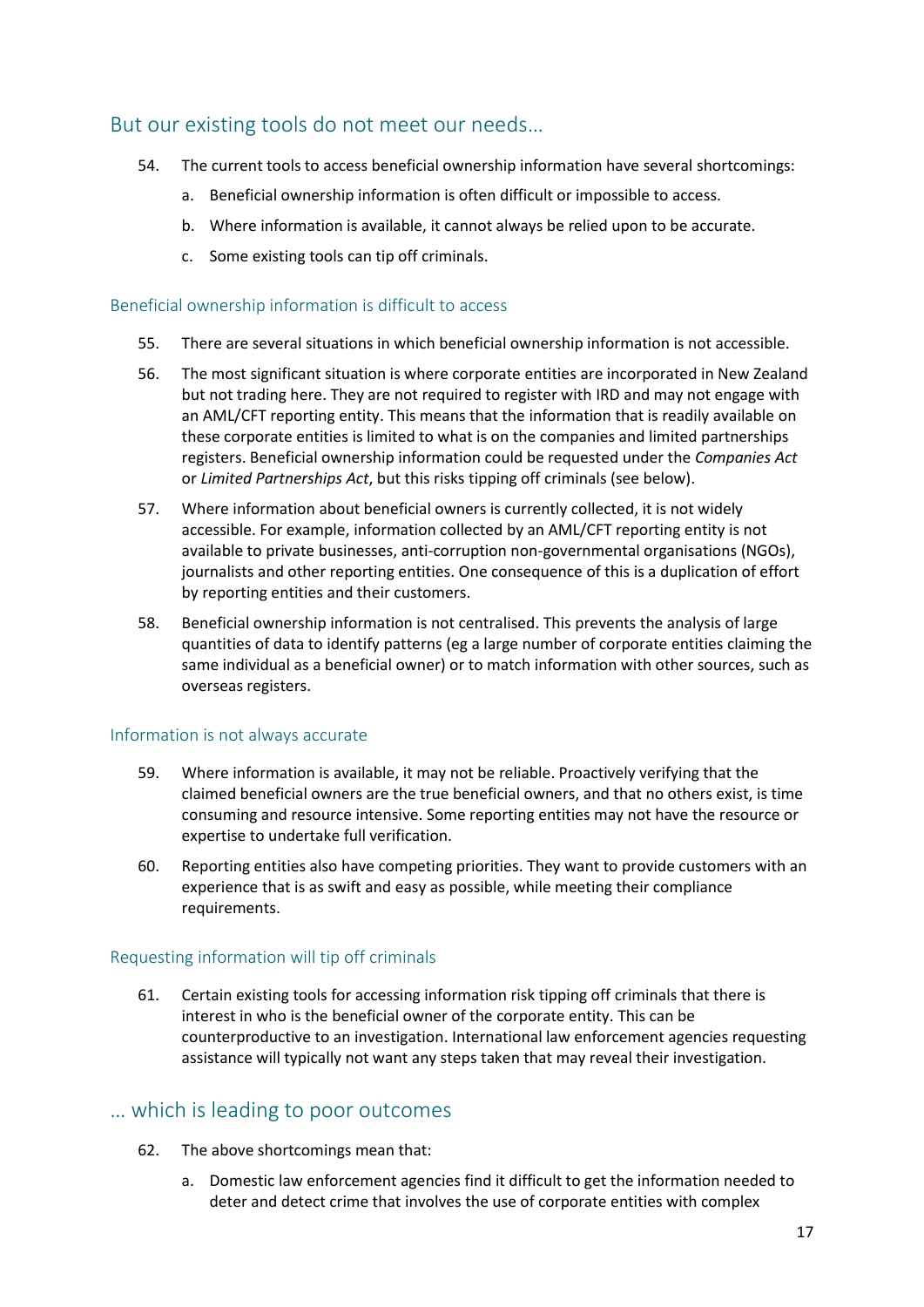ownership structures. It can be difficult to provide information to international agencies seeking our assistance.

- b. Where public and private organisations can access information, collecting and verifying the information is often time consuming, expensive and duplicates the efforts of others.
- c. New Zealand's reputation as a good place to do business is potentially at risk:
	- New Zealand may become a more attractive jurisdiction for money laundering and other criminal activity that makes use of complex corporate structures as other countries move to increase the availability of beneficial ownership information.
	- New Zealand may be viewed as not playing its role in international efforts to combat money laundering and terrorism financing if we do not keep pace with international standards, such as FATF recommendation 24 (see Annex 2). Recommendation 24 includes ensuring law enforcement agencies have access to adequate, accurate and timely information on the beneficial owners of corporate entities. Recent FATF mutual evaluations have been critical of countries that did not require corporate entities to obtain and hold up-to-date information on beneficial ownership.

Damage to our reputation could make it harder for our firms to do business overseas or reduce overseas investment in our economy.

1 Do you agree with the nature of the problem? Do you have any views on the size of the problem? Do you have any evidence to support these views?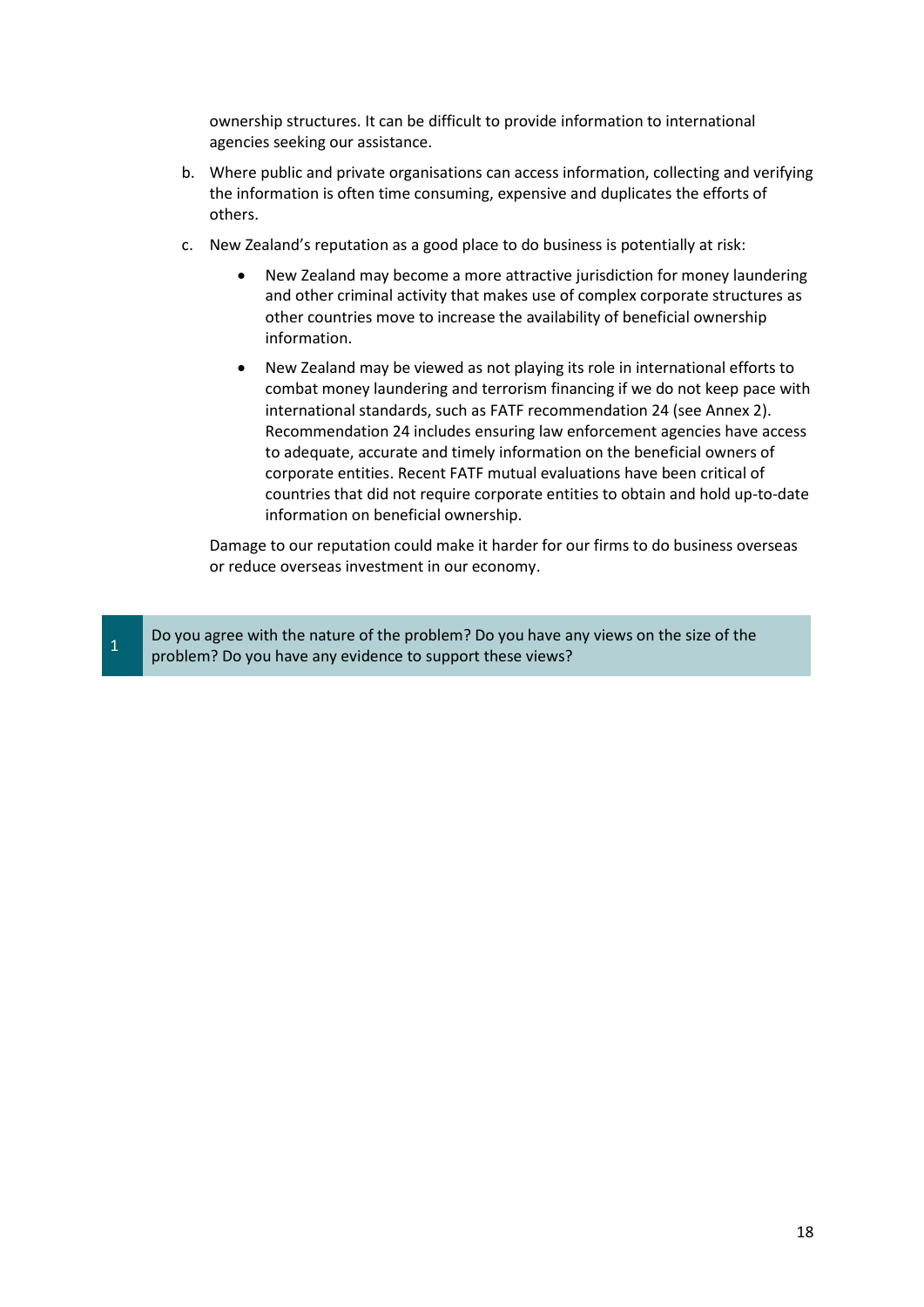# <span id="page-18-0"></span>4 Options for increasing the transparency of beneficial ownership

63. This section identifies some options for increasing the transparency of information about the beneficial owners of companies and limited partnerships. It also outlines our preliminary analysis of the potential benefits and costs of these options. Your submission will help inform our final analysis.

## Assessment factors

- 64. It is important to find the right balance between deterring criminals and allowing genuine businesses to easily set up and run a corporate entity. In assessing the options, we have considered the following factors:
	- a. Would it deter criminals from using companies and limited partnerships?
	- b. Would it support the effective and efficient operation of the AML/CFT system?
	- c. Can any privacy impacts be managed appropriately?
	- d. Does it comply with international standards? (specifically FATF recommendation 24)
	- e. Are the compliance costs proportionate and reasonable?

### Status quo

- 65. When a company or limited partnership applies to be registered they must provide information about themselves to the Registrar of Companies. This information includes their registered office, their directors/general partners, their shareholders/limited partners and (for companies) their ultimate holding company<sup>14</sup>.
- 66. Once they are registered, details about the corporate entity and any documents registered by the corporate entity are publicly available on the companies or limited partnerships register. Some information is kept confidential to protect people's privacy, for instance directors' dates and places of birth and the names of the limited partners. Corporate entities must update specific information (eg changes in directors/general partners) within required timeframes. Other information (eg about their shareholders) is required to be updated annually through an annual return form. Documents, such as director consent forms and annual returns, are able to be viewed by the public on the registers.
- 67. Information about beneficial owners is not collected. As outlined in section 3, the Registrar may request this information for law enforcement purposes.

<sup>&</sup>lt;sup>14</sup> An 'ultimate holding company' is a body corporate that is a holding company of the company and that is itself not a subsidiary of any body corporate (section 2(1), *Companies Act*).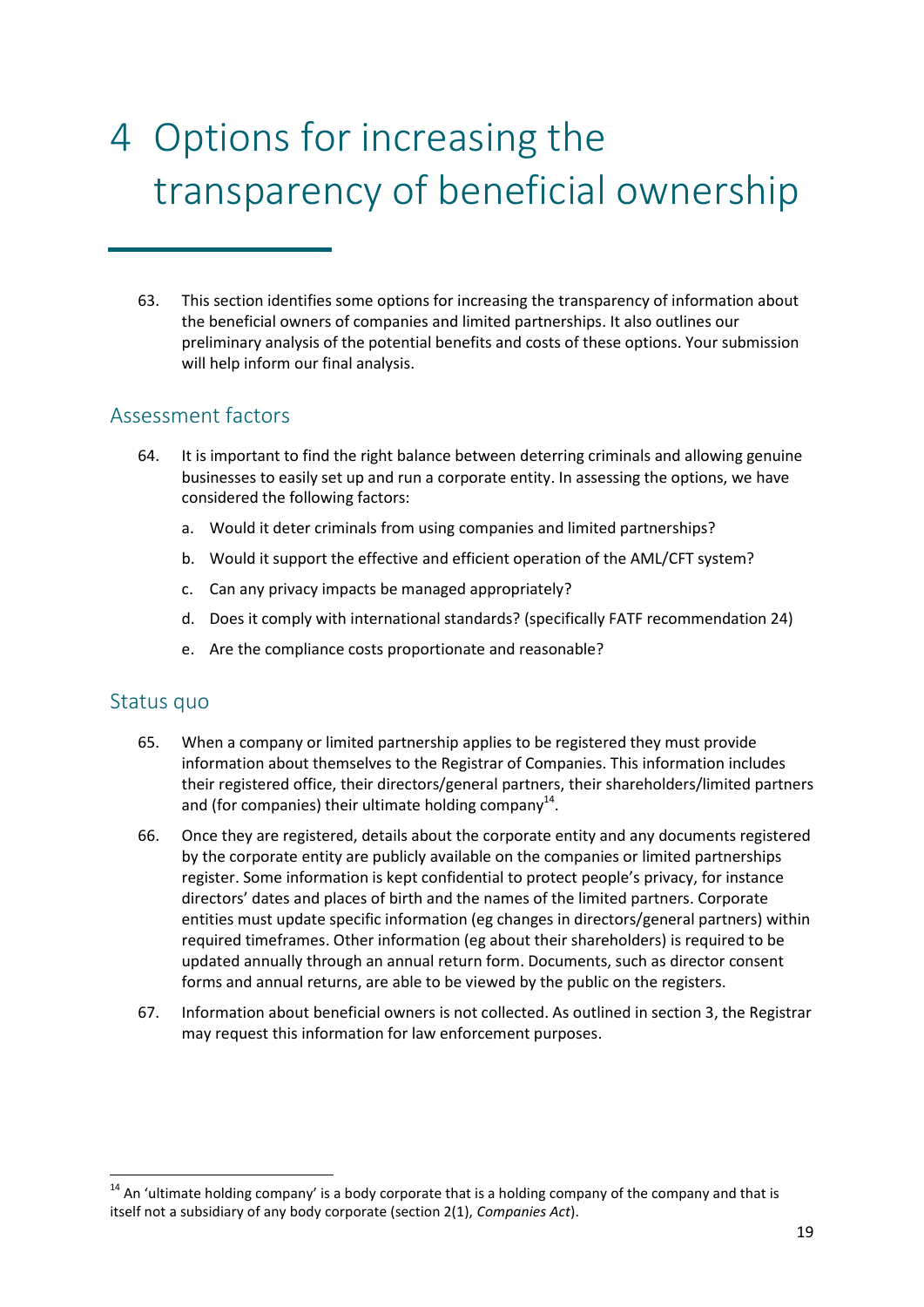## **Options**

#### Option 1: Corporate entities to hold up-to-date information about their beneficial owners

- 68. Corporate entities would have an explicit obligation to hold up-to-date and accurate records of their beneficial owners.
- 69. Corporate entities would only have to provide this information to the Registrar when requested to do so. The Registrar would be able to share this information with law enforcement agencies, including the government agencies currently identified in section 366 of the *Companies Act* and section 79 of the *Limited Partnerships Act*<sup>15</sup> .

#### Option 2: Beneficial ownership information is included on the registers with restricted access

- 70. Corporate entities would be required to identify their beneficial owners and to keep accurate and up-to-date information about their beneficial owners.
- 71. Corporate entities would be required to provide information about their beneficial owners when they apply for registration as a company or limited partnership. This information would need to be updated at certain times (see section 5).
- 72. Beneficial ownership information would be included on the companies and limited partnership registers but it would not be publicly available. The Registrar would be able to share this information with law enforcement agencies.

#### Option 3: Beneficial ownership information is included on the registers with public access

- 73. As with option 2, corporate entities would be required to identify their beneficial owners, keep this information up-to-date and provide this information to the Registrar.
- 74. Beneficial ownership information would be publicly available on the companies and limited partnership registers.

#### . Discarded options

- 75. We considered whether a non-legislative option, such as encouraging corporate entities to voluntarily release their beneficial ownership information, would meet the objectives.
- 76. We have discarded this option because it is unlikely to be effective. A non-legislative option is unlikely to deter criminals or improve law enforcement's access to beneficial ownership information. Corporate entities that are controlled by criminals would not voluntarily release information about their beneficial owners. A voluntary approach is unlikely to achieve the scale needed to obtain the same benefits for the AML system, other businesses and the public as a legislative change. It would also be unlikely to meet international standards.
- 77. We have also considered whether small businesses should be excluded from any of the options. However, the types of corporate entities that are at high risk of being involved in money laundering are likely to share the same characteristics as a small business (eg no or a small number of employees, one or two directors and shareholders). Excluding small businesses would not stop corporate entities being used for criminal activities. It could also

l <sup>15</sup> The government agencies listed are Crown Law Office, Department of Internal Affairs, Financial Markets Authority, Government Communications Security Bureau, IRD, MBIE, Ministry of Justice, Customs, Security Intelligence Service, Police, Reserve Bank, Serious Fraud Office and their international counterparts.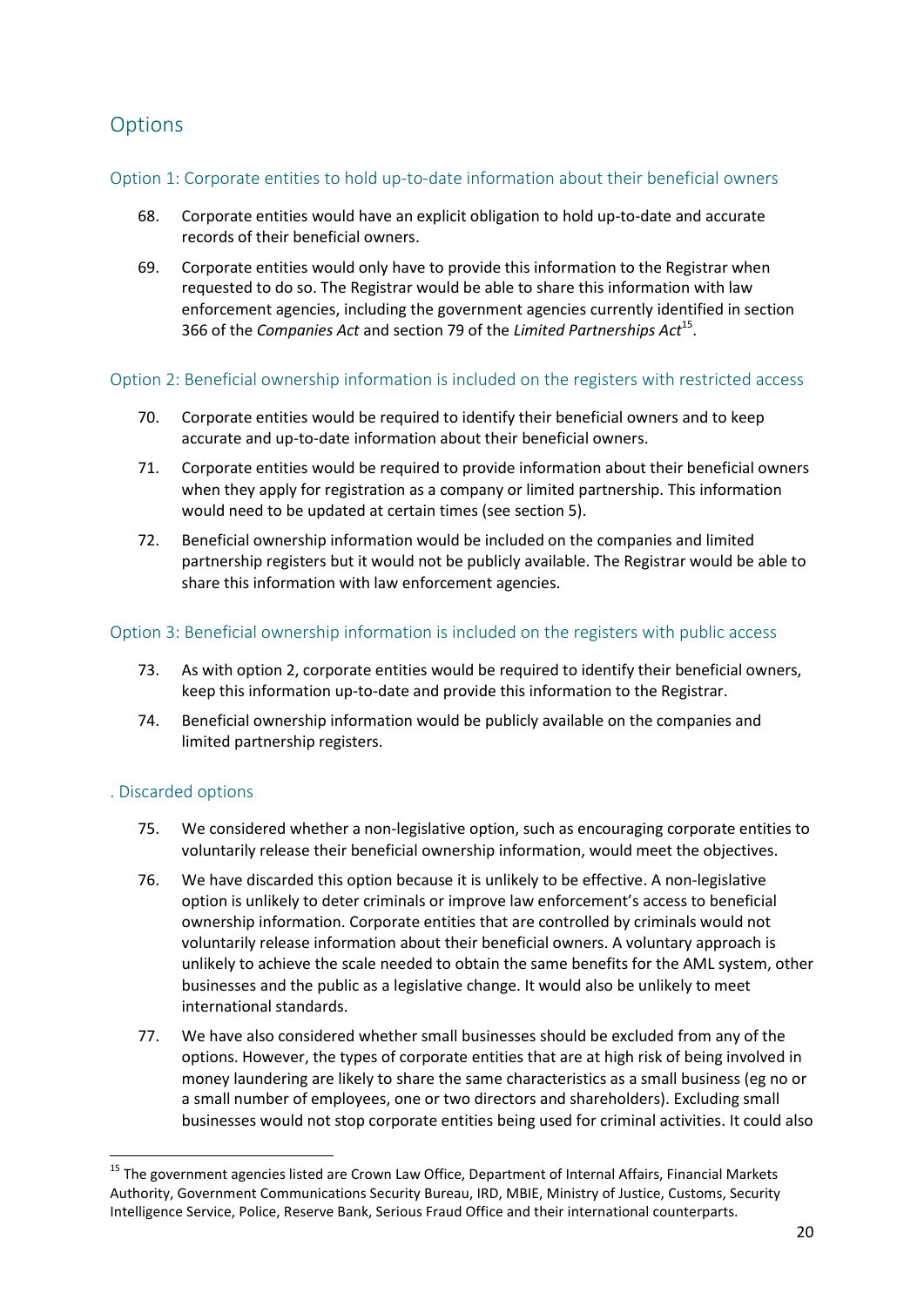encourage them to set up entities in a way that gets around the exemption. We are seeking feedback on whether other types of exclusions may be warranted in section 5.

## Preliminary assessment of options

#### Would the option deter criminals from using corporate entities?

- 78. We think that option 1 would have little deterrence effect. Law enforcement agencies would not be able to access beneficial ownership information without tipping off criminals to their interest. Criminals would continue to use corporate entities if they judge that there is a low probability that they would be asked for their beneficial ownership information. If they do receive a request, they may simply choose to close down that corporate entity as it costs little to replace it.
- 79. Option 2 should have some deterrence effect as law enforcement agencies would be able to access beneficial ownership information without tipping off criminals. Collecting information in a central location would enable analysis of the data to identify corporate entities that may be of interest to law enforcement agencies. It could identify businesses that have a common beneficial owner or be used to cross check the accuracy of the data with other sources
- 80. Option 2 should make it less attractive to criminals to set up corporate entities if they want to avoid having to provide beneficial ownership information. The alternative would be to provide false information which increases the chances of anomalies being detected and their corporate entity being investigated.
- 81. The impacts of option 2 would also apply to option 3. In addition, there may be greater deterrence under option 3 from having the information publicly available and more open to scrutiny, including by NGOs and journalists, increasing the probability that false information would be detected. This may also improve the accuracy of the information on the register as the public can report suspected false information to the Companies Office for investigation<sup>16</sup>. It may reduce the costs to domestic and overseas law enforcement agencies as they could access the information directly (instead of through requests for information).

#### Would the option support the effective and efficient operation of the AML/CFT system?

- 82. We think that options 1 and 2 would have limited impact on the operation of the AML/CFT system. There may be some efficiency gains if corporate entities were able to provide information about their beneficial owners to reporting entities more quickly. However, because the information would not be publicly available, any cost savings due to duplication in the current system would be unlikely.
- 83. Option 3 is more likely to support the operation of the AML/CFT system. It could help reporting entities identify who were the beneficial owners of their customers, although they would still need to undertake their own verification of the information.
- 84. More broadly than the AML/CFT system, option 3 would also enable other businesses access to the information, which may help with their due diligence processes. It would give NGOs and journalists access to information to support their investigations, which would further increase transparency.

l <sup>16</sup> The Companies Office currently receives information from the public on possible errors on the registers. For example, for the last financial year there were around 160 complaints about director or shareholder residential address information.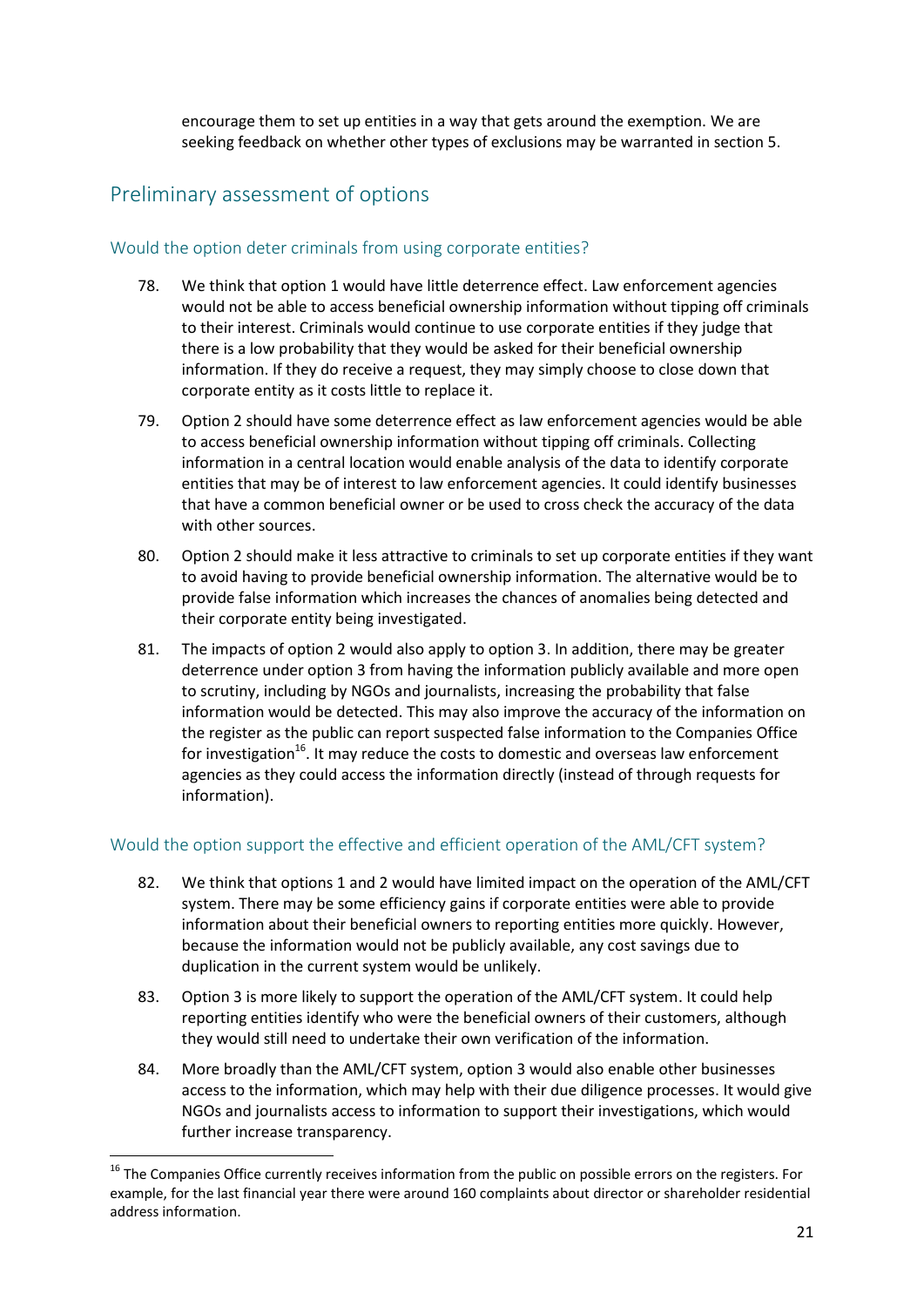#### Can privacy impacts be managed appropriately?

- 85. Existing privacy protections would apply to all three options, including on the collection, use and storage of beneficial owners' personal information.
- 86. Under options 1 and 2, personal information would not be publicly available. However, with option 3, individuals' personal information would be publicly accessible. For some individuals, such as existing directors or shareholders, their information may already be public but the fact that they are a beneficial owner would not be. As discussed in section 3, there is a public interest in knowing who is controlling a corporate entity. This public interest could be seen as outweighing individuals' privacy.
- 87. To address privacy concerns, some personal information about a beneficial owner could be kept confidential and not be available on the public register. There could be specific circumstances when a beneficial owner's identity is not made publicly available (see section 5).

#### Would the option comply with international standards?

88. All of the options are likely to be viewed as being compliant with FATF recommendation 24 in its current form. However, international standards in this area are still evolving. Option 1 may not be viewed as compliant in the future if the standard moves towards the centralised collection of beneficial ownership information. We do not know how likely it is that there will be a shift.

#### Are the potential compliance costs proportionate and reasonable?

- 89. Our advice to Ministers will include looking at the overall compliance costs and where these costs fall. Some questions we have are:
	- a. Would the option create new compliance costs for businesses? Would these costs be passed on to consumers?
	- b. Would it discourage legitimate businesses from registering a corporate entity?
	- c. Would it reduce compliance costs within the wider AML/CFT system?
	- d. Would there be an overall reduction in compliance costs or would there be a shift in who bears the costs of compliance?
- 90. We also plan to undertake further work to try to quantify the potential compliance costs for corporate entities. We are interested in any information you have on the existing compliance costs for corporate entities and AML/CFT reporting entities. We are also interested in your thoughts on the potential compliance costs of the three options.
- 91. Our initial thoughts on the potential compliance costs are summarised below.

#### **Corporate entities**

- 92. There would be one-off costs and ongoing costs for all three options. We think that the one-off costs would make up most of the compliance costs.
- 93. One-off costs would include corporate entities becoming familiar with their obligations and identifying their beneficial owners (eg sending information requests to people who may meet the criteria for being a beneficial owner and then assessing their responses). For corporate entities with simple ownership structures it should be relatively easy for them to identify their beneficial owners. Around 96 per cent of registered companies are small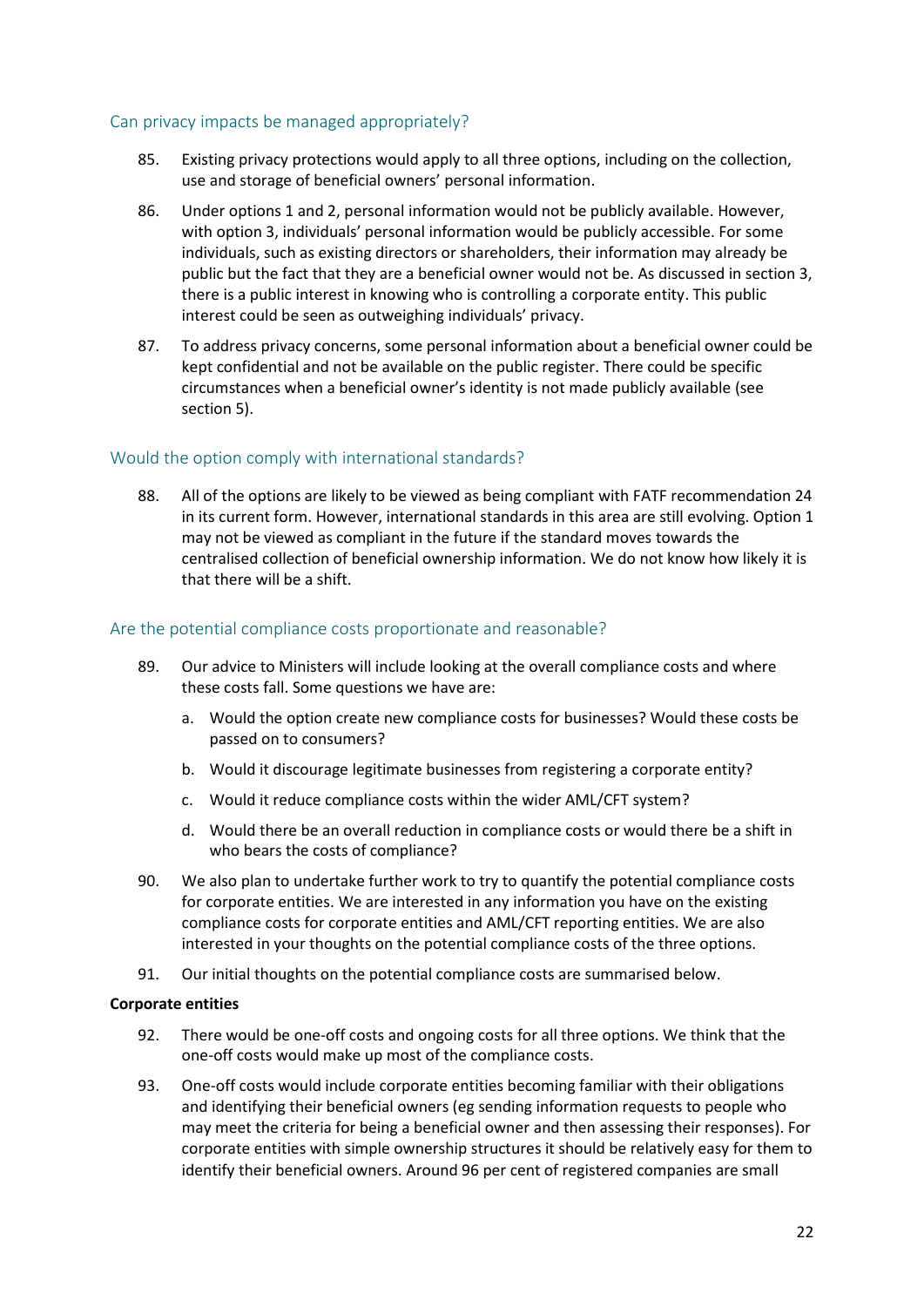businesses. In many cases their beneficial owners and legal owners would be the same person, so their compliance costs should be low.

- 94. The costs of identifying beneficial owners would be higher for corporate entities with complex ownership structures. For example, if their beneficial owners are in different jurisdictions, there are a number of layers in the ownership chain or there are different types of entities such as trusts.
- 95. Some corporate entities may already incur the costs of identifying their beneficial owners if they have to provide this information to reporting entities. Under option 3, corporate entities' existing costs may be reduced where they currently have to supply the same information to multiple reporting entities.
- 96. Ongoing costs would be incurred from keeping beneficial ownership information up-todate. These costs would depend on how often beneficial owners (or their personal information) changed. Under option 1, there would also be ongoing costs responding to any requests for information from the Registrar. These costs are likely to be low. Under options 2 and 3, there would be the ongoing costs of updating the information on the registers. Similarly, we think these costs would be low for most corporate entities.
- 97. The actual compliance costs would be strongly influenced by the obligations placed on corporate entities and beneficial owners (see section 5).

#### **Reporting entities**

- 98. Reporting entities currently incur compliance costs identifying and verifying the beneficial owners of corporate entities. Options 1 and 2 are unlikely to have any impact on these costs.
- 99. Option 3 may make it easier to identify beneficial owners but reporting entities would still need to undertake their own verification that the information is accurate and to verify the identity of the beneficial owners. There may be some reduction in compliance costs under option 3, but these may be modest (as we assume verification requires more resourcing than identification).

#### **Companies Office**

100. There are likely to be costs from incorporating beneficial ownership information into the registers and to verify and enforce any new requirements on corporate entities. With options 1 and 2 there may be additional costs responding to requests for information from law enforcement agencies. These costs may be passed on to corporate entities through the annual return or registration fees.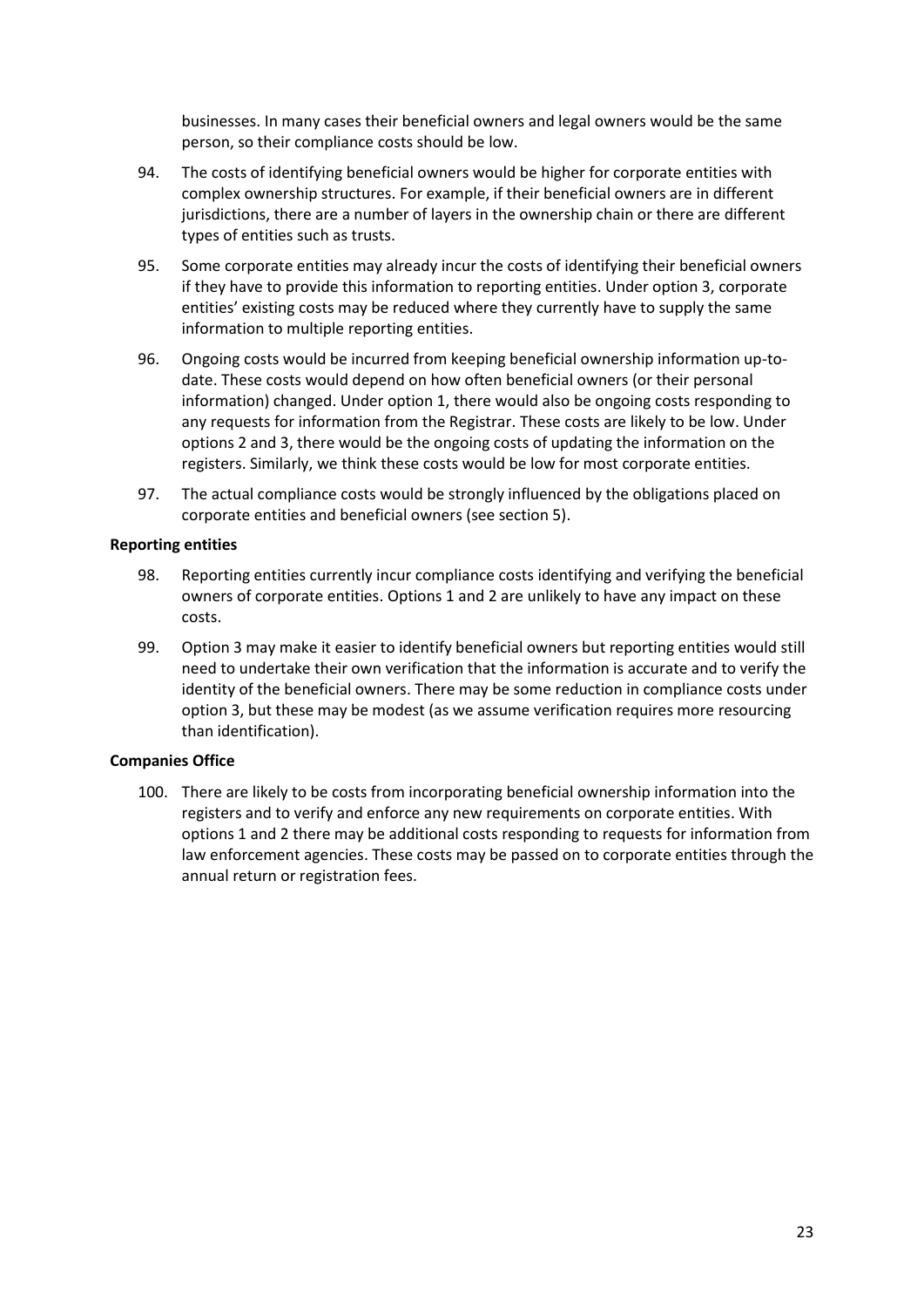#### Summary of the preliminary assessment

101. Table 1 has a summary of our preliminary assessment of the three options compared with the status quo.

#### **Table 1: Summary of preliminary assessment**

|                                  | <b>Option 1</b> | <b>Option 2</b> | <b>Option 3</b> |
|----------------------------------|-----------------|-----------------|-----------------|
| A) Deters criminals              | 0               | $\ddot{}$       | $++$            |
| <b>B) Supports AML system</b>    | 0               | 0               | $\ddot{}$       |
| C) Protects privacy              | 0               | 0               |                 |
| D) Meets international standards | $\div$          | $^{++}$         | $++$            |
| E) Minimises compliance costs    |                 |                 |                 |

#### **Key:**

++ much better than status quo

- + better than status quo
- 0 about the same as status quo
- worse than status quo
- -- much worse than status quo

## Preferred option

- 102. Based on the work we have done so far, MBIE's preliminary preferred option is option 3. We think that this option would be more effective at deterring criminals from using corporate entities and would provide useful information to law enforcement agencies. Public access would assist with the integrity of the information on the registers as it would be more open to scrutiny. There would be benefits to other businesses, investors and consumers from public access to beneficial ownership information. MBIE considers that this option would have an appropriate balance between privacy and transparency.
- 103. However, our preliminary preferred option is based on some assumptions that we need to test further. The key assumptions are that:
	- a. Public access to beneficial ownership information would support the efficiency and effectiveness of the AML/CFT system. There may be some reduction in the costs of identifying beneficial owners for individual reporting entities and corporate entities.
	- b. There is only a small difference in compliance costs for corporate entities between option 1 and options 2 or 3.
		- i. Most of the compliance costs for corporate entities would be in identifying their beneficial owners. These costs would be the same for all three options (assuming that all corporate entities would comply with option 1 even though they may never be asked for this information).
		- ii. The costs to record and update beneficial ownership information on the registers would be modest.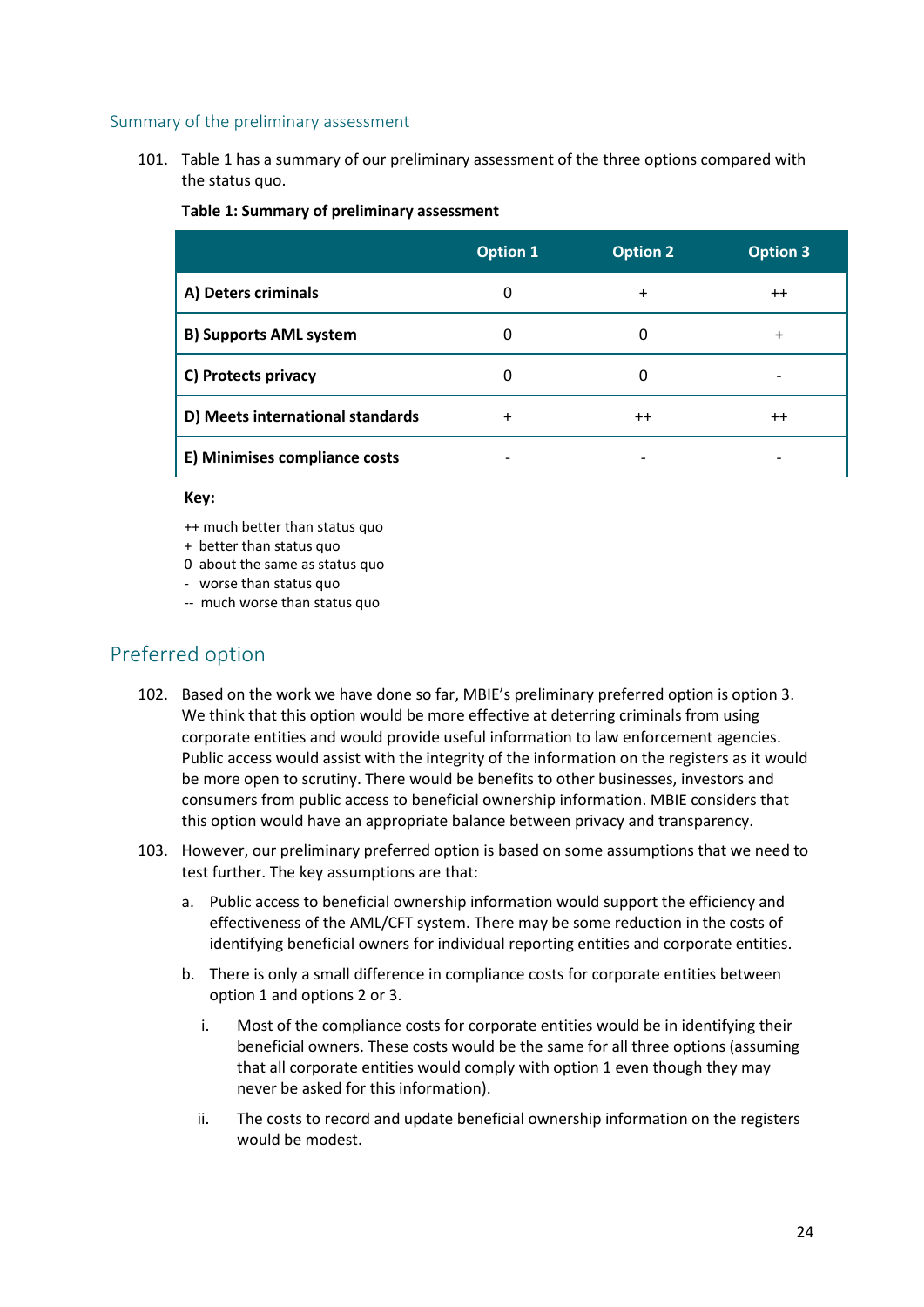| 2              | What do you think are the benefits from increased transparency of beneficial ownership<br>information?                                        |
|----------------|-----------------------------------------------------------------------------------------------------------------------------------------------|
| 3              | Do you have any information on your organisation's current compliance costs to supply or<br>collect beneficial ownership information?         |
|                | Do you think your compliance costs would increase, decrease or stay the same under the<br>different options? Would the change be significant? |
| $\overline{4}$ | What impact do you think the options would have on businesses deciding whether to register<br>as a company or limited partnership?            |
| 5              | Do you have any comments on our preliminary assessment of the options?                                                                        |
| 6              | What is your preferred option?                                                                                                                |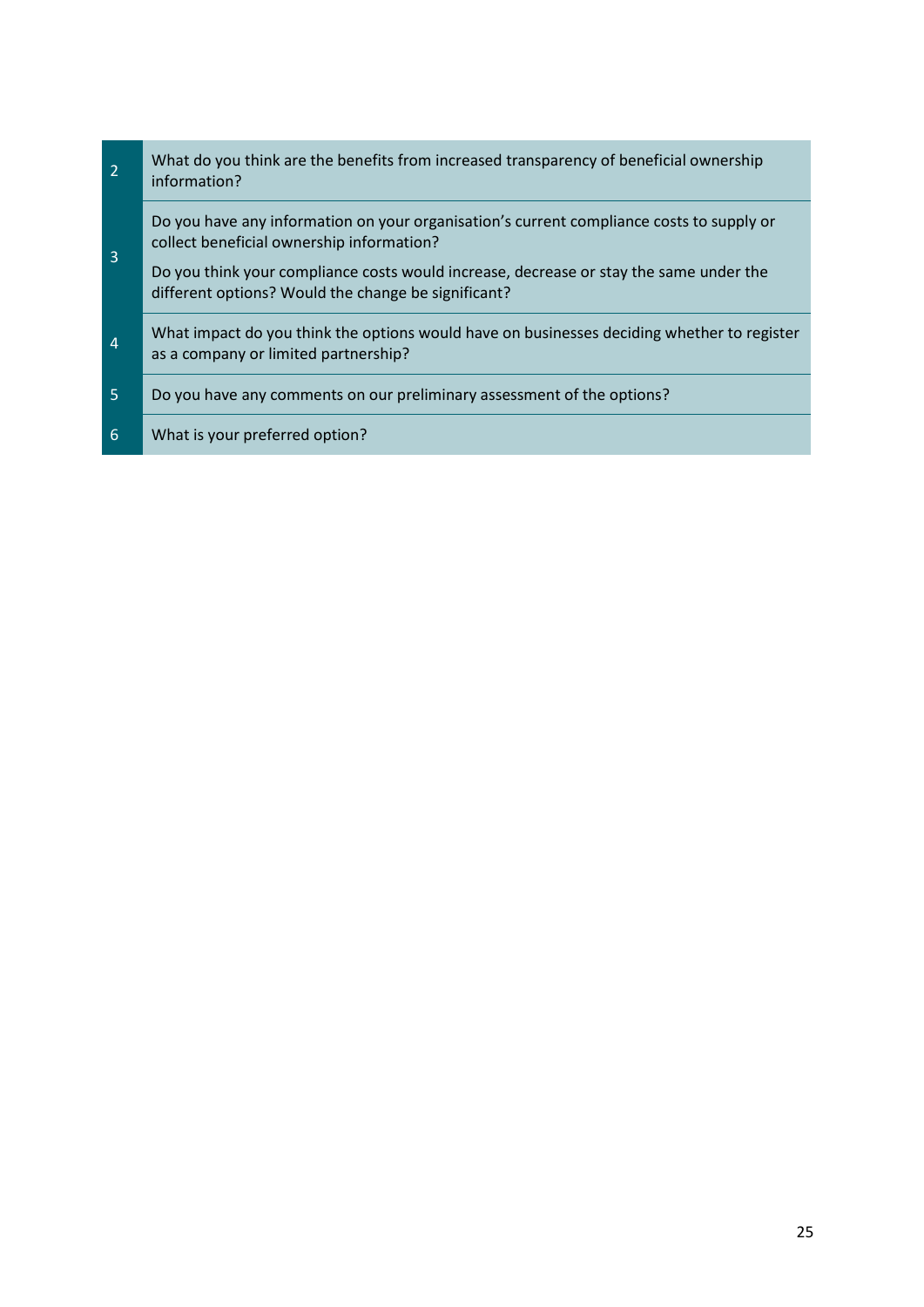## <span id="page-25-0"></span>5 Key design features

- 104. This section seeks your thoughts on some of the key design features that could be applied to the options set out in section 4.
- 105. The first six design features are applicable to all three of the options identified:
	- a. Who should be defined to be a beneficial owner?
	- b. What information should be collected about beneficial owners?
	- c. What obligations should there be on beneficial owners?
	- d. When should corporate entities update their beneficial ownership information?
	- e. What enforcement mechanisms are needed?
	- f. Should there be any exclusions?
- 106. The remaining design features that are applicable to options 2 and 3 are:
	- a. When should the register be updated?
	- b. What verification should be undertaken?
	- c. Should beneficial owners be assigned an identification number?
	- d. Should there be any changes to the requirements for a company share register?
- 107. We also ask if there are any other factors we should consider.

### Who should be defined to be a beneficial owner?

- 108. Our initial view is that the definition of 'beneficial owner' should align with that used in the AML/CFT legislation (see box 1). This would ensure consistency between the two systems. Corporate entities would not have to understand different requirements or provide different information depending on whether they are providing information to the Registrar or a reporting entity.
- 109. Individuals may be a beneficial owner of a corporate entity because, for example, they:
	- a. own more than 25 per cent<sup>17</sup> of the corporate entity
	- b. hold or control more than 25 per cent of the voting rights in a company
	- c. control the corporate entity through close family relationships, personal connections or contractual associations
	- d. hold senior management positions in the corporate entity and, thereby, exercise control over the daily or regular affairs of the corporate entity
	- e. can appoint or remove the corporate entity's directors, general partners or senior managers.

<sup>&</sup>lt;sup>17</sup> This threshold (more than 25 per cent) is used in the AML/CFT Act and is commonly used in other jurisdictions.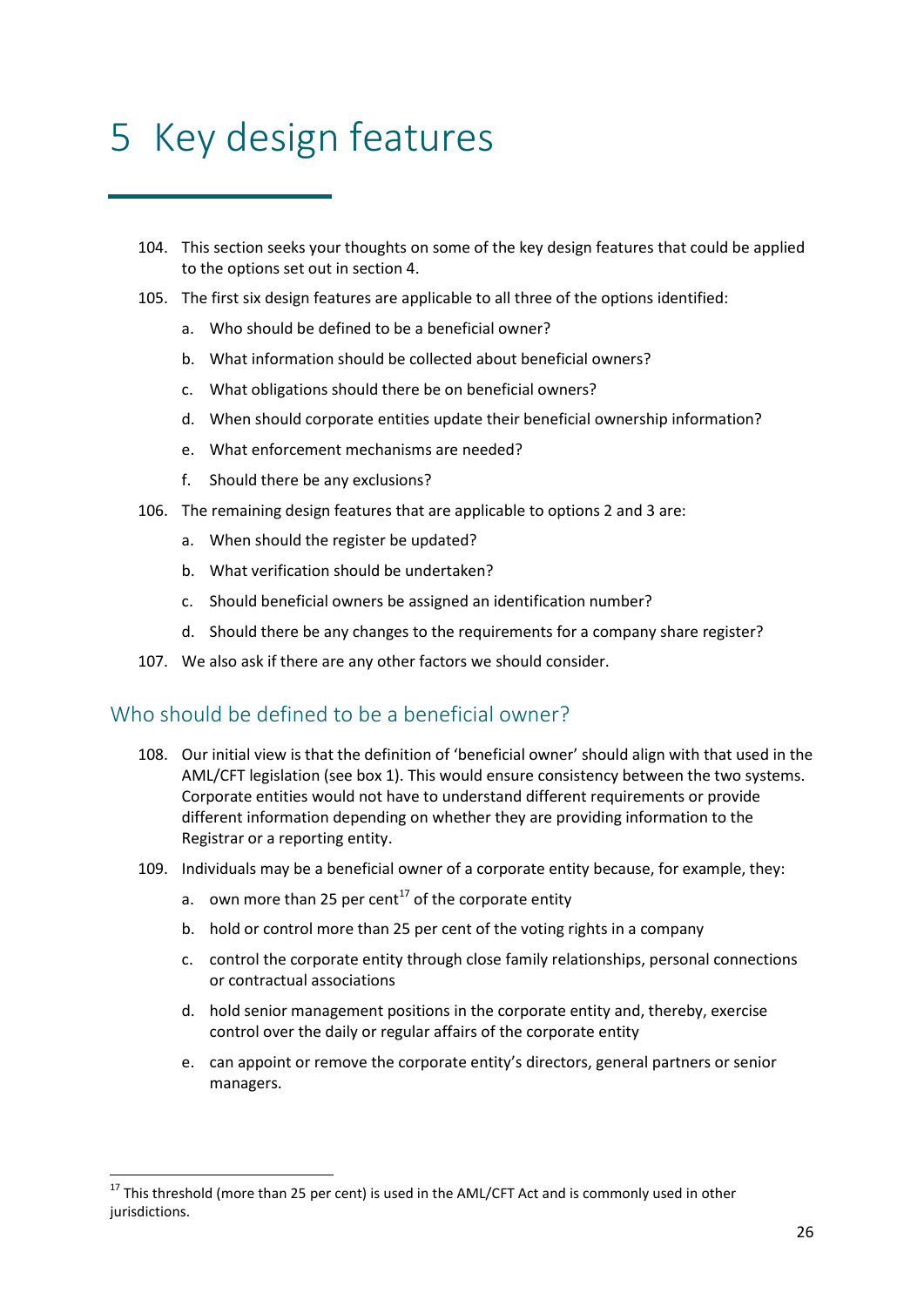#### Box 1: Definition of beneficial owner in AML/CFT legislation

#### **Section 5 of the AML/CFT Act**

Beneficial owner means the individual who—

- a) has effective control of a customer or person on whose behalf a transaction is conducted; or
- b) owns a prescribed threshold of the customer or person on whose behalf a transaction is conducted.

#### **Regulation 5 of the AML/CFT (Definitions) Regulations 2011**

For the purposes of paragraph (b) of the definition of beneficial owner in [section 5](http://www.legislation.govt.nz/regulation/public/2011/0222/latest/link.aspx?id=DLM2140727#DLM2140727) of the Act, the prescribed threshold is more than 25%.

- 110. It is possible that a corporate entity would not have a beneficial owner (for example, where no one person holds or controls more than 25 per cent of the voting rights). We are interested in your views on how this situation should be treated. One approach (used in the UK) could be to require a corporate entity to record that they have no beneficial owners. The Republic of Ireland takes a different approach, requiring that the names of senior managing officials be recorded.
- 7 What are your views on who should be captured as a beneficial owner of a corporate entity?

### What information should be collected about beneficial owners?

- 111. We consider that the following information should be collected about beneficial owners:
	- a. full legal name
	- b. residential address
	- c. address for service
	- d. email address
	- e. date and place of birth
	- f. the basis on which they are a beneficial owner (eg owns/controls more than a certain percentage of the shares; right to appoint and remove directors).
- 112. We are interested in whether it would be useful to collect any other information about a beneficial owner.
- 113. If information about a beneficial owner is publicly available (option 3), we are interested in your views on what information should be kept confidential (ie not available to the public). For example, a director's date and place of birth is confidential and MBIE is currently consulting on whether directors' residential addresses should continue to be publicly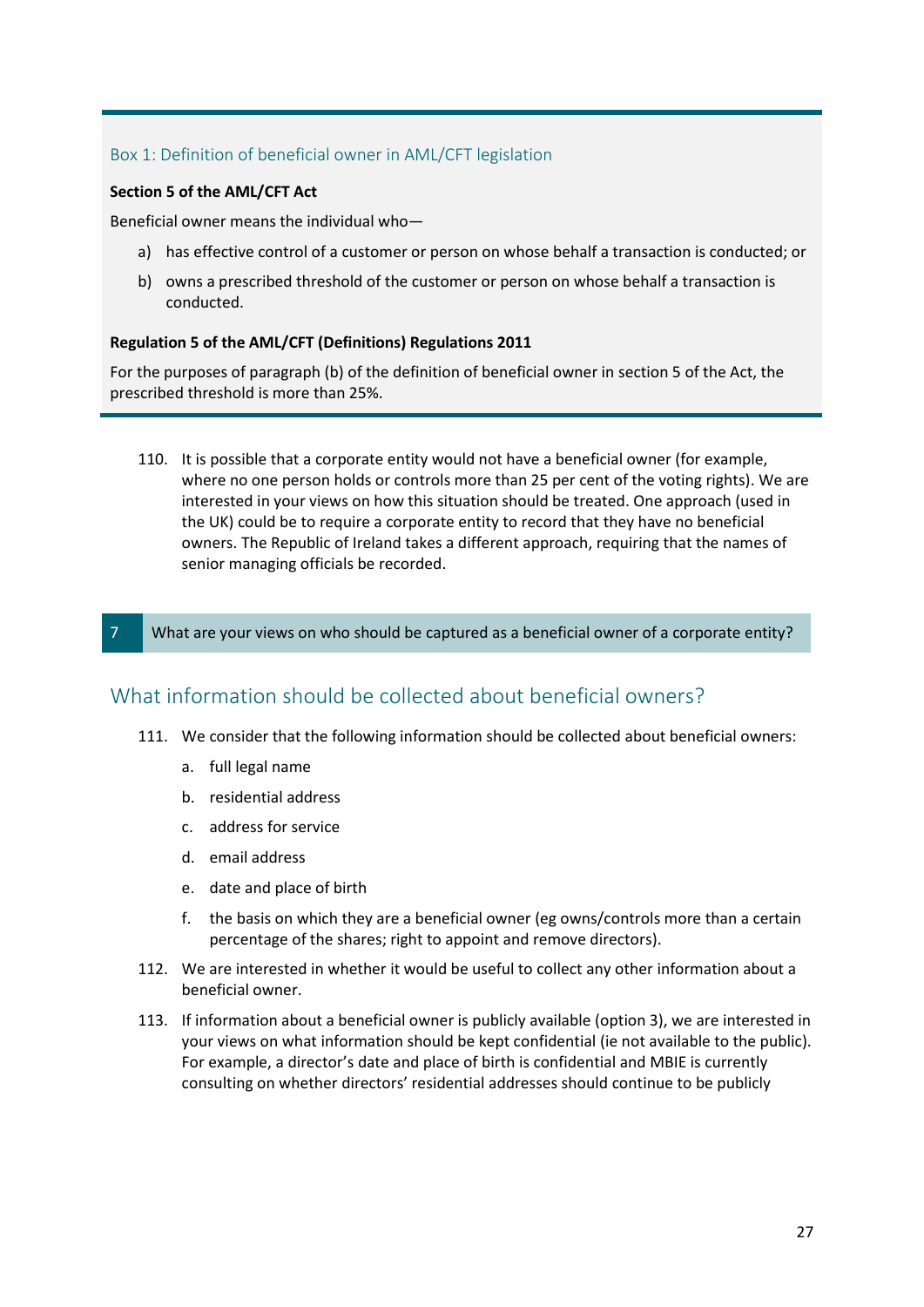available<sup>18</sup>. In the UK, a beneficial owner's day of birth is confidential while their month and year of birth is public.

- 114. There may be some circumstances in which a beneficial owner's information should not be available on the public register. At a minimum, section 108 of the *Domestic Violence Act 1995* would apply so that a protected person could apply to the Registrar to have their information suppressed.
- 115. We are interested in whether any other circumstances should apply. For example, in the UK, a beneficial owner may apply to have all of their information suppressed on the public register where there is a serious risk of violence or intimidation. This information could still be made available to law enforcement agencies. We are interested in whether there are any other circumstances a beneficial owners' identify may need to be suppressed. Some examples could include where there is a high risk they may become a victim of fraud or where they work in a sensitive area.

8 What information do you think should be collected about beneficial owners?

9 What information about beneficial owners do you think should not be publicly available, and in what circumstances?

## What obligations should there be on beneficial owners?

- 116. We are interested in what obligations should be placed on beneficial owners. Most jurisdictions require potential beneficial owners to respond to information requests from the corporate entity. Some countries require potential beneficial owners to proactively identify themselves to the corporate entity if they do not receive a request for information. These requirements are to help corporate entities to establish who their beneficial owners are. It could be possible for someone to challenge a request for information if they consider that it is not warranted (eg there are not reasonable grounds for the corporate entity to suspect that person is a beneficial owner).
- 117. There can also be requirements on beneficial owners to notify the corporate entity of any changes in their details or if they may no longer be a beneficial owner.
- 118. Our preliminary view is that all of these obligations would help corporate entities to comply. We are interested in whether any other requirements may be necessary.
- 119. It could be difficult to enforce these obligations particularly if the beneficial owner is not in New Zealand. We are interested in your views on what sanctions may be effective. For example, in the UK, companies may place restrictions on a share right or interest if someone fails to respond to a request for information (eg stopping a share being sold or transferred or not allowing shareholders to exercise voting rights).

10 What are your thoughts on the obligations that should be placed on beneficial owners? Do you have any views on how these obligations should be enforced?

<sup>18</sup> Information on this consultation can be found at: *[http://www.mbie.govt.nz/info](http://www.mbie.govt.nz/info-services/business/business-law/supporting-the-integrity-of-the-corporate-governance-system/publication-directors-residential-addresses-on-companies-register)[services/business/business-law/supporting-the-integrity-of-the-corporate-governance](http://www.mbie.govt.nz/info-services/business/business-law/supporting-the-integrity-of-the-corporate-governance-system/publication-directors-residential-addresses-on-companies-register)[system/publication-directors-residential-addresses-on-companies-register](http://www.mbie.govt.nz/info-services/business/business-law/supporting-the-integrity-of-the-corporate-governance-system/publication-directors-residential-addresses-on-companies-register)*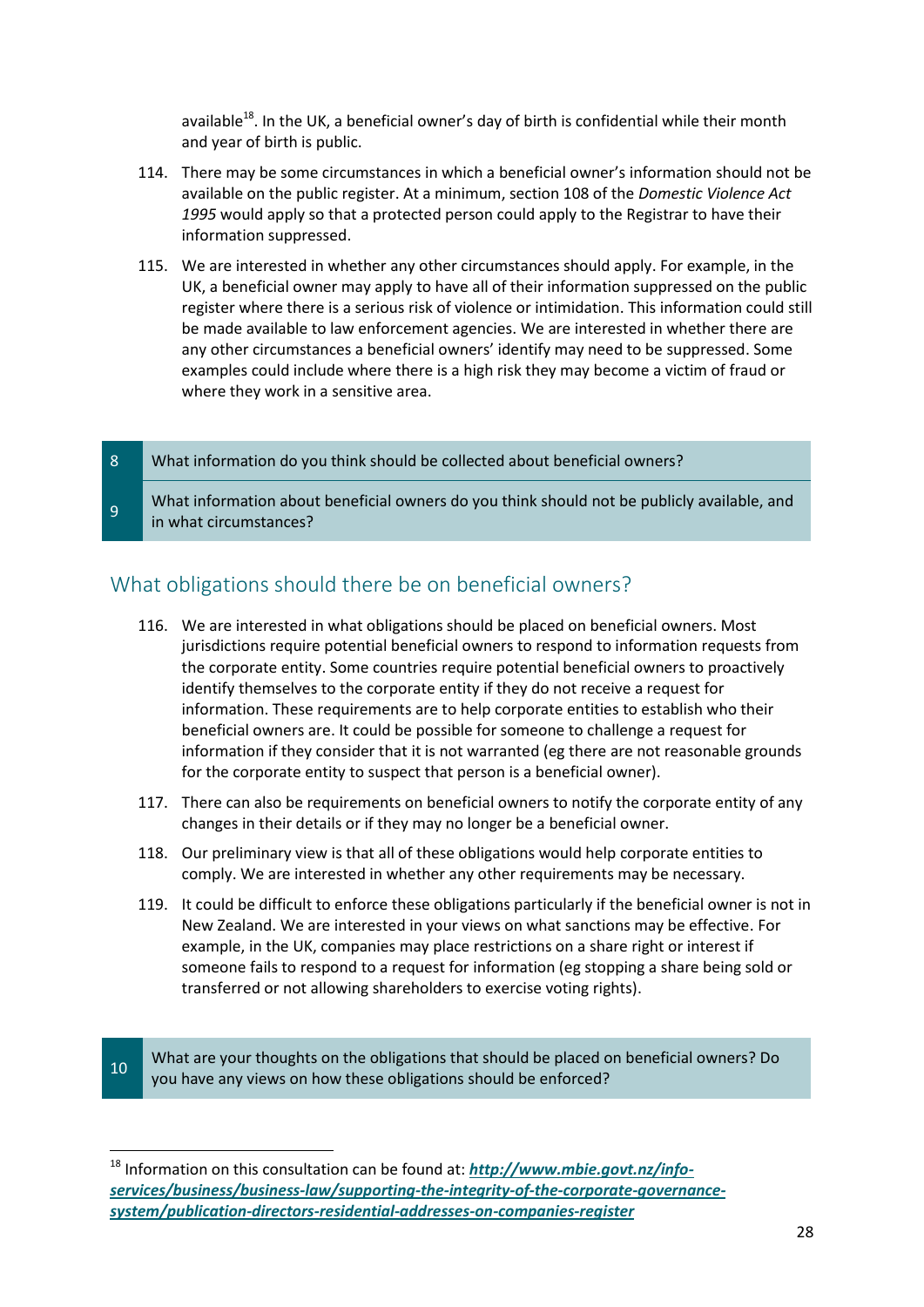## When should corporate entities update their beneficial ownership information?

- 120. All of the options would require corporate entities to have up-to-date information about their beneficial owners. We are interested in what obligations there should be on corporate entities to ensure the information is up-to-date. This could include one or more of the following:
	- a. updating beneficial ownership information when a corporate entity is advised of any changes
	- b. making enquiries when a corporate entity should be reasonably aware that there may be a change in their beneficial ownership (eg asking a new shareholder or director if they are acting on behalf of someone else)
	- c. regularly checking with their beneficial owners (or potential beneficial owners) if there are any changes (eg asking all their beneficial owners once a year if there are any changes in their information or status as a beneficial owner).
- 121. Corporate entities would find it easiest to comply if they only had to update their beneficial ownership information if they were notified of any changes. However, this relies on beneficial owners advising the corporate entity of any changes. This could mean that in some circumstances beneficial ownership information may not be accurate. For example, if someone is not aware that they may be a beneficial owner or of the requirements on beneficial owners then they may not contact the corporate entity. Alternatively, if someone wishes not to be identified as a beneficial owner they may deliberately choose not to contact the corporate entity.
- 122. Requiring corporate entities to make enquiries when there are reasonable grounds to suspect that there may be changes would help to ensure information is up-to-date without placing unnecessary costs on corporate entities. However, there may be uncertainty about what is 'reasonable' and whether the corporate entity has met its obligations.
- 123. Requiring corporate entities to regularly check their beneficial owners' information is most likely to ensure that their records are up-to-date. However, it may also impose unnecessary compliance costs, particularly where beneficial owners (and their details) change infrequently.

11 When do you think corporate entities should update the beneficial ownership information that they hold?

### What enforcement mechanisms are needed to be effective?

124. There are some enforcement tools currently available to the Registrar that could be applied to these options: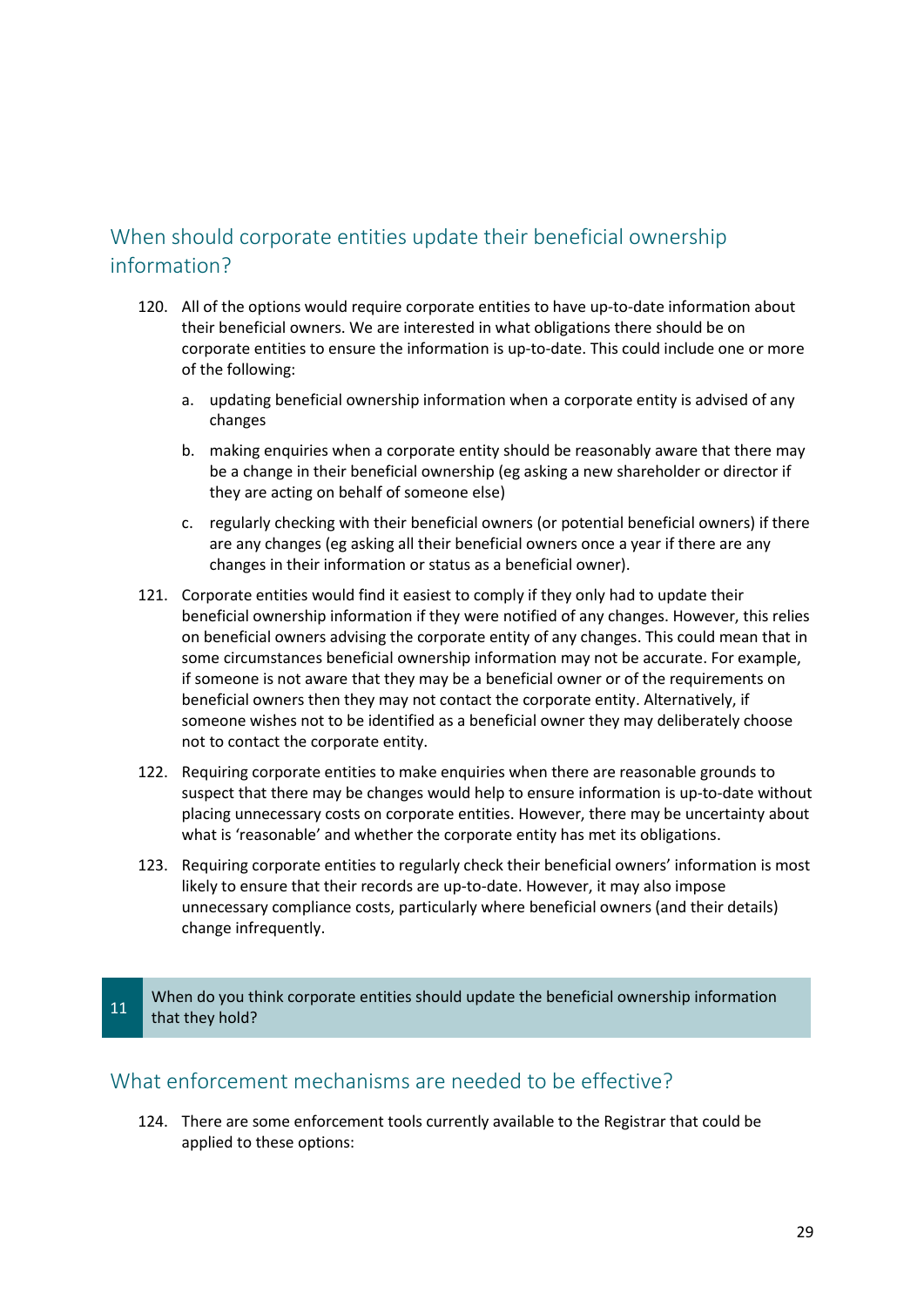- a. removal of a company or limited partnership from the companies or limited partnerships register (eg for failing to comply with its statutory obligations (*Companies Act* s318; *Limited Partnerships Act* s98A))
- b. prosecution for knowingly making a false or misleading statement, with a maximum fine of \$200,000 or up to 5 years in prison (*Companies Act* s377)
- c. disqualification from being directors or general partners (eg where there is persistent non-compliance with the relevant legislation (*Companies Act* s383, *Limited Partnerships Act* s103B)).
- 125. We are interested in your views on what other enforcement mechanisms could be available. One potential option could be to have infringement notices (instant fines) for corporate entities and/or beneficial owners who fail to provide information to the Registrar or a corporate entity.

#### 12 What are your views on the enforcement mechanisms that should be available to the Registrar?

## Should there be any exclusions?

126. We are interested in your views on whether any types of corporate entities should be excluded from the proposed options.

#### Should publicly listed companies be required to hold beneficial ownership information?

- 127. Most comparable jurisdictions exclude publicly listed companies because they already have obligations to disclose information about their beneficial owners.
- 128. In New Zealand, the *Financial Markets Conduct Act 2013* has the following requirements on listed companies:
	- a. Anyone who has a substantial holding in a listed company is required to release a substantial holder notice (section 276). A substantial holding is a relevant interest (including a beneficial interest) in more than 5 per cent of a class of quoted products with voting rights.
	- b. A substantial product holder is obliged to release a substantial product holder notice if their holdings move by more than 1 per cent (section 277).
	- c. Listed companies are required to disclose all substantial shareholders as at their balance date, in their annual report (section 293).
- 129. Additionally, a listed company also has the power to ascertain who has a relevant interest in quoted voting products of the company and the nature of that interest (section 290).
- 130. We are interested in whether you think publicly listed companies should be excluded from any of the options.

#### Should low risk corporate entities be excluded from having their information on the register?

131. We have considered whether options 2 or 3 should only apply to some types of corporate entities. For example, corporate entities that are likely to be at low risk of being used by criminals would only have to hold up-to-date beneficial ownership information (option 1). If a corporate entity fell into particular risk categories, then they would need to provide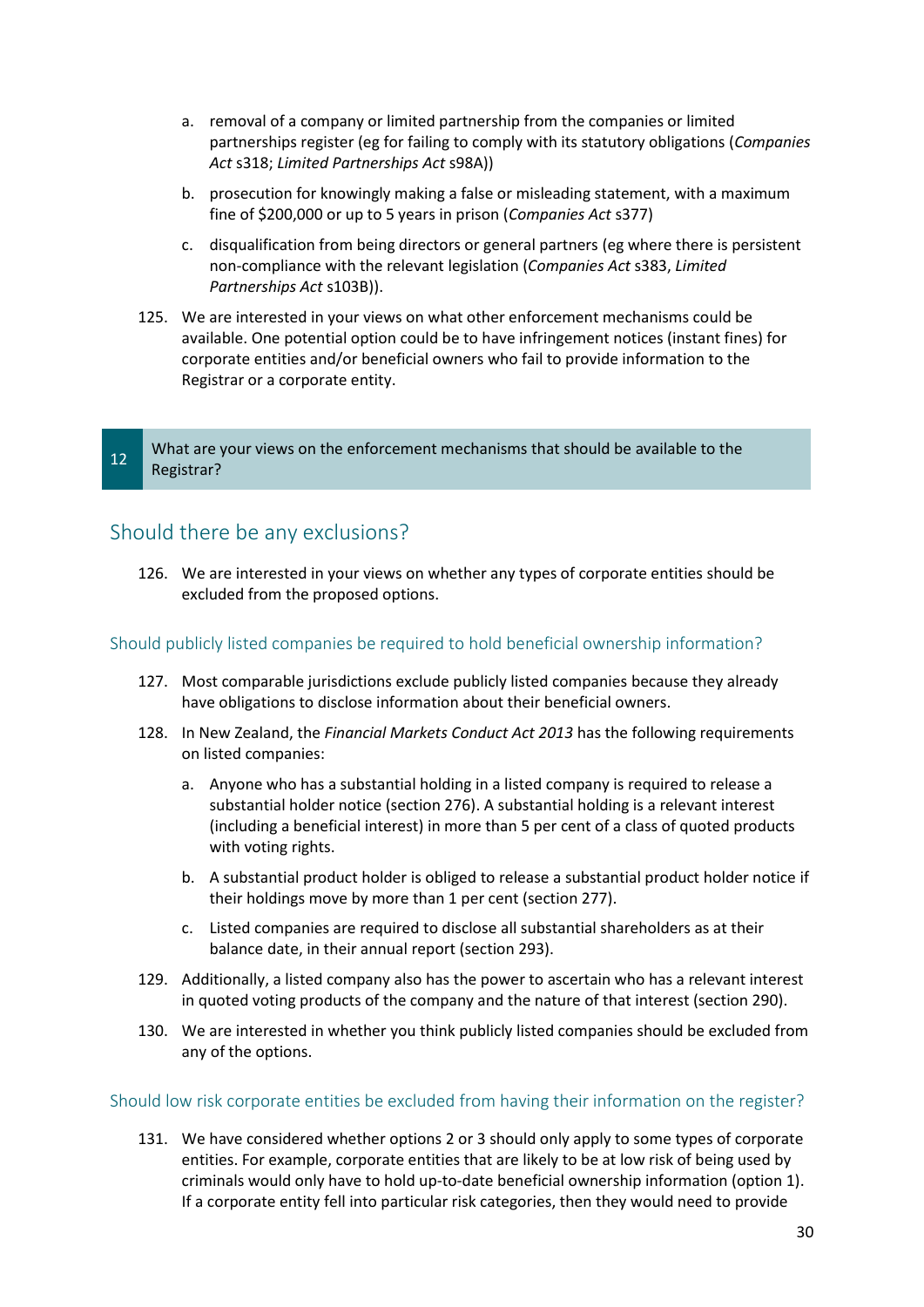their beneficial ownership information to the Registrar (option 2 or 3). These categories could include corporate entities that do not have an IRD number, have overseas owners or use nominee shareholders or directors.

- 132. This approach would intend to reduce compliance costs for low-risk corporate entities, as they are unlikely to be of interest to law enforcement. However, our preliminary view is that this approach may have a number of drawbacks that would reduce or cancel out any potential savings, as listed below.
	- a. We think that the compliance costs for low risk, small corporate entities are likely to be low. These types of corporate entities can probably easily identify their beneficial owners, and their beneficial owners are unlikely to change frequently.
	- b. It could be difficult for the Companies Office to assess whether or not a corporate entity is excluded. Some of the risk factors (eg whether a company has a nominee shareholder) would be difficult to determine without further investigation. Responding to requests for information (to assess if a corporate entity is excluded) could create costs for corporate entities.
	- c. Risk can change over time. A targeted approach may encourage criminals to try to work around the requirements instead of deterring them from incorporating. While the risk factors could be updated to reflect new risks, this would in turn require corporate entities to reassess whether they are excluded or not.
	- d. To be effective, a targeted approach would need increased proactive enforcement and high penalties for non-compliance. The fear of prosecution, and some of the above factors, may encourage over-compliance (with low risk corporate entities providing beneficial ownership information when they do not have to).
- 133. If beneficial ownership information is publicly available (option 3), a targeted approach may reduce the benefits to the AML/CFT system and the public as they would not have access to information about the beneficial owners of all corporate entities. Corporate entities that are excluded may still need to provide beneficial ownership information to reporting entities.
- 134. We are interested in whether you think these drawbacks are valid, and if there are any other advantages or disadvantages.

#### Should limited partnerships be excluded from option 3?

- 135. Limited partnerships were set up to attract venture capital investment to New Zealand. Limited partnerships involve general and limited partners. General partners are responsible for the day-to-day management of the limited partnership. They are liable – jointly and severally with any other general partners and the limited partnership itself – for all of the debts and liabilities incurred by the limited partnership.
- 136. Limited partners provide the capital for the limited partnership. They are liable to the extent of their financial contribution to the limited partnership, provided they haven't been involved in the management of the limited partnership.
- 137. Information about the general partners is publicly available on the limited partnerships register. The Registrar must treat information about the limited partners as confidential, and the *Official Information Act* does not apply. Limited partners' information was made private because of concerns that potential investors might be discouraged from investing in a limited partnership if their personal details were made public.
- 138. If option 3 is progressed, we are interested in your views about whether the beneficial owners of limited partnerships should be publicly available. If this information is not made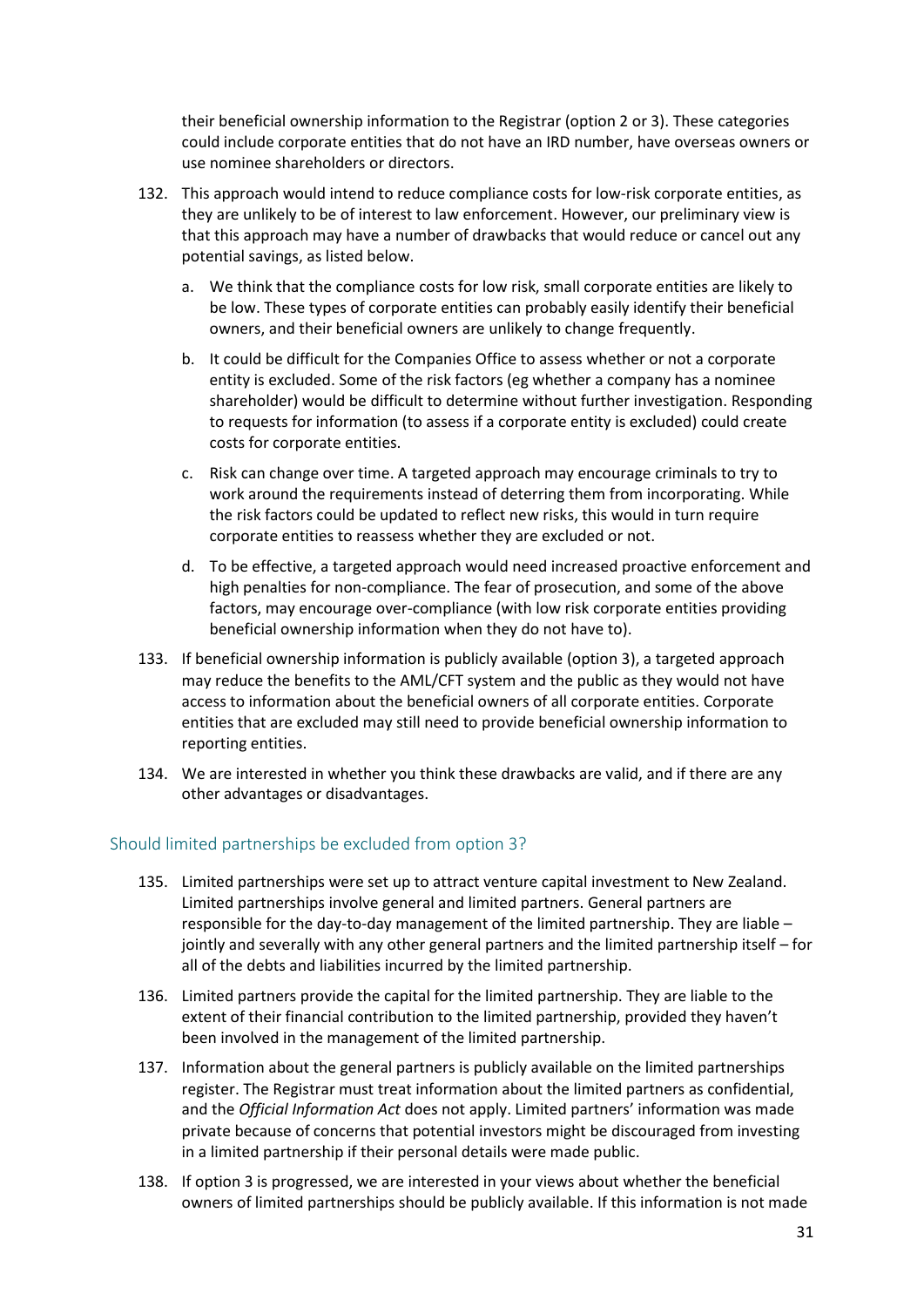public, option 3 would only apply to companies, and option 2 would apply to limited partnerships.

139. There could be an argument for keeping the beneficial owners of limited partnerships confidential, if the public availability of this information may deter venture capital investment. However, having different requirements for limited partnerships and companies may make limited partnerships more attractive to criminals.

#### 13 Do you think there are any types of corporate entities that should be excluded from the options?

## When should the register be updated?

- 140. We are interested in your views on how often beneficial ownership information should be updated on the relevant register, should option 2 or 3 be selected.
- 141. One option is to require companies and limited partnerships to update their beneficial ownership information as part of their annual return.
- 142. Another option is to require corporate entities to update the register within a specified timeframe; for example, within 'x' working days of the corporate entity becoming aware of a change in the beneficial owner. We are interested in your views on what would be an appropriate timeframe for updating the registers. Currently, companies have to notify a change in director within 20 working days. The UK requires updates within 14 or 28 days of a change in beneficial owner.
- 143. An annual update would be easier for both the government and corporate entities to administer. However, it means that the information on the register could become out-ofdate, reducing its usefulness. Law enforcement agencies might not have access to current information. While it would be possible to get up-to-date information directly from the corporate entity, this might tip off criminals. It may also reduce any benefits to the AML/CFT system or wider public from beneficial ownership information being publicly available under option 3.
- 144. We are also interested in your views on the likely compliance costs. For example, if corporate entities have to update the register each time their beneficial owners change, how much time would it take to update the register in addition to updating their own records?

#### 14 What are your thoughts on how frequently, and in what circumstances, the registers should be updated?

## What verification should be undertaken?

- 145. If beneficial owners' information is included on the registers, we are interested in hearing your thoughts about what type of verification would be appropriate.
- 146. We expect that the verification process would develop based on the final design of the selected option. Our initial view is that the Companies Office should undertake some proactive verification of the information provided to it using a risk-based approach. This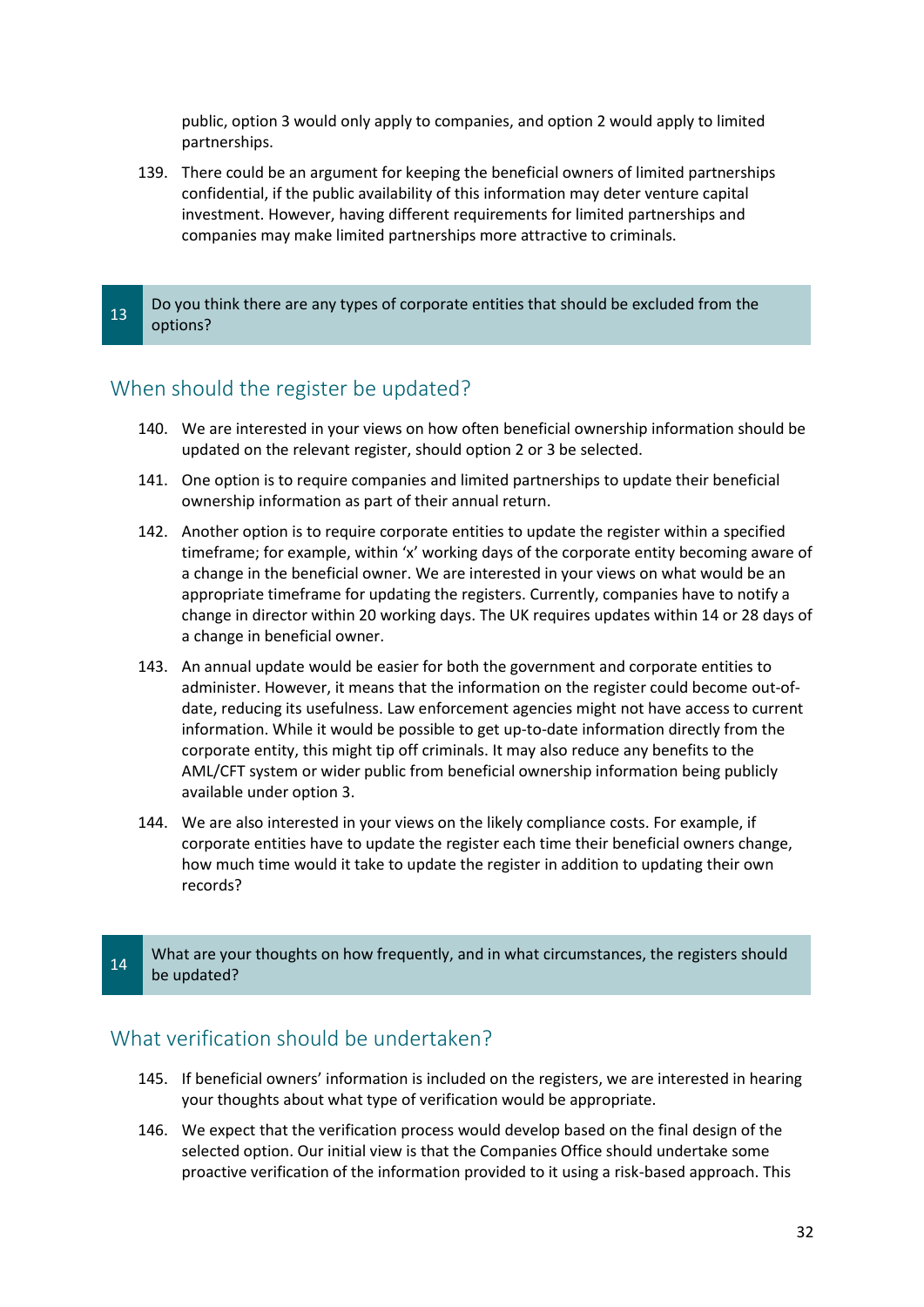would focus on companies and limited partnerships that have particular risk characteristics.

#### 15 What are your views on what verification should be undertaken?

## Should beneficial owners be assigned an identification number?

- 147. The government is currently considering whether to introduce an identification number for company directors, following public consultation last year<sup>19</sup>. We are interested in whether you think beneficial owners should be assigned a unique identification number.
- 148. If beneficial ownership information is included on the registers, then a unique identification number would make it easier to identify all of the corporate entities someone is a beneficial owner for by:
	- a. providing a way to link a beneficial owner to multiple corporate entities
	- b. preventing people from trying to disguise their links through different variations or spellings of their name
	- c. distinguishing between beneficial owners who have the same name.
- 149. This could make it easier for law enforcement agencies to analyse the register and identify people of interest. It could also assist journalists and NGOs if the information is publicly available.
- 150. However, it would be difficult to effectively implement an identification number given the potentially large number of beneficial owners. All beneficial owners would need to undergo some form of identity verification to ensure that they do not already have a number. This would be particularly resource intensive if beneficial owners are based overseas, because a manual verification process would be required.

#### 16 What are your views on having a unique identification number for beneficial owners?

## Should there be any changes to the requirements for a company share register?

- 151. Currently, companies are required to keep their own share register. A company will provide information about its shareholders to the Companies Office when it is incorporated. Listed companies provide the names and addresses of their 10 largest shareholdings. All other companies must provide the details of all their shareholdings. This information is updated through the annual return.
- 152. If beneficial owners are included on the companies register, we are interested in whether you think there should be any changes to the requirements for share registers.

<sup>&</sup>lt;sup>19</sup> A copy of that discussion document is available at: **[www.mbie.govt.nz/info-services/business/business](http://www.mbie.govt.nz/info-services/business/business-law/insolvency-law-working-group/report-no-2-voidable-transactions-ponzi-schemes-other-corporate-insolvency-matters)***[law/insolvency-law-working-group/report-no-2-voidable-transactions-ponzi-schemes-other-corporate](http://www.mbie.govt.nz/info-services/business/business-law/insolvency-law-working-group/report-no-2-voidable-transactions-ponzi-schemes-other-corporate-insolvency-matters)[insolvency-matters](http://www.mbie.govt.nz/info-services/business/business-law/insolvency-law-working-group/report-no-2-voidable-transactions-ponzi-schemes-other-corporate-insolvency-matters)*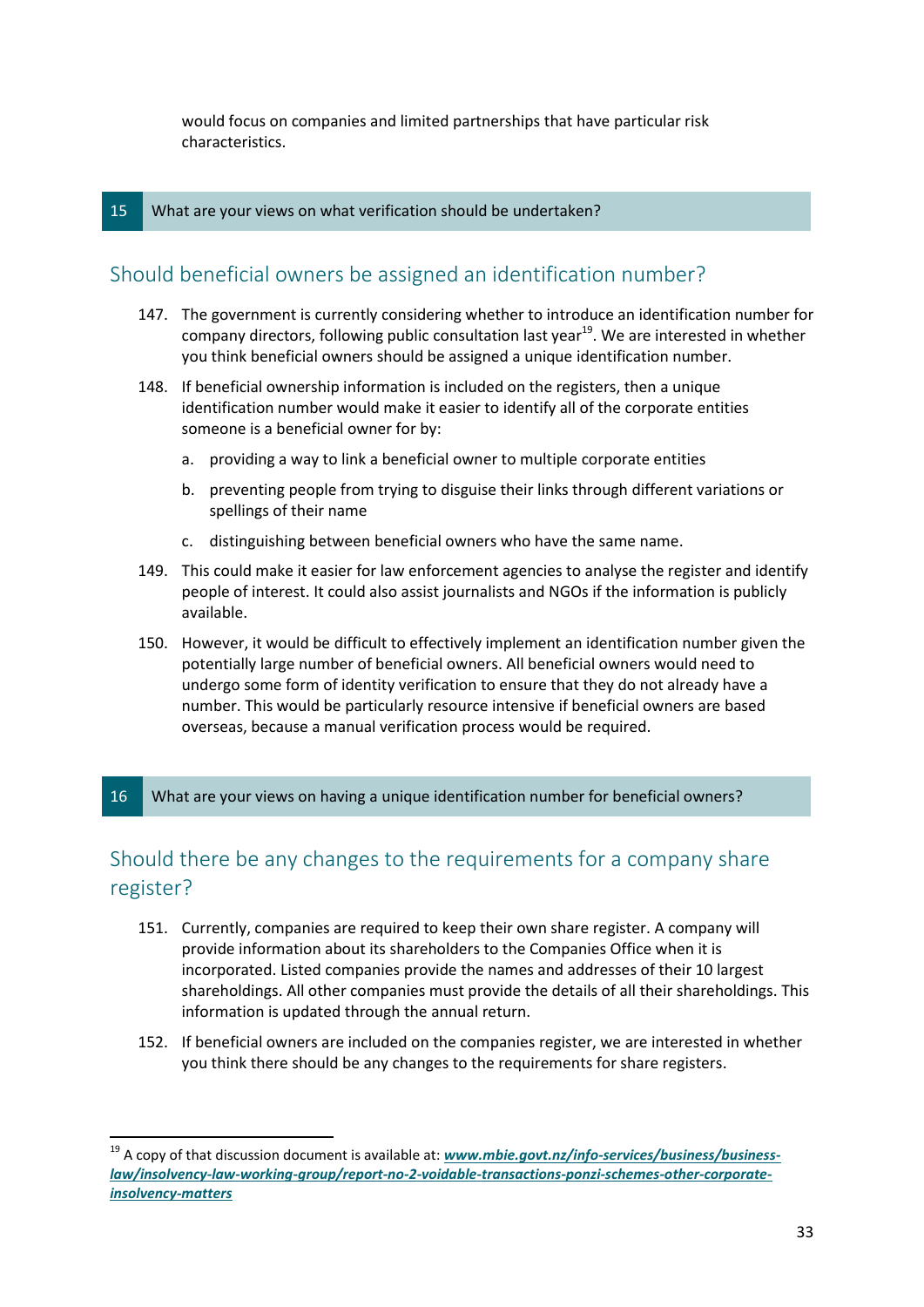17 Do you have any views on whether any changes are needed to the requirements for company<br>characteristics? share registers?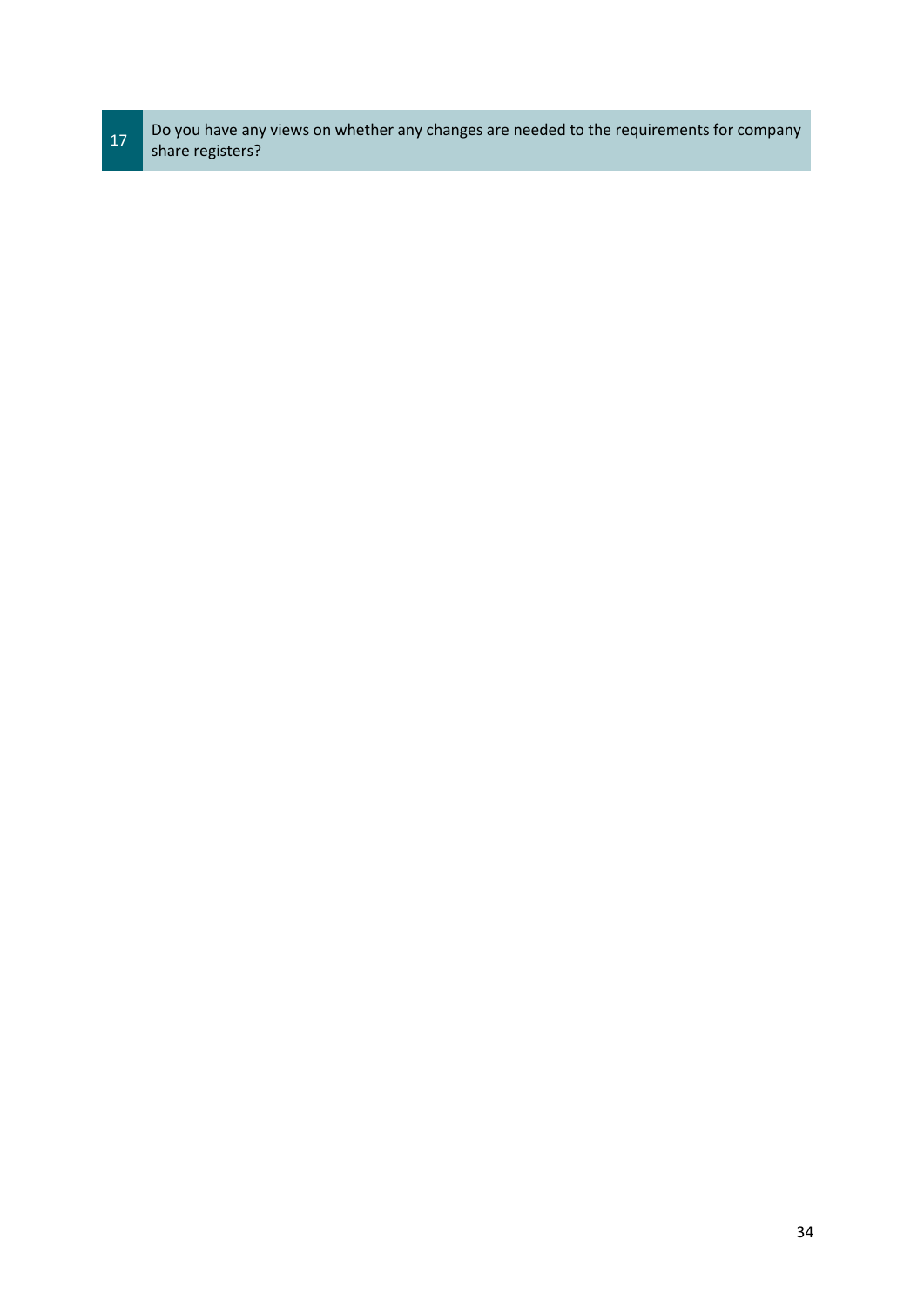## Commencement and other factors

153. If there is a change from the status quo, then there would be a period of time before the changes took effect to give corporate entities, and beneficial owners, sufficient time to prepare. We don't currently have a view on how long this period would be, as it would depend on the final design of the option. However, we are interested in whether you have any views on the commencement and any other factors you think we should consider.

#### 18 Are there any other factors that MBIE should consider?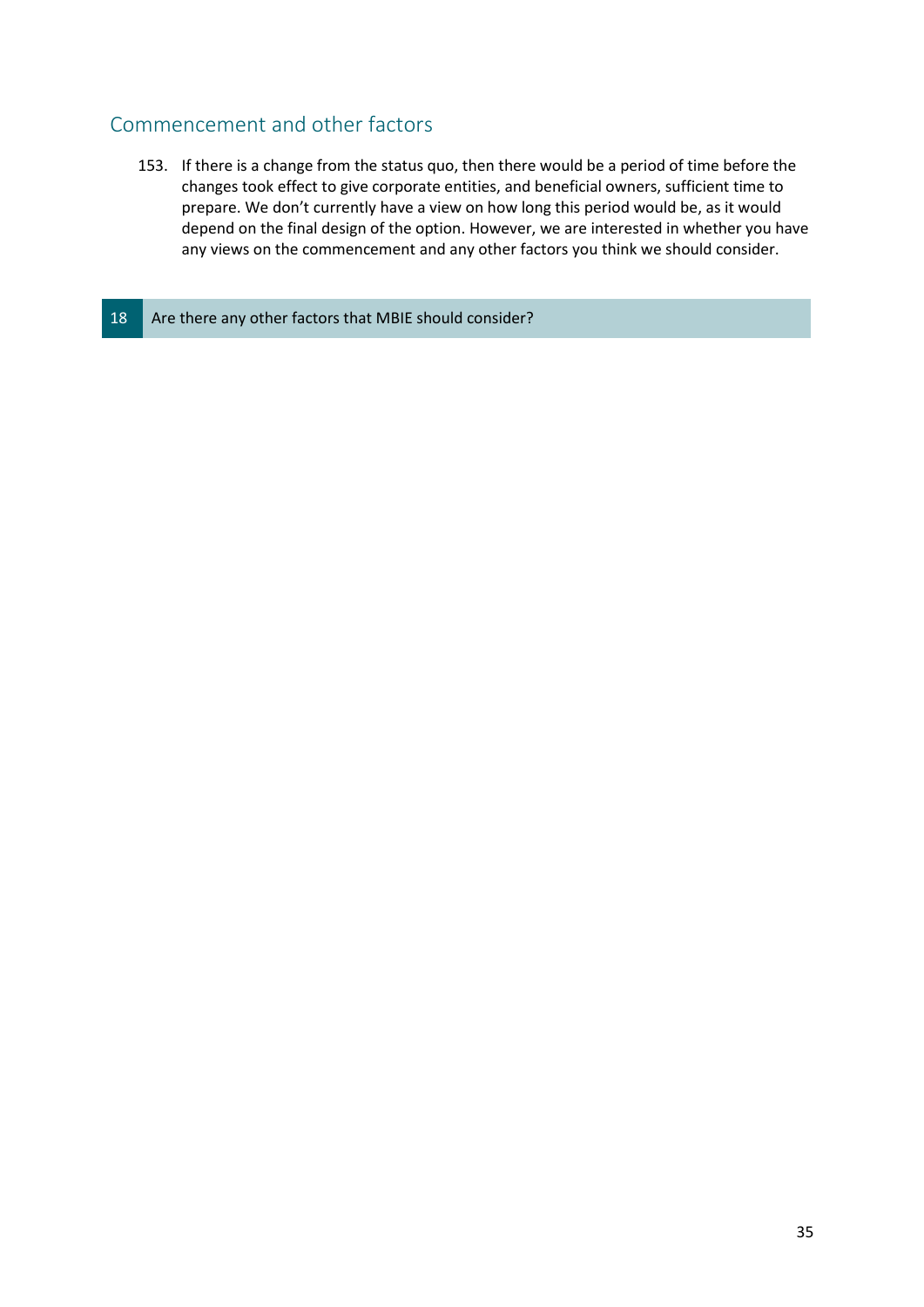## <span id="page-35-0"></span>6 Other measures to combat misuse

- 154. We are interested in your suggestions of any other actions that could be put in place to reduce the misuse of companies and limited partnerships. By 'misuse', we mean using corporate entities to facilitate or hide criminal activities such as fraud, drug and people trafficking, money laundering and tax evasion.
- 155. This section is split into two parts. The first identifies some measures that we think could be implemented relatively easily and at little cost. These measures will need further development, but we are interested in your initial views, particularly on the potential effectiveness of these measures. The second part outlines some areas that stakeholders have raised concerns about. We are interested in obtaining a better understanding about these concerns and more evidence on the scale of the problem and the harm caused.

## Possible additional measures

### A: Collect more information about corporate entities

- 156. Currently, companies may choose to include on the companies register information about what industry they are in and their principal place of business. This information is not verified.
- 157. The government is currently considering including industry information as public data on the New Zealand Business Number (NZBN) register<sup>20</sup>. If the proposal goes ahead, all corporate entities would need to provide this information for the NZBN register. This information could also be included on the companies and limited partnership registers.
- 158. Having additional information about corporate entities would enable anomalies to be detected. Industry information could be used to identify corporate entities that are more at risk of misuse. However, it would be difficult to verify this information which may increase compliance costs or lengthen the registration process. We are interested in your views on what (if any) additional information about corporate entities needs to be collected.

#### B: Require companies to have an IRD number

l

- 159. When someone registers a company, they are able to apply for an IRD number at the same time. The majority of company registrations do so. Alternatively, companies could be automatically assigned an IRD number on registration.
- 160. As most companies already apply for an IRD number on registration, there should not be any additional compliance costs for this. It could allow IRD to request beneficial ownership information about the company under the *Tax Administration Act*. This could provide an additional source of beneficial ownership information to help verify its accuracy.
- 161. When applying for registration, a corporate entity must provide information on their registered office, their directors/general partners, their shareholders/limited partners and

<sup>&</sup>lt;sup>20</sup> Information on the consultation is available at: [http://www.mbie.govt.nz/info-services/business/better](http://www.mbie.govt.nz/info-services/business/better-for-business/proposed-changes-to-nzbn-primary-business-data/consultation)*[for-business/proposed-changes-to-nzbn-primary-business-data/consultation](http://www.mbie.govt.nz/info-services/business/better-for-business/proposed-changes-to-nzbn-primary-business-data/consultation)*. Submissions closed on 20 June 2018.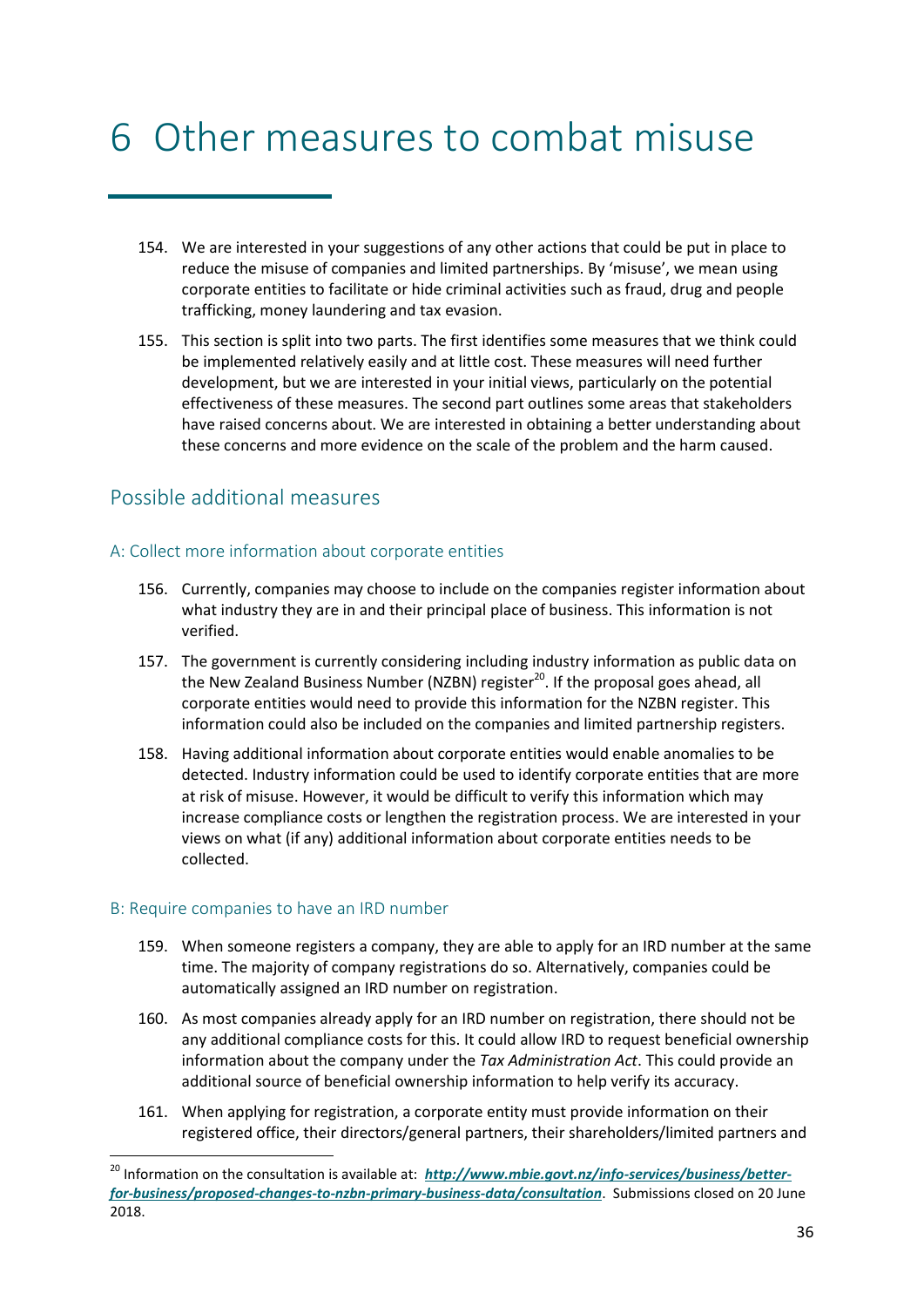(for companies) their ultimate holding company. The Registrar may also request additional information, such as proof of a director's identity. We are interested in whether corporate entities should have to meet any other requirements.

#### C: Strengthening the Registrar's powers

- 162. The Registrar is responsible for taking compliance and enforcement action against those who fail to comply with or breach their statutory obligations. The Registrar's powers and tools include:
	- a. requiring a person to confirm that information provided to the Registrar is correct, or to correct that information
	- b. requiring relevant documents to be provided for inspection and taking copies of the documents
	- c. prohibiting someone from being a director of a company. In some circumstances this can be done through court order (eg for persistent non-compliance with the *Companies Act* or acting in a reckless or incompetent manner in the performance of their duties as a director) or through notice to that person (eg where the Registrar is satisfied that the mismanagement of a company led to it being put into liquidation)
	- d. removing a company from the register where the Registrar has reasonable grounds to believe that:
		- i. the company is no longer carrying out business
		- ii. the company has failed to respond to a request to confirm or correct information
		- iii. the company (or a director or shareholder) has intentionally provided inaccurate information
		- iv. the company (or a director or shareholder) has persistently or seriously failed to comply with duties under the *Companies Act*
	- e. inserting a warning note about a company on the register
	- f. taking prosecutions for breaches of statutory obligations, which may result in court ordered financial penalties or imprisonment for certain offences.
- 163. We are interested in what changes could be made to increase the powers and number of tools available to the Registrar. Some ideas we would like your thoughts on include:
	- a. Having additional enforcement tools that do not require court action, eg infringement notices, enforceable undertakings, administrative banning orders or removal orders. An infringement offence may be appropriate when there is a minor breach of the law (eg an obligation to keep records) and non-compliance is straightforward to determine (eg the corporate entity does not have that record). Additional enforcement tools would enable enforcement action to be undertaken more quickly and at lower cost than through the courts.
	- b. Expanding the grounds under which corporate entities can be removed from the registers, for example if they are convicted of breaches of AML/CFT Act. Removing companies that have been misused should increase the integrity of the register.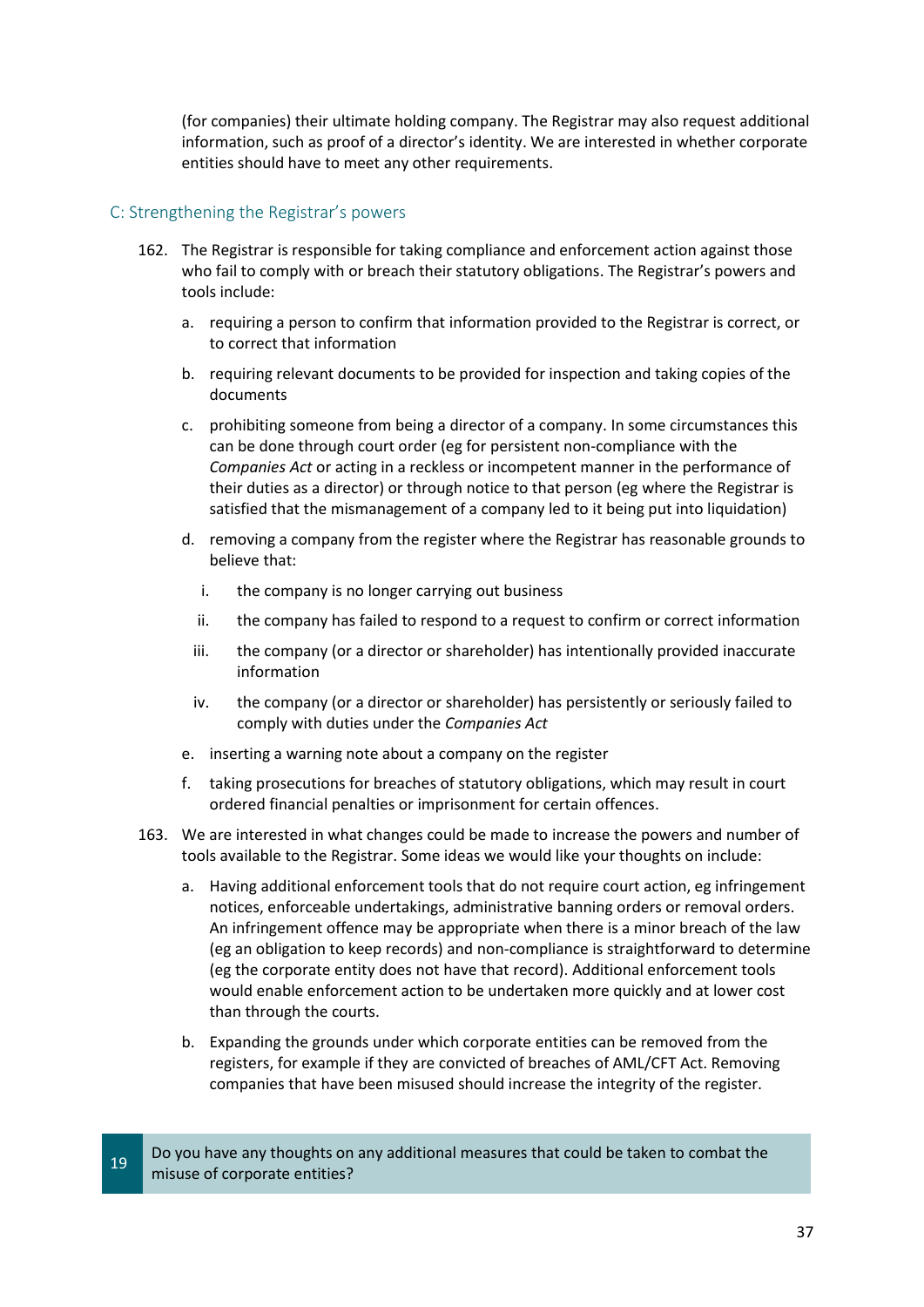## Some areas of potential concern

#### Nominee directors

- 164. We understand 'nominee directors' to mean someone who has been appointed as a director of a company but who acts on behalf of another person or organisation.
- 165. One indicator of a company at risk of being used for criminal purposes is the use of nominee directors. In the case of SP Trading, its sole director was a New Zealand-based nominee director who had signed a power of attorney handing over all authority for the running of SP Trading to two Ukrainian individuals.
- 166. The *Companies Act* does not distinguish between different types of directors all directors have exactly the same duties.
- 167. We are interested in knowing more about when nominee directors are used, particularly what role they play in the governance of a company and what are the advantages and disadvantages of using nominee directors.

#### 20 Are there legitimate purposes for using a nominee director? What would the implications be if nominee directors were expressly prohibited?

#### Registered overseas companies

- 168. All companies incorporated outside of New Zealand (ie from any overseas country) that carry on business in New Zealand are required to be registered on the overseas companies register. There is no requirement for companies to have a New Zealand resident director in order to carry on business here, but they are required to provide details of:
	- a. the names and residential addresses of the directors of the company as at the date of the application for registration
	- b. evidence of the company's incorporation and a copy of its constitution
	- c. the address of the company's principal place of business in New Zealand
	- d. the full name and address of one or more persons resident or incorporated in New Zealand who are authorised to accept service of documents on behalf of the overseas company.
- 169. We have heard that some companies on the overseas register may misrepresent their status to portray themselves as a New Zealand registered company. This allows them to trade on New Zealand's good reputation. Some overseas companies have been allegedly involved in financial crimes overseas.
- 170. We are interested in any examples you have of overseas companies misrepresenting their registration status and hearing about any other concerns you have about registered overseas companies.
- 171. This paper looked at the beneficial ownership requirements on New Zealand registered companies and limited partnerships. We are interested in whether there should also be obligations on overseas companies and limited partnerships that do business in New Zealand to provide the Registrar with information about their beneficial owners. If so, should this information be publicly available or kept confidential by the Registrar?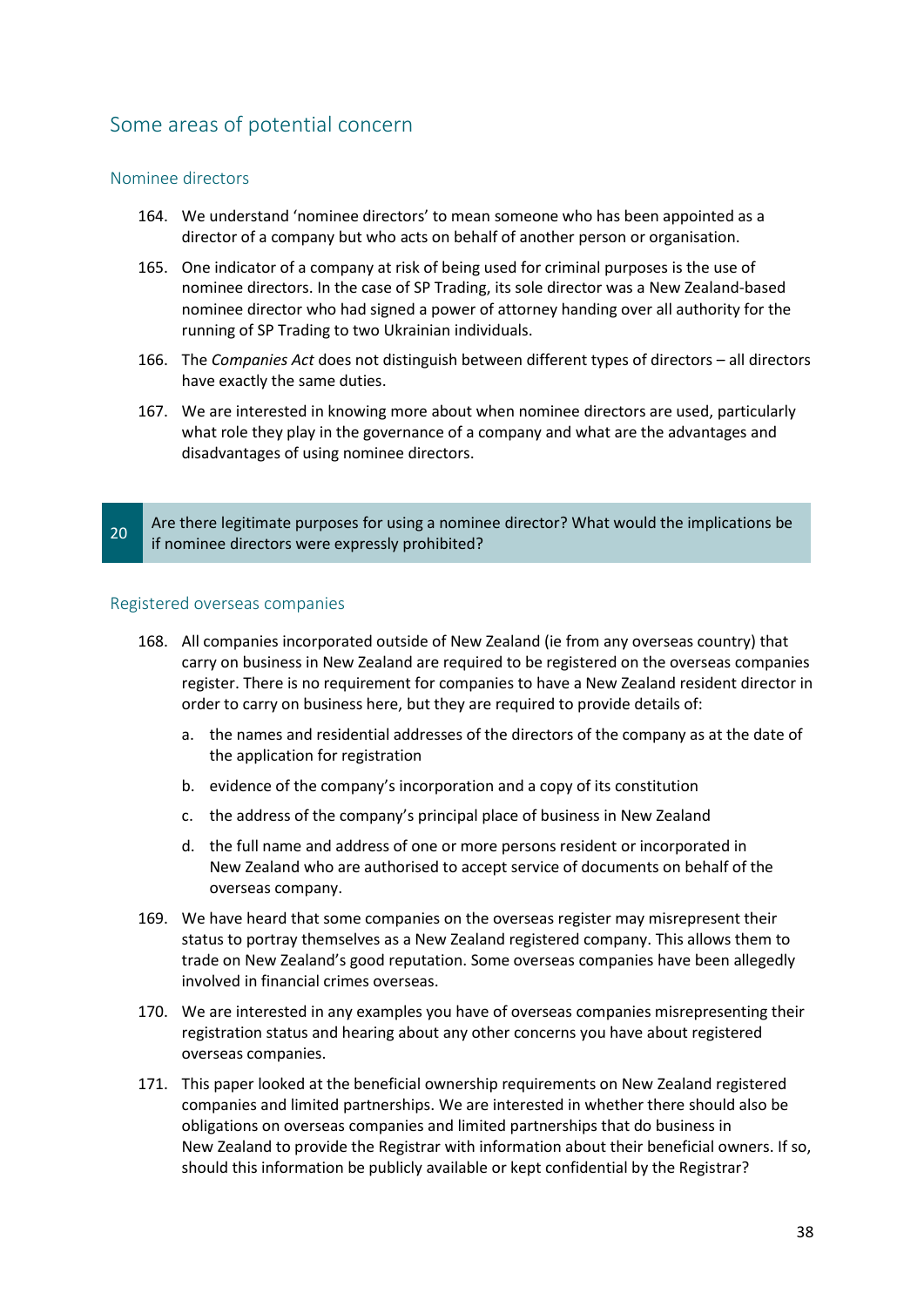- 21 Do you have any information about problems with companies or limited partnerships on the overseas registers?
- 22 Do you think there should be obligations on companies and limited partnerships on the overseas registers to provide information about their beneficial owners?

#### Trust and company service providers

- 172. Trust and company service providers assist people with setting up a corporate entity. They may also provide registered address services or offer to act on behalf of the corporate entity (eg as a nominee shareholder or director).
- 173. We have heard some concerns about TCSPs being involved in setting up companies that have subsequently been linked to illegal activities. The Police have identified that companies at risk of misuse have often been set up from overseas, and an overseas-based TCSP may be involved in the registration process.
- 174. TCSPs based in New Zealand are already subject to some regulatory scrutiny. As part of the AML/CFT regime, they are subject to supervision by the Department of Internal Affairs and are required to undertake risk-based due diligence of their potential customers. The Companies Office carries out regular site visits of incorporation agents, including some TCSPs, to check that they hold the necessary books and records for their clients.
- 175. We are interested in hearing whether there are any areas of possible concern with the operation of TCSPs or other company formation agents.
- 23 Do you have any information about problems related to TCSPs?
- 24 Are there any other areas of concern?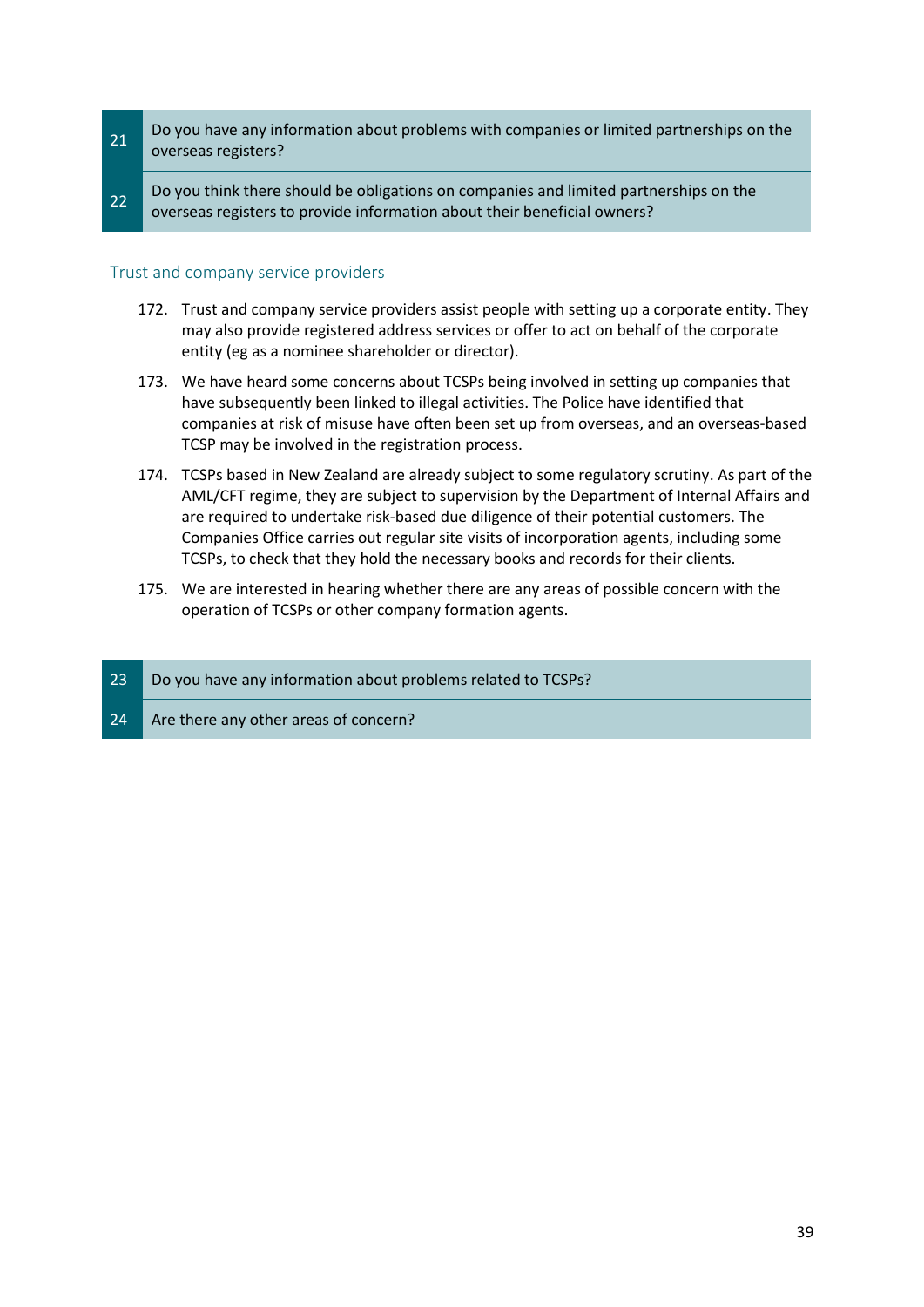# <span id="page-39-0"></span>7 Recap of questions

| $\mathbf 1$    | Do you agree with the nature of the problem? Do you have any views on the size of the<br>problem? Do you have any evidence to support these views?                                                                                                                                     |
|----------------|----------------------------------------------------------------------------------------------------------------------------------------------------------------------------------------------------------------------------------------------------------------------------------------|
| $\overline{2}$ | What do you think are the benefits from increased transparency of beneficial ownership<br>information?                                                                                                                                                                                 |
| 3              | Do you have any information on your organisation's current compliance costs to supply or<br>collect beneficial ownership information?<br>Do you think your compliance costs would increase, decrease or stay the same under the<br>different options? Would the change be significant? |
| $\overline{4}$ | What impact do you think the options would have on businesses deciding whether to register<br>as a company or limited partnership?                                                                                                                                                     |
| 5              | Do you have any comments on our preliminary assessment of the options?                                                                                                                                                                                                                 |
| $6\phantom{1}$ | What is your preferred option?                                                                                                                                                                                                                                                         |
| $\overline{7}$ | What are your views on who should be captured as a beneficial owner of a corporate entity?                                                                                                                                                                                             |
| 8              | What information do you think should be collected about beneficial owners?                                                                                                                                                                                                             |
| 9              | What information about beneficial owners do you think should not be publicly available, and<br>in what circumstances?                                                                                                                                                                  |
| 10             | What are your thoughts on the obligations that should be placed on beneficial owners? Do<br>you have any views on how these obligations should be enforced?                                                                                                                            |
| 11             | When do you think corporate entities should update the beneficial ownership information<br>that they hold?                                                                                                                                                                             |
| 12             | What are your views on the enforcement mechanisms that should be available to the<br>Registrar?                                                                                                                                                                                        |
| 13             | Do you think there are any types of corporate entities that should be excluded from the<br>options?                                                                                                                                                                                    |
| 14             | What are your thoughts on how frequently, and in what circumstances, the registers should<br>be updated?                                                                                                                                                                               |
| 15             | What are your views on what verification should be undertaken?                                                                                                                                                                                                                         |
| 16             | What are your views on having a unique identification number for beneficial owners?                                                                                                                                                                                                    |
| 17             | Do you have any views on whether any changes are needed to the requirements for company<br>share registers?                                                                                                                                                                            |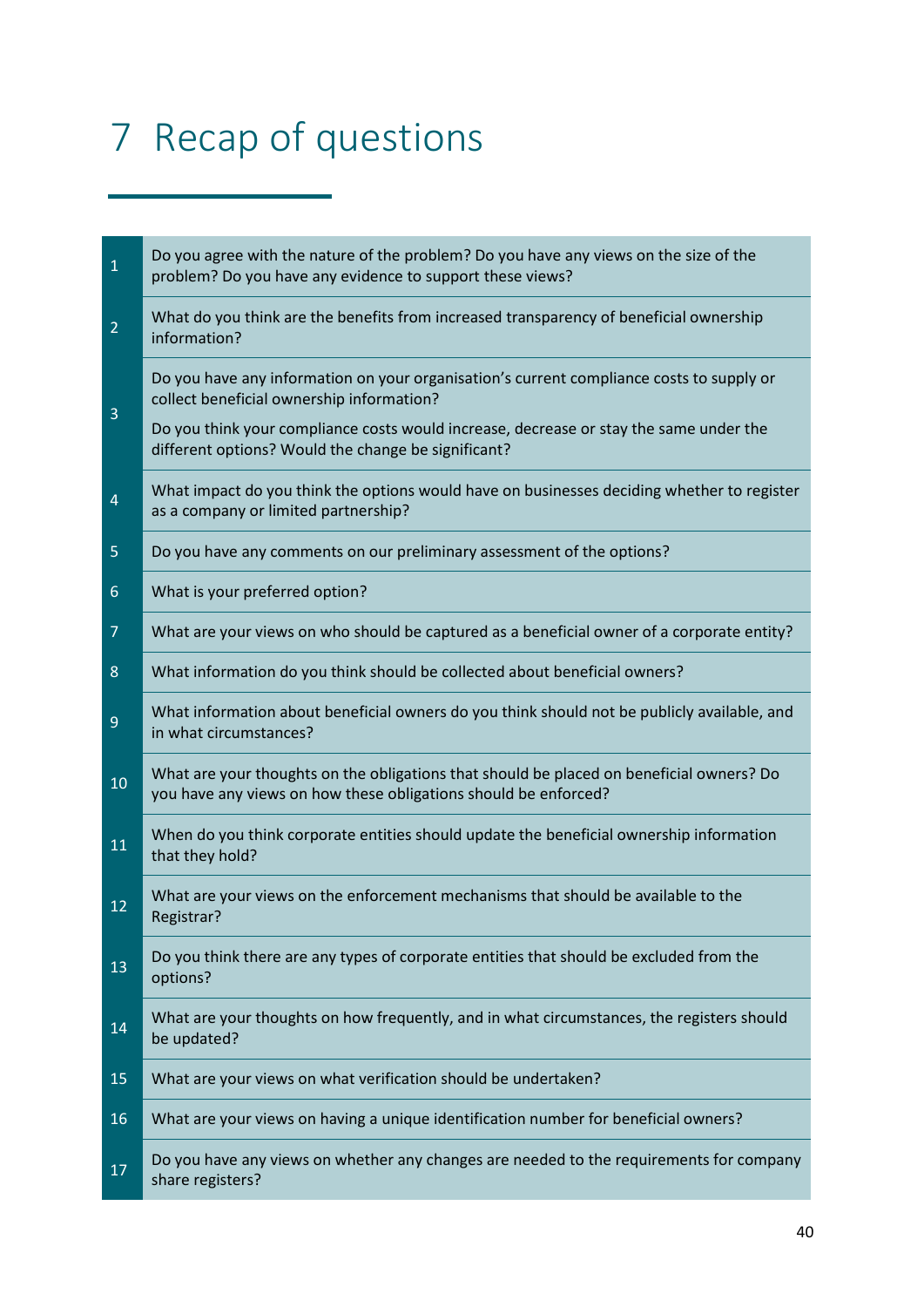| 18 | Are there any other factors that MBIE should consider?                                                                                                            |
|----|-------------------------------------------------------------------------------------------------------------------------------------------------------------------|
| 19 | Do you have any thoughts on any additional measures that could be taken to combat the<br>misuse of corporate entities?                                            |
| 20 | Are there legitimate purposes for using a nominee director? What would the implications be<br>if nominee directors were expressly prohibited?                     |
| 21 | Do you have any information about problems with companies or limited partnerships on the<br>overseas registers?                                                   |
| 22 | Do you think there should be obligations on companies and limited partnerships on the<br>overseas registers to provide information about their beneficial owners? |
| 23 | Do you have any information about problems related to TCSPs?                                                                                                      |
| 24 | Are there any other areas of concern?                                                                                                                             |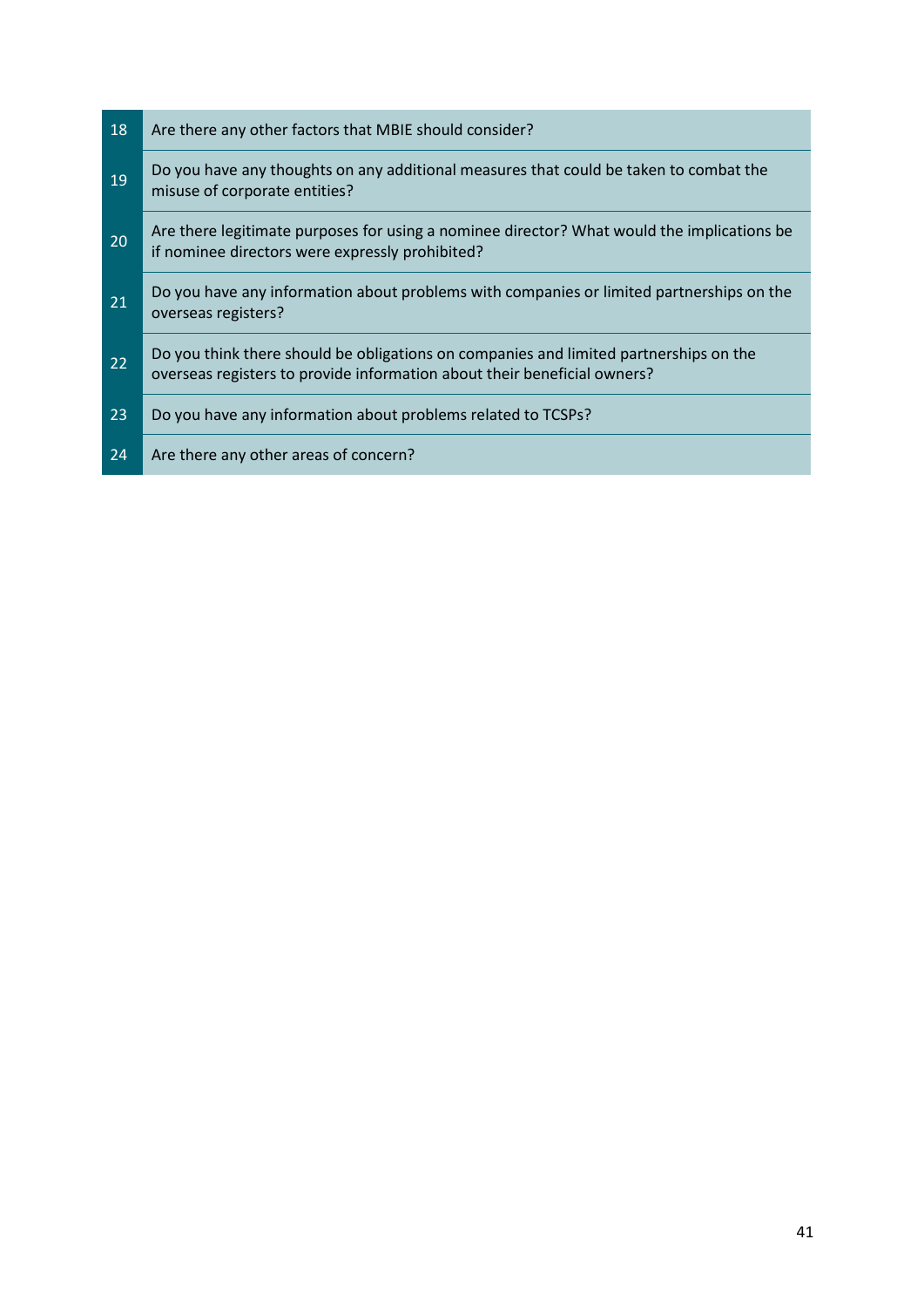## <span id="page-41-0"></span>Annex 1: International registers

## Recent developments in selected countries

- 1. This annex provides a summary of the approaches taken by some other jurisdictions to beneficial ownership information (as at May 2018).
- 2. Where a beneficial ownership register has been put in place, a variety of different approaches have been taken. A summary of the key requirements on companies in three countries, the United Kingdom, Singapore and the Republic of Ireland, is included in this annex.
- 3. Recent developments in other jurisdictions include:
	- a. **The European Union**: Under the 4<sup>th</sup> AML Directive, European Union member states must ensure that their companies hold adequate, accurate and current information about their beneficial owners. States must also have a central register that is available to law enforcement and tax authorities and AML reporting entities<sup>21</sup>. On the 14 May 2018, the European Council agreed to amendments to the AML Directive. Member states will be required to allow public access to beneficial ownership information<sup>22</sup>. Member states have up to 18 months to include any changes in national legislation once the amended directive is published in the Official EU Journal.
	- b. **Hong Kong**: In March 2018, Hong Kong introduced a Significant Controllers Register for companies<sup>23</sup>. Many of the key aspects of the Hong Kong register are similar to Singapore's (eg a company-held register accessible to law enforcement agencies).
	- c. **Australia:** In early 2017, Australia publicly consulted on introducing a register<sup>24</sup>. The government is considering what action is needed.
	- d. **The United States:** In June 2017, Bills were introduced to the United States House of Representatives and Senate to require companies to disclose their beneficial owners when they are formed<sup>25</sup>. A previous Bill on beneficial ownership information failed in July 2016.

## The United Kingdom

 $\overline{a}$ 

- 4. The United Kingdom introduced a Register of Persons with Significant Control (PSC register) in 2016. The PSC requirements apply to companies, limited liability partnerships, Societates Europaeae and eligible Scottish Partnerships. Companies that have voting shares traded on a specified regulated market are exempt.
- 5. The UK has a central PSC register held by Companies House (the UK equivalent of the Companies Office). Companies are also required to keep their own PSC register. Companies can choose to keep their PSC register at Companies House instead. A company must keep a register even if they do not have any PSCs.

<sup>&</sup>lt;sup>21</sup> [http://eur-lex.europa.eu/legal-content/EN/TXT/PDF/?uri=OJ:JOL\\_2015\\_141\\_R\\_0003&from=ES](http://eur-lex.europa.eu/legal-content/EN/TXT/PDF/?uri=OJ:JOL_2015_141_R_0003&from=ES)

<sup>22</sup> *[http://www.consilium.europa.eu/en/press/press-releases/2018/05/14/money-laundering-and-terrorist](http://www.consilium.europa.eu/en/press/press-releases/2018/05/14/money-laundering-and-terrorist-financing-new-rules-adopted/)[financing-new-rules-adopted/](http://www.consilium.europa.eu/en/press/press-releases/2018/05/14/money-laundering-and-terrorist-financing-new-rules-adopted/)*

<sup>23</sup> *[www.cr.gov.hk/en/scr/overview.htm](http://www.cr.gov.hk/en/scr/overview.htm)*

<sup>24</sup> *<https://treasury.gov.au/consultation/increasing-transparency-of-the-beneficial-ownership-of-companies/>*

<sup>25</sup> *[www.congress.gov/bill/115th-congress/senate-bill/1454](http://www.congress.gov/bill/115th-congress/senate-bill/1454)*; *[www.congress.gov/bill/115th-congress/house](https://www.congress.gov/bill/115th-congress/house-bill/3089)[bill/3089](https://www.congress.gov/bill/115th-congress/house-bill/3089)*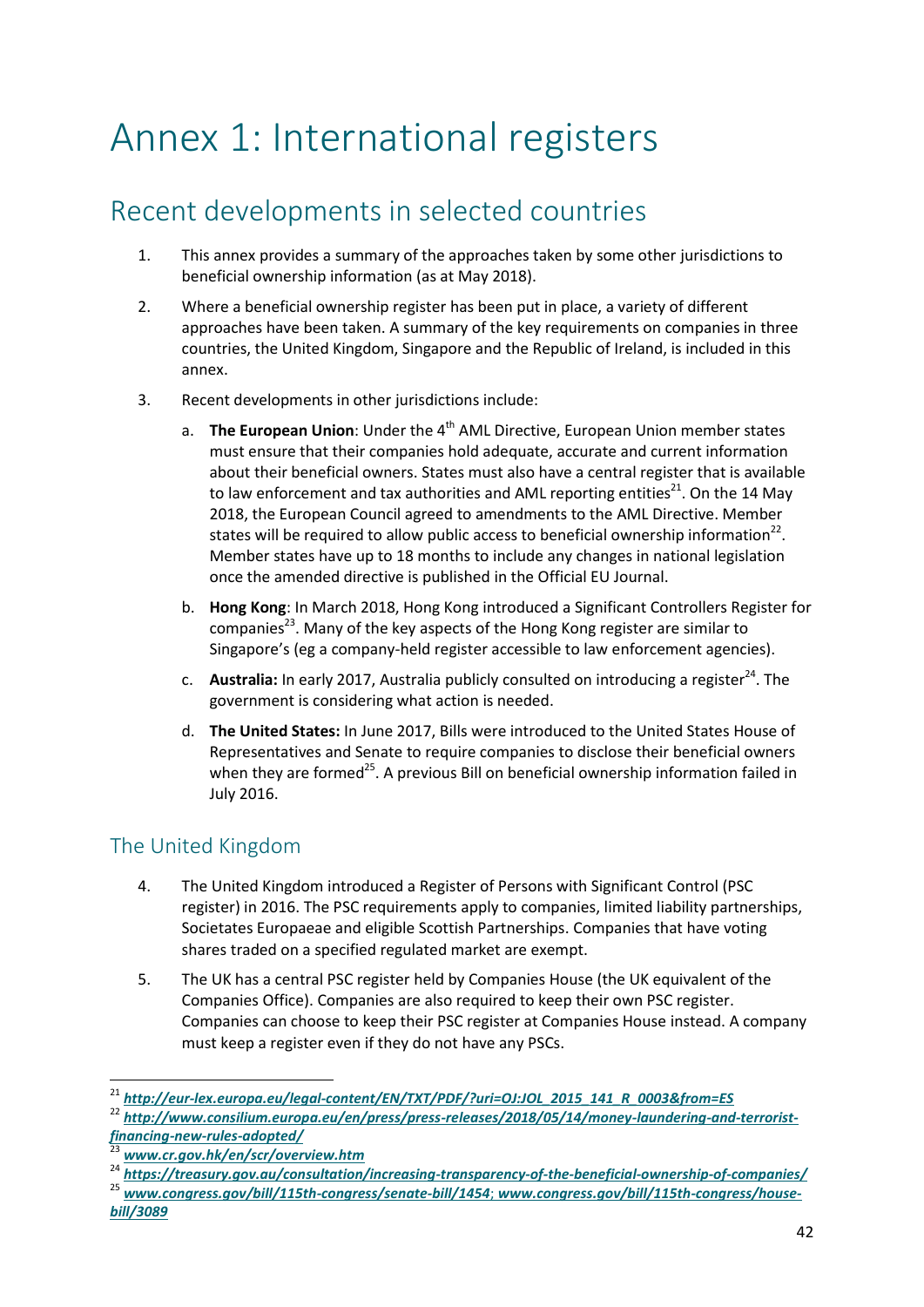- 6. Companies must take reasonable steps to identify if there are any people who have significant control over the company. A PSC is defined as:
	- a. an individual who:
		- i. directly or indirectly holds more than 25 per cent of the shares
		- ii. directly or indirectly holds more than 25 per cent of the voting rights
		- iii. directly or indirectly holds the right to appoint or remove the majority of directors
		- iv. otherwise has the right to exercise, or actually exercises, significant influence or control
	- b. a trust or firm without legal personality that would satisfy any of the above four conditions if it were an individual.
- 7. Companies must contact their PSCs to confirm if they meet the conditions for being a PSC and obtain information about them. This information includes:
	- a. name
	- b. date of birth
	- c. nationality
	- d. country, state or part of the UK where the PSC usually lives
	- e. service address
	- f. usual residential address
	- g. date the individual became a PSC for the company
	- h. which of the conditions for being a PSC the person meets
	- i. any restrictions on disclosing the PSC's information that are in place. It may be possible to suppress a PSC's information where there is serious risk of violence or intimidation.
- 8. Companies are able to record another legal entity on their register as a PSC if that legal entity has its own PSC register or its shares are traded on a specified market. For example, a search on the publicly available PSC register for Aston Villa Football Club Ltd will not directly disclose that Mr Jiantong Xia is a PSC. That information is obtained by searching a chain of UK incorporated companies from Aston Villa Football Club Ltd to Recon Football Ltd to Recon Sports Ltd to Recon Group UK Ltd to Mr Xia.
- 9. Companies must update their own register within 14 days of knowing of a change, and update the central register within a further 14 days. If they keep their own register at Companies House, they must update the register within 14 days of knowing of a change. When the PSC register was first introduced, the central register was updated as part of the annual confirmation process. This was changed in 2017.
- 10. Anyone with a proper interest may request access to a company-held register free of charge. The company may charge a fee to provide a copy of their register. All information about a PSC must be made available except for the PSC's residential address.
- 11. The central register is publicly available, except for a PSC's residential address and their day of birth (their month and year of birth is publicly available).
- 12. Someone who may be a PSC of a company must:
	- a. respond to any requests from the company for information or to confirm information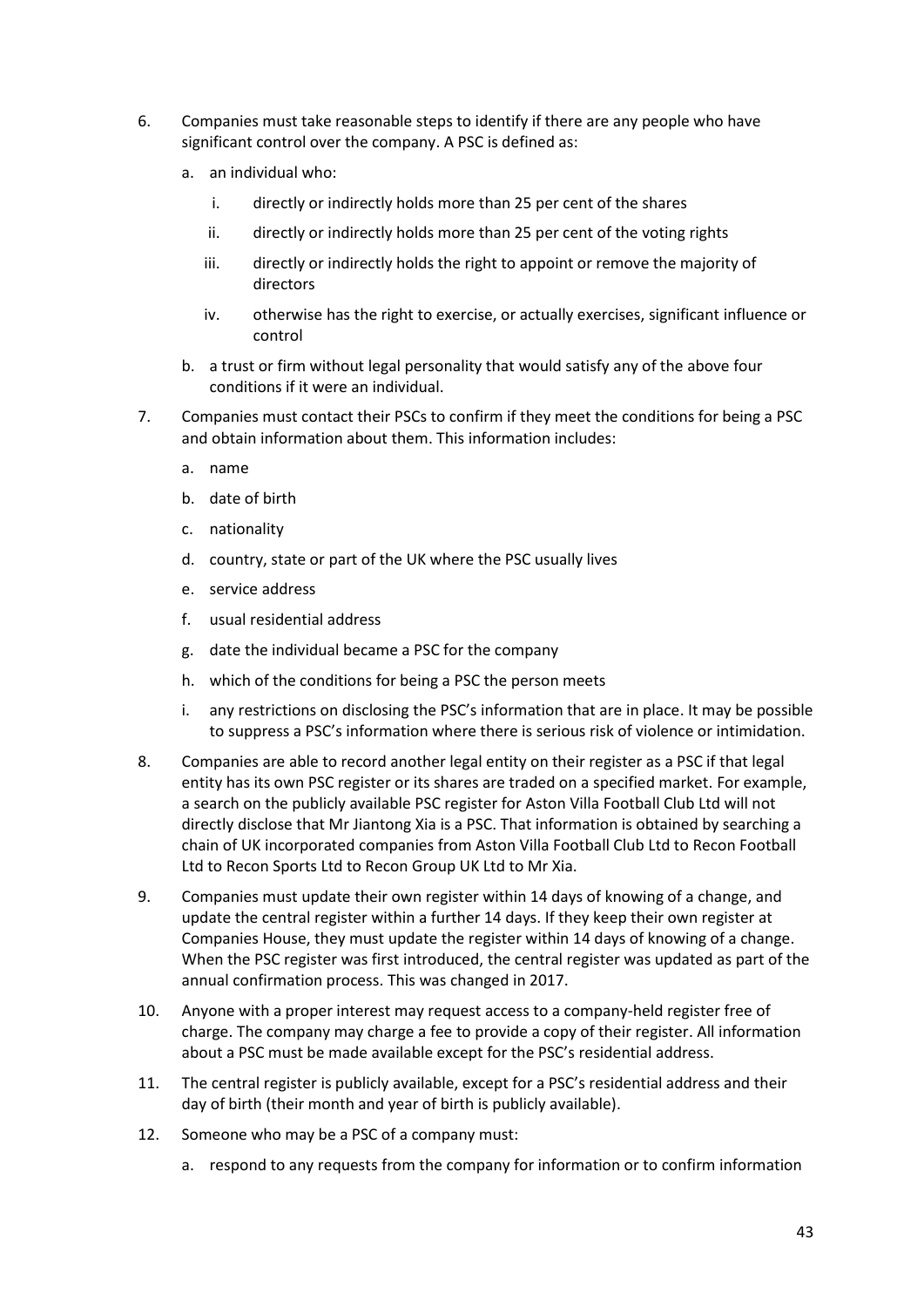- b. alert the company that they may be a potential PSC if they have not heard from the company within one month of becoming a PSC
- c. update the company if their information changes.
- 13. It is a criminal offence not to respond to an information request from a company. If someone repeatedly fails to respond, the company may apply restrictions on the shares or rights in the company held by that person. It is also an offence to provide false information on the register.
- 14. The information on the register is not actively verified by Companies House.
- 15. Further information on the UK's register is available at: *[www.gov.uk/government/publications/guidance-to-the-people-with-significant-control](http://www.gov.uk/government/publications/guidance-to-the-people-with-significant-control-requirements-for-companies-and-limited-liability-partnerships)[requirements-for-companies-and-limited-liability-partnerships](http://www.gov.uk/government/publications/guidance-to-the-people-with-significant-control-requirements-for-companies-and-limited-liability-partnerships)*

### Singapore

- 16. Singapore introduced a Register of Registrable Controllers in March 2017.
- 17. Companies, foreign companies and limited liability partnerships are required to keep a register, unless they are exempt. Exempted businesses include listed companies and companies that are Singapore financial institutions or wholly government owned.
- 18. Companies keep their own register. There is no central register. The legislation allows for the Minister to establish a central register "in the event that a central register becomes a new, internationally agreed standard which is implemented by major financial service centres globally".
- 19. A controller of a company is an individual or legal entity that has a significant interest or significant control over the company, including:
	- a. an interest in more than 25 per cent of the shares
	- b. holding shares with more than 25 per cent of the total voting power in the company
	- c. a right to share in more than 25 per cent of the capital or profits of the company
	- d. a right to appoint or remove directors who hold a majority of the voting rights at directors' meetings
	- e. holding more than 25 per cent of the rights to vote on matters that are to be decided upon by a vote of the members of the company
	- f. exercising or having the right to exercise significant influence or control over the company.
- 20. Companies must take reasonable steps to identify their controllers. They are also responsible for keeping the register up to date and correcting inaccuracies. They must send information notices to controllers that the company knows or has reasonable grounds to believe to have changed or are inaccurate. The register must be updated within 2 business days of receiving the information from controllers.
- 21. The information collected on controllers who are individuals is:
	- a. full name and any aliases
	- b. residential address
	- c. nationality
	- d. identification card number or passport number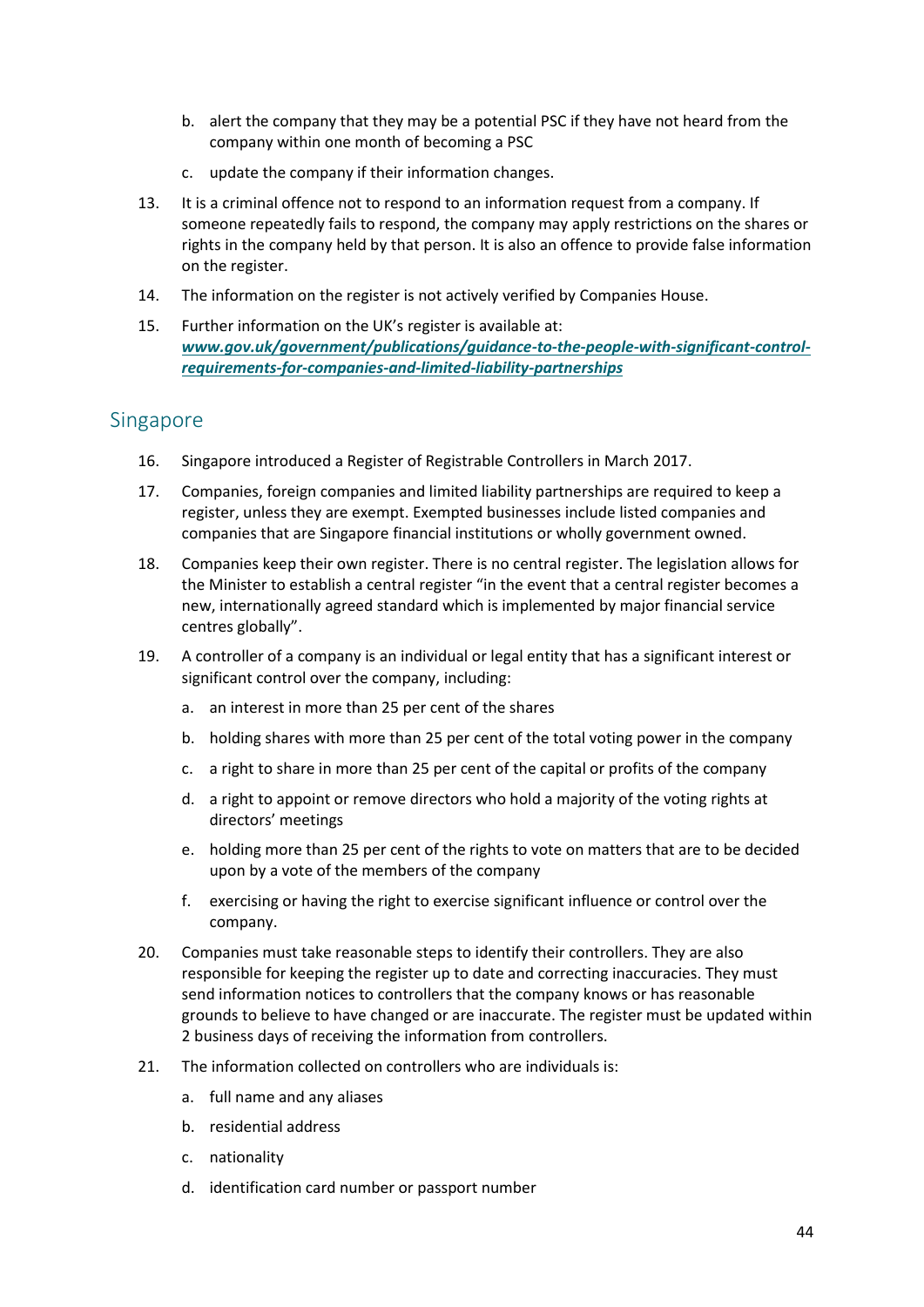- e. date of birth
- f. date on which the individual became a controller of the company and the date they cease to be a controller (if applicable).
- 22. Companies can stop tracing their controllers once they reach another entity that also has a register. They must state on their register if they have no controllers.
- 23. The register is not available to the public. Companies must provide access to their register if requested by the Registrar, the Accounting and Corporate Regulatory Authority (ACRA) or law enforcement agencies (including Inland Revenue). Public agencies may only use the information on the register for the purposes of administering or enforcing the law.
- 24. The company is not liable if recipients fail to respond to a notice or provide inaccurate responses. They must note on their register if the controller has not confirmed their details. Companies can face financial penalties up to S\$5,000 for failing to comply with their requirements.
- 25. Further information on Singapore's register is available at: *[www.acra.gov.sg/Register\\_of\\_controllers\\_resources/](http://www.acra.gov.sg/Register_of_controllers_resources/)*

## The Republic of Ireland

- 26. Since November 2016, Irish companies have been required to hold their own beneficial ownership register. The requirements are in accordance with the EU's 4<sup>th</sup> AML Directive.
- 27. Companies must take reasonable steps to hold adequate, accurate and current information about their beneficial owners.
- 28. Companies are exempt if they are listed on a regulated market that is subject to disclosure requirements consistent with EU law or subject to equivalent international standards which ensure adequate transparency of ownership information.
- 29. The Irish Regulations use the definition of beneficial owner from the EU directive (see box 2).
- 30. The register must include:
	- a. the name, date of birth, nationality and residential address of each beneficial owner (who must be a natural person)
	- b. a statement of the nature and extent of the interest held by each beneficial owner
	- c. the date that the beneficial owner was entered into the register, and the date that they cease to be a beneficial owner (if applicable)
	- d. if, having exhausted all possible means and provided there are no grounds for suspicion by the company, no natural persons are identified, or there is any doubt that the persons identified are the beneficial owners, the register must contain the names of the natural person(s) who hold the position of senior managing official(s) of the company.
- 31. If a company does not already hold information about its beneficial owner, it must give notice to that beneficial owner or to someone it has reasonable cause to believe knows who its beneficial owners are. The beneficial owner must reply within one month.
- 32. Someone who is a beneficial owner must notify the company if they do not receive a notice requesting beneficial ownership information. They must also notify the company of any relevant changes in beneficial ownership.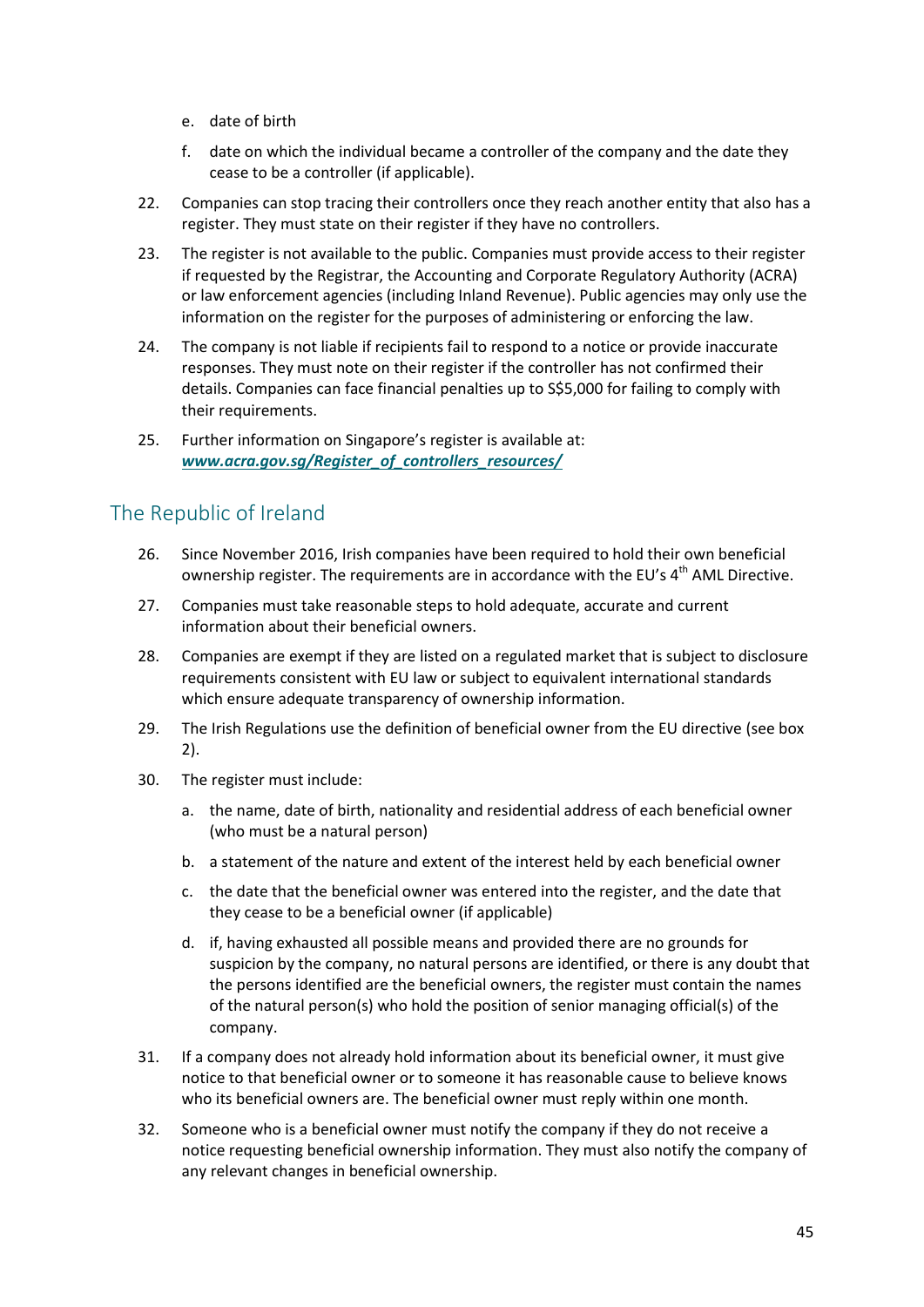- 33. A central beneficial ownership register is being developed and was expected to be in place in early 2018. It is intended that initially access to the central register would be limited to law enforcement. Further work is being undertaken on the feasibility for the central register to be public and the levels of access, and will depend on the  $5<sup>th</sup>$  AML Directive.
- 34. Further information on The Republic of Ireland's register is available at: *[www.cro.ie/Registration/Beneficial-Ownership](http://www.cro.ie/Registration/Beneficial-Ownership)*

#### Box 2: Definition of beneficial owner for companies in EU Directive

Any natural person(s) who ultimately owns or controls the customer and/or the natural person(s) on whose behalf a transaction or activity is being conducted and includes at least:

i. the natural person(s) who ultimately owns or controls a legal entity through direct or indirect ownership of a sufficient percentage of the shares or voting rights or ownership interest in that entity, including through bearer shareholdings, or through control via other means, other than a company listed on a regulated market that is subject to disclosure requirements consistent with Union law or subject to equivalent international standards which ensure adequate transparency of ownership information

A shareholding of 25% plus one share or an ownership interest of more than 25% in the customer held by a natural person shall be an indication of direct ownership. A shareholding of 25% plus one share or an ownership interest of more than 25% in the customer held by a corporate entity, which is under the control of a natural person(s), or by multiple corporate entities, which are under the control of the same natural person(s), shall be an indication of indirect ownership. This applies without prejudice to the right of Member States to decide that a lower percentage may be an indication of ownership or control. Control through other means may be determined, inter alia, in accordance with the criteria in Article 22(1) to (5) of Directive 2013/34/EU of the European Parliament and of the Council.

ii. if, after having exhausted all possible means and provided there are no grounds for suspicion, no person under point (i) is identified, or if there is any doubt that the person(s) identified are the beneficial owner(s), the natural person(s) who hold the position of senior managing official(s), the obliged entities shall keep records of the actions taken in order to identify the beneficial ownership under point (i) and this point.